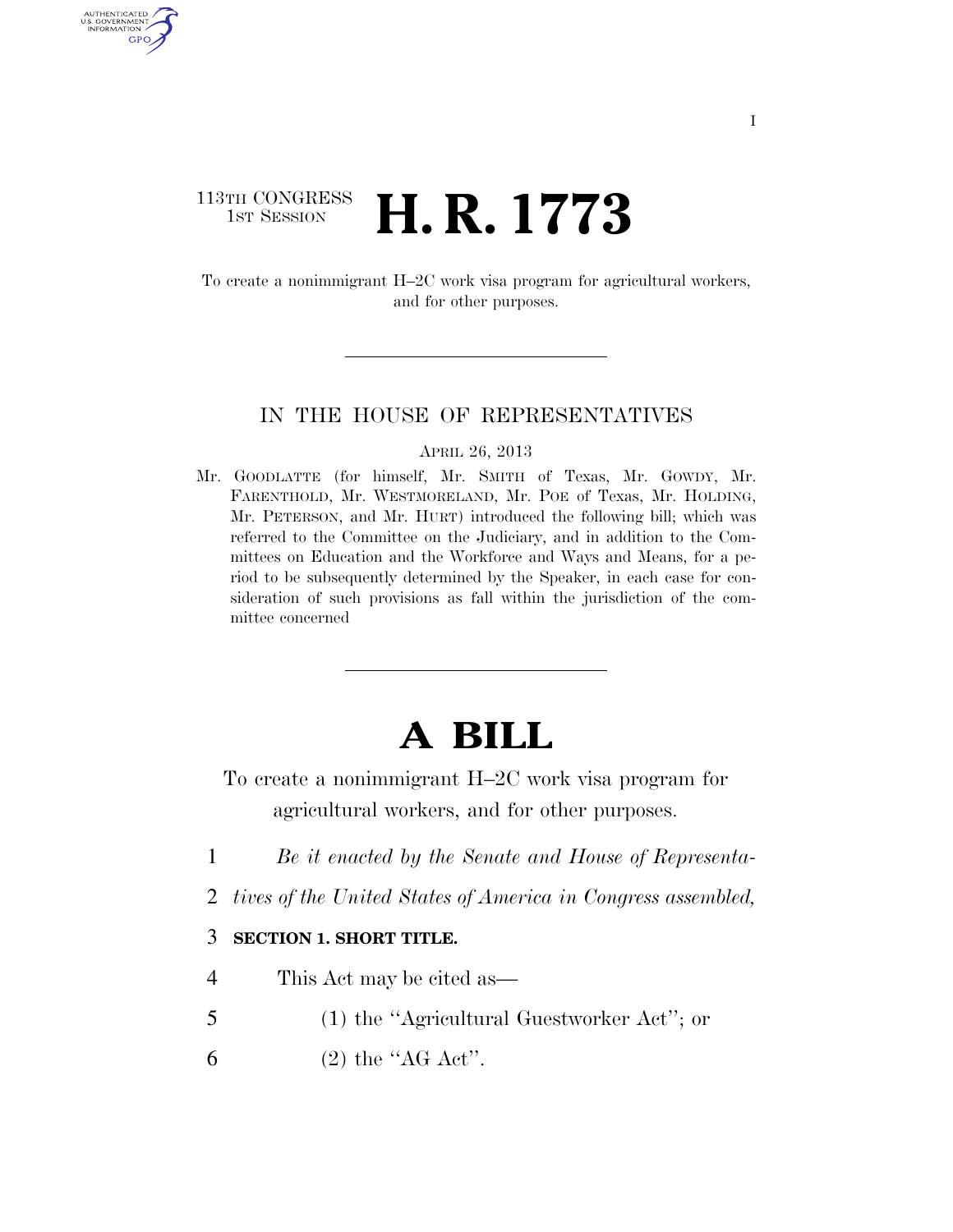3 (a) IN GENERAL.—Section  $101(a)(15)(H)$  of the Im-4 migration and Nationality Act  $(8 \text{ U.S.C. } 1101(a)(15)(H))$  is amended by striking ''; or (iii)'' and inserting '', or (c) having a residence in a foreign country which he has no intention of abandoning who is coming temporarily to the United States to perform agricultural labor or services; or (iii)''.

 (b) DEFINITION.—Section 101(a) of such Act (8 U.S.C. 1101(a)) is amended by adding at the end the fol-lowing:

13 "(53) The term 'agricultural labor or services' has the meaning given such term by the Secretary of Agri- culture in regulations and includes agricultural labor as defined in section 3121(g) of the Internal Revenue Code of 1986, agriculture as defined in section 3(f) of the Fair Labor Standards Act of 1938 (29 U.S.C. 203(f)), the han- dling, planting, drying, packing, packaging, processing, freezing, or grading prior to delivery for storage of any agricultural or horticultural commodity in its unmanufac- tured state, all activities required for the preparation, processing or manufacturing of a product of agriculture (as such term is defined in such section 3(f)) for further distribution, and activities similar to all the foregoing as they relate to fish or shellfish in aquaculture facilities.''.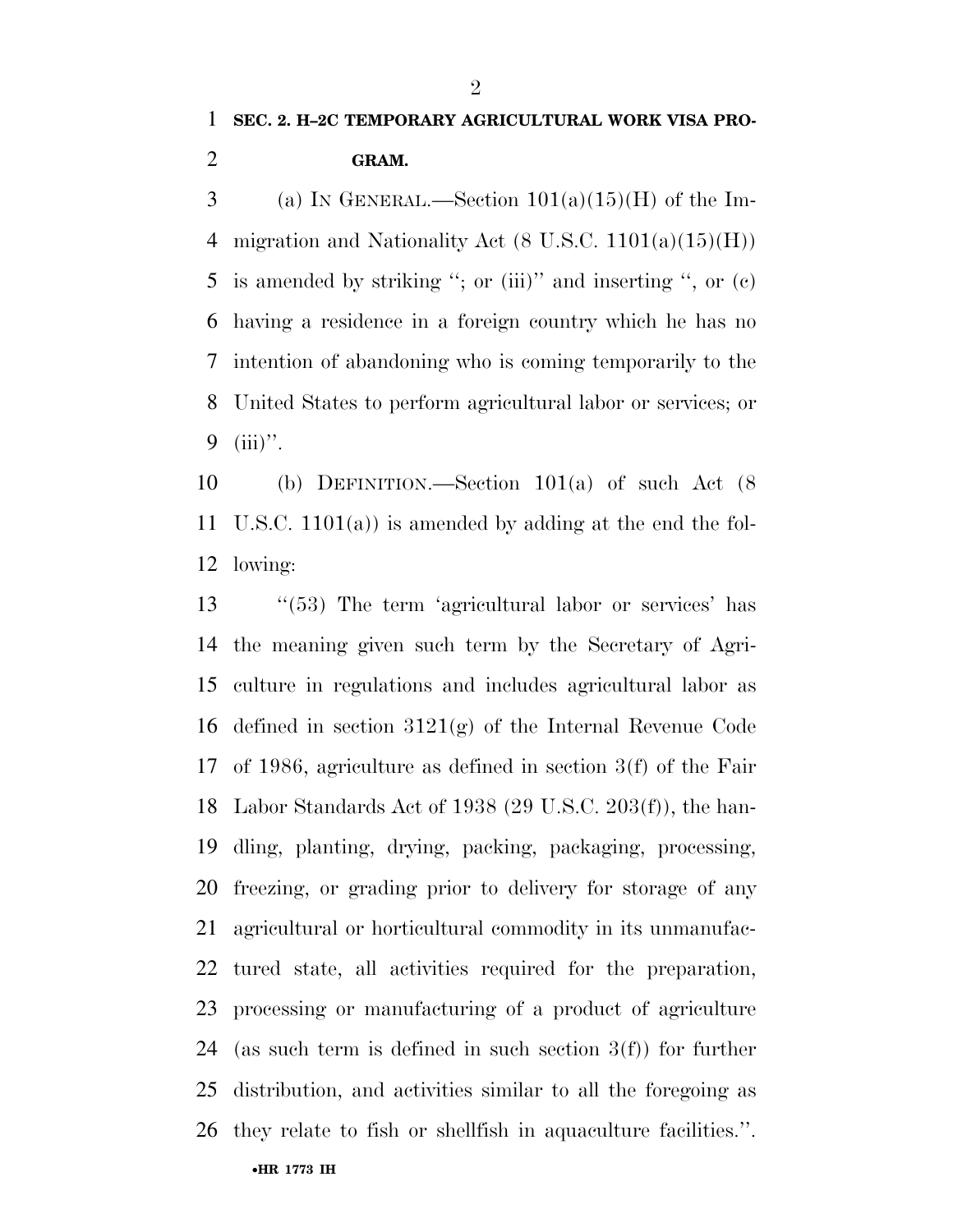#### **SEC. 3. ADMISSION OF TEMPORARY H–2C WORKERS.**

 (a) PROCEDURE FOR ADMISSION.—Chapter 2 of title II of the Immigration and Nationality Act (8 U.S.C. 1181 et seq.) is amended by inserting after section 218 the fol-lowing:

#### **''SEC. 218A. ADMISSION OF TEMPORARY H–2C WORKERS.**

 ''(a) DEFINITIONS.—In this section and section 218B:

9 "(1) AREA OF EMPLOYMENT.—The term 'area of employment' means the area within normal com- muting distance of the worksite or physical location where the work of the H–2C worker is or will be performed. If such work site or location is within a Metropolitan Statistical Area, any place within such area shall be considered to be within the area of em-ployment.

 $(2)$  DISPLACE.—The term 'displace' means to lay off a worker from a job that is essentially equiv- alent to the job for which an H–2C worker is sought. A job shall not be considered to be 'essen- tially equivalent' to another job unless the job—  $\langle (A) \rangle$  involves essentially the same respon-

23 sibilities as such other job;

24 "(B) was held by a United States worker with substantially equivalent qualifications and experience; and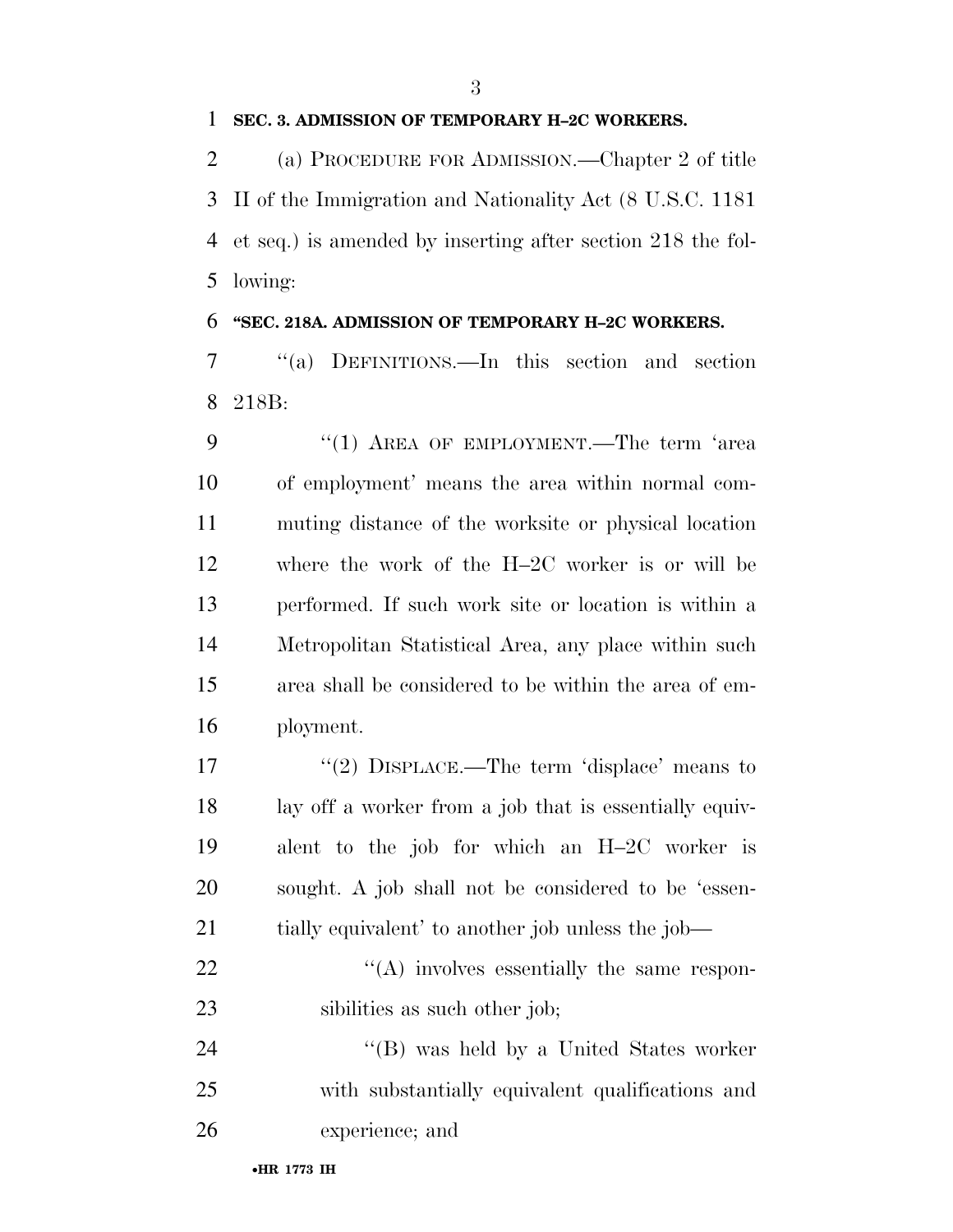| $\mathbf{1}$   | $\lq\lq$ (C) is located in the same area of employ-  |
|----------------|------------------------------------------------------|
| $\overline{2}$ | ment as the other job.                               |
| 3              | "(3) ELIGIBLE INDIVIDUAL.—The term 'eligible         |
| $\overline{4}$ | individual' means an individual who is not an unau-  |
| 5              | thorized alien (as defined in section $274A(h)(3)$ ) |
| 6              | with respect to the employment of the individual.    |
| 7              | "(4) EMPLOYER.—The term 'employer' means             |
| 8              | an employer who hires workers to perform agricul-    |
| 9              | tural employment.                                    |
| 10             | "(5) H-2C WORKER.—The term 'H-2C worker'             |
| 11             | nonimmigrant described in section<br>means<br>$a -$  |
| 12             | 101(a)(15)(H)(ii)(e).                                |
| 13             | $``(6)$ LAY OFF.—                                    |
| 14             | "(A) IN GENERAL.—The term 'lay off'—                 |
| 15             | $``(i)$ means to cause a worker's loss of            |
| 16             | employment, other than through a dis-                |
| 17             | charge for inadequate performance, viola-            |
| 18             | tion of workplace rules, cause, voluntary            |
| 19             | departure, voluntary retirement, or the ex-          |
| 20             | piration of a grant or contract (other than          |
| 21             | a temporary employment contract entered              |
| 22             | into in order to evade a condition described         |
| 23             | in paragraph $(3)$ of subsection $(b)$ ; and         |
| 24             | "(ii) does not include any situation in              |
| 25             | which the worker is offered, as an alter-            |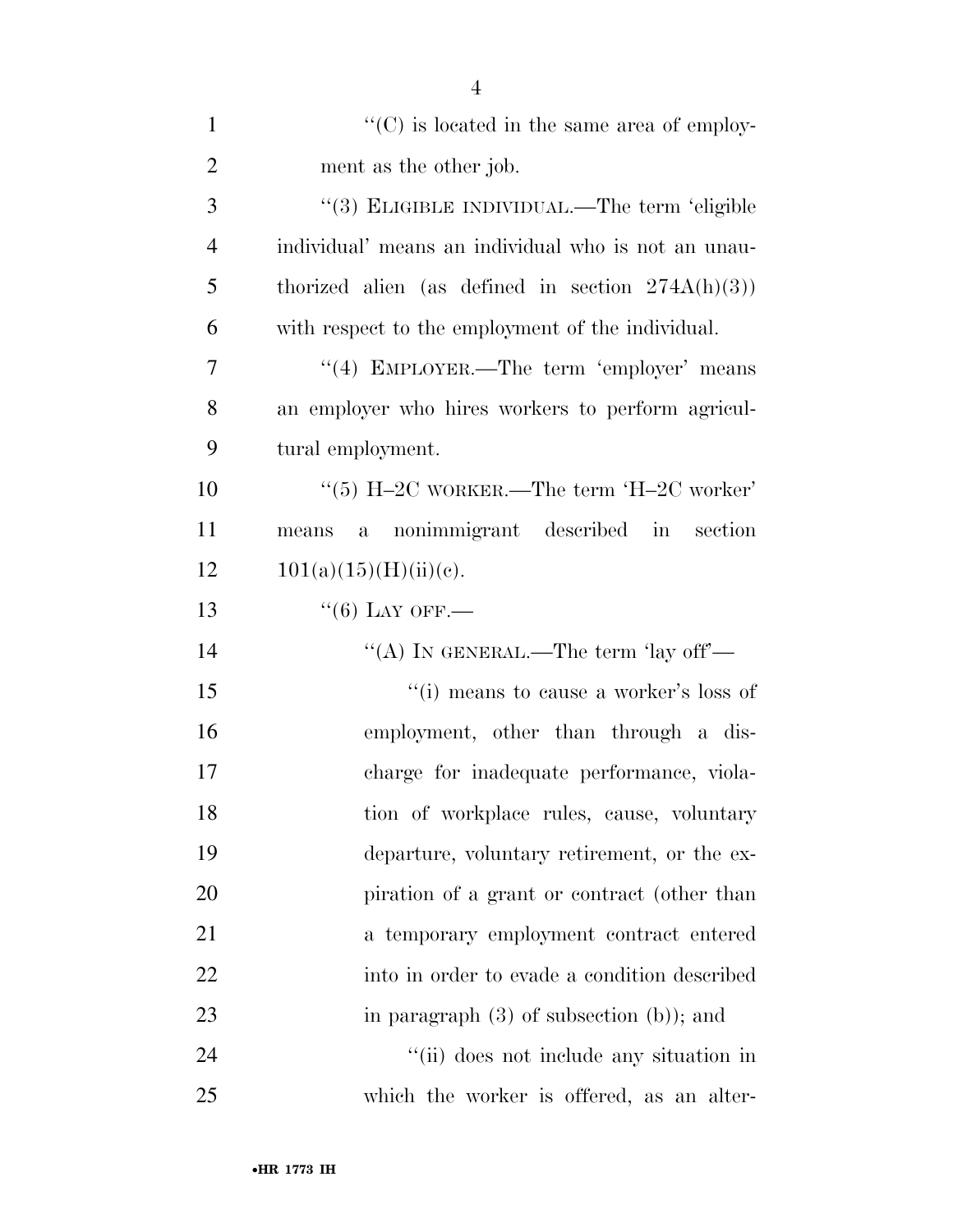native to such loss of employment, a simi- lar employment opportunity with the same employer (or, in the case of a placement of a worker with another employer under sub- section (b)(7), with either employer de- scribed in such subsection) at equivalent or higher compensation and benefits than the position from which the employee was dis- charged, regardless of whether or not the employee accepts the offer. 11 "(B) CONSTRUCTION.—Nothing in this paragraph is intended to limit an employee's rights under a collective bargaining agreement or other employment contract. 15 "(7) PREVAILING WAGE.—The term 'prevailing wage' means the wage rate paid to workers in the same occupation in the area of employment as com-18 puted pursuant to section  $212(p)$ . ''(8) UNITED STATES WORKER.—The term 'United States worker' means any worker who is— 21 ''(A) a citizen or national of the United States; or 23 ''(B) an alien who is lawfully admitted for permanent residence, is admitted as a refugee under section 207, is granted asylum under sec-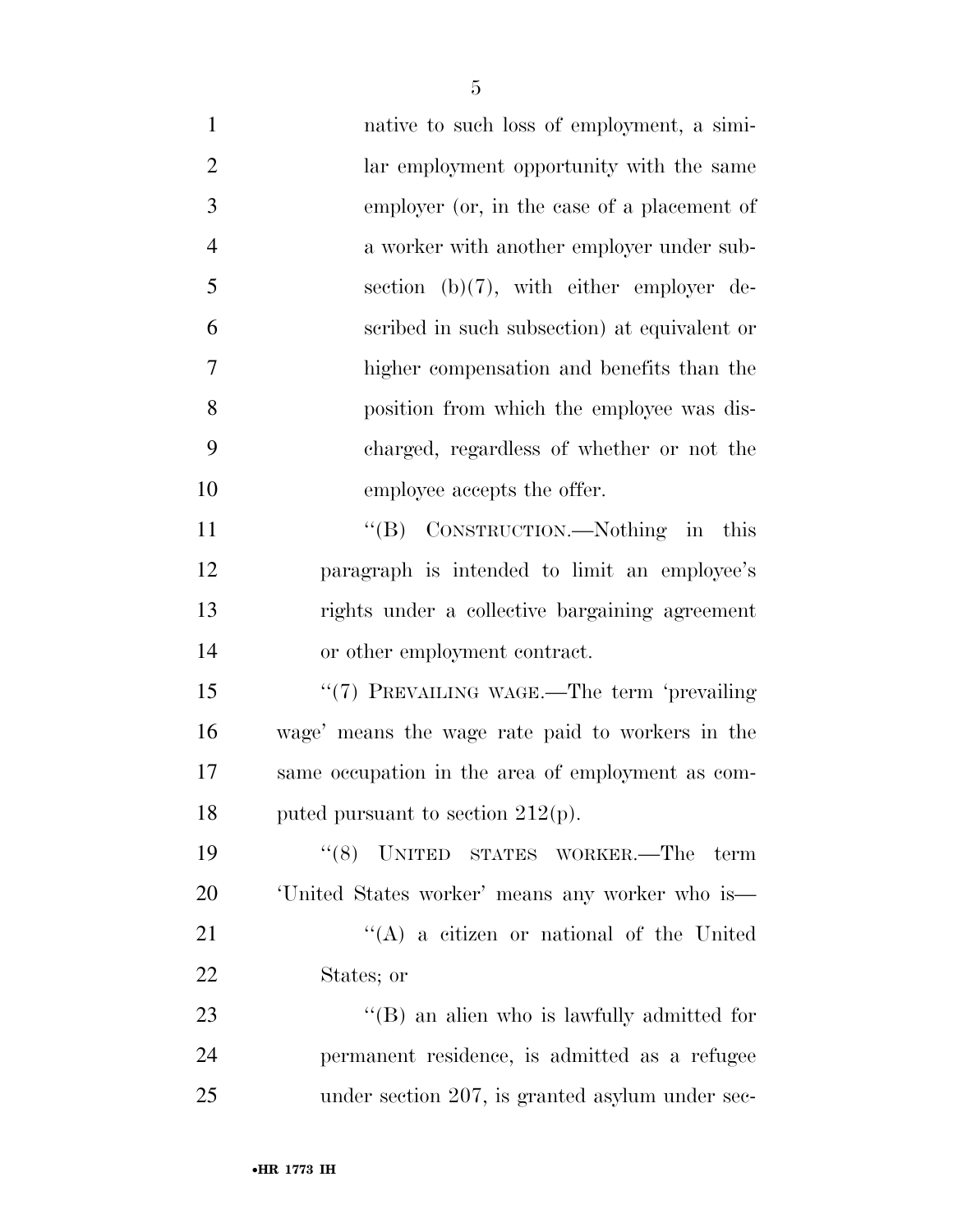| $\mathbf{1}$   | tion 208, or is an immigrant otherwise author-              |
|----------------|-------------------------------------------------------------|
| $\overline{2}$ | ized, by this Act or by the Secretary of Home-              |
| 3              | land Security, to be employed.                              |
| $\overline{4}$ | "(b) PETITION.—An employer, or an association act-          |
| 5              | ing as an agent or joint employer for its members, that     |
| 6              | seeks the admission into the United States of an H-2C       |
| 7              | worker shall file with the Secretary of Agriculture a peti- |
| 8              | tion attesting to the following:                            |
| 9              | "(1) TEMPORARY WORK OR SERVICES.-                           |
| 10             | "(A) IN GENERAL.—The employer is seek-                      |
| 11             | ing to employ a specific number of agricultural             |
| 12             | workers on a temporary basis and will provide               |
| 13             | compensation to such workers at a specified                 |
| 14             | wage rate.                                                  |
| 15             | "(B) DEFINITION.—For purposes of this                       |
| 16             | paragraph, a worker is employed on a tem-                   |
| 17             | porary basis if the employer intends to employ              |
| 18             | the worker for no longer than 18 months (ex-                |
| 19             | cept for sheepherders) during any contract pe-              |
| 20             | riod.                                                       |
| 21             | "(2) BENEFITS, WAGES, AND WORKING CONDI-                    |
| 22             | TIONS.—The employer will provide, at a minimum,             |
| 23             | the benefits, wages, and working conditions required        |
| 24             | by subsection (k) to all workers employed in the jobs       |
| 25             | for which the $H-2C$ worker is sought and to all            |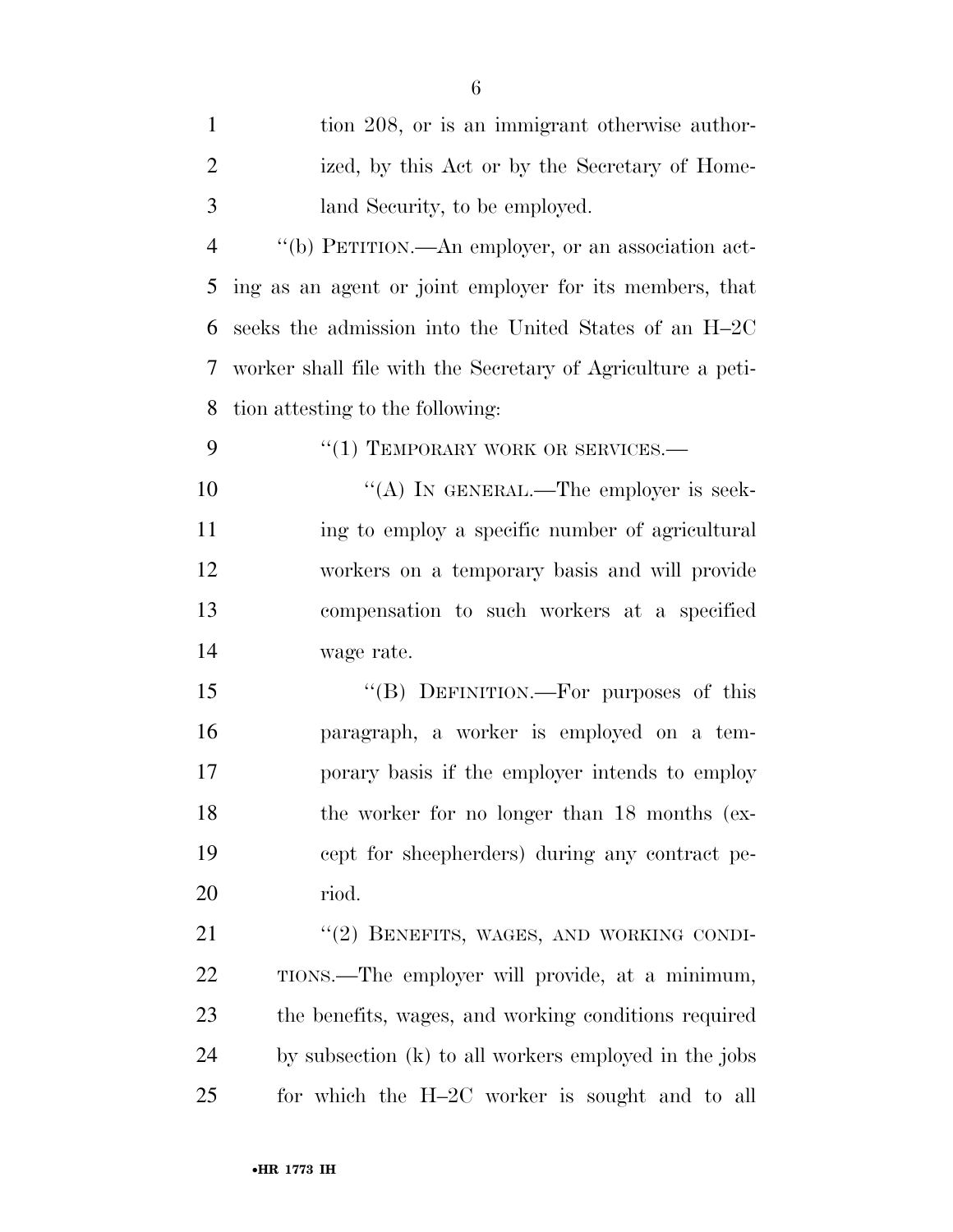other temporary workers in the same occupation at the place of employment.

3 "(3) NONDISPLACEMENT OF UNITED STATES WORKERS.—The employer did not displace and will not displace a United States worker employed by the employer during the period of employment of the H– 2C worker and during the 30-day period imme- diately preceding such period of employment in the occupation at the place of employment for which the employer seeks approval to employ H–2C workers.  $((4)$  RECRUITMENT. 12 "(A) IN GENERAL.—The employer— ''(i) conducted adequate recruitment

 in the area of intended employment before filing the attestation; and

16 ''(ii) was unsuccessful in locating a qualified United States worker for the job 18 opportunity for which the H–2C worker is sought.

20 "(B) OTHER REQUIREMENTS.—The re- cruitment requirement under subparagraph (A) is satisfied if the employer places a local job order with the State workforce agency serving the local area where the work will be performed, except that nothing in this subparagraph shall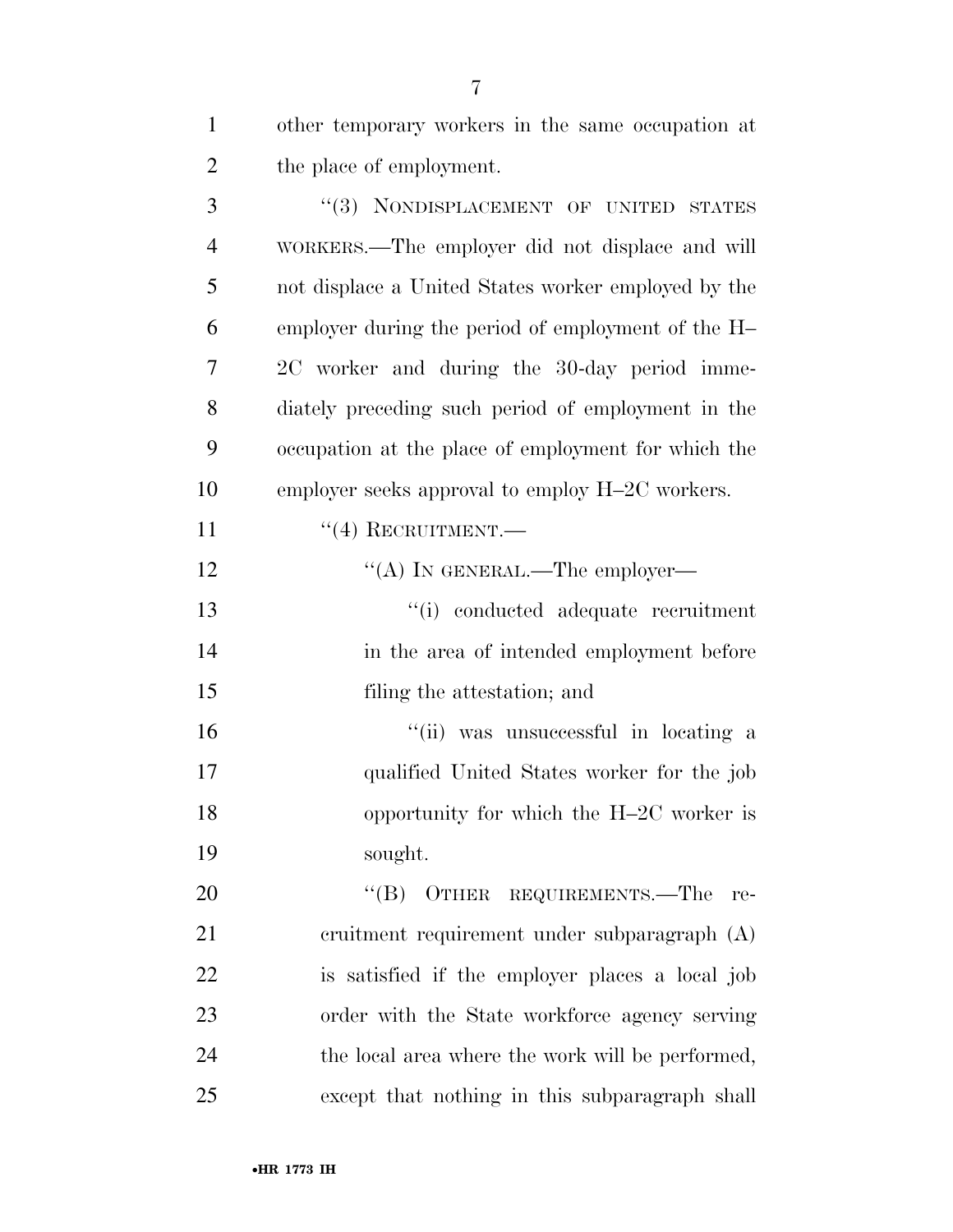| $\mathbf{1}$   | require the employer to file an interstate job           |
|----------------|----------------------------------------------------------|
| $\overline{2}$ | order under section 653 of title 20, Code of             |
| 3              | Federal Regulations. The State workforce agen-           |
| $\overline{4}$ | cy shall post the job order on its official agency       |
| 5              | website for a minimum of 30 days and not later           |
| 6              | than 3 days after receipt using the employment           |
| 7              | statistics system authorized under section 15 of         |
| 8              | the Wagner-Peyser Act $(29 \text{ U.S.C. } 491-2)$ . The |
| 9              | Secretary of Labor shall include links to the of-        |
| 10             | ficial Web sites of all State workforce agencies         |
| 11             | on a single webpage of the official Web site of          |
| 12             | the Department of Labor.                                 |
| 13             | "(C) END OF RECRUITMENT REQUIRE-                         |
| 14             | MENT.—The requirement to recruit United                  |
| 15             | States workers shall terminate on the first day          |
| 16             | that work begins for the H-2C worker.                    |
| 17             | "(5) OFFERS TO UNITED STATES WORKERS.-                   |
| 18             | The employer has offered or will offer the job for       |
| 19             | which the H-2C worker is sought to any eligible          |
| 20             | United States worker who—                                |
| 21             | $\lq\lq$ applies;                                        |
| 22             | $\lq$ (B) is qualified for the job; and                  |
| 23             | $\cdot$ (C) will be available at the time and place      |
| 24             | of need.                                                 |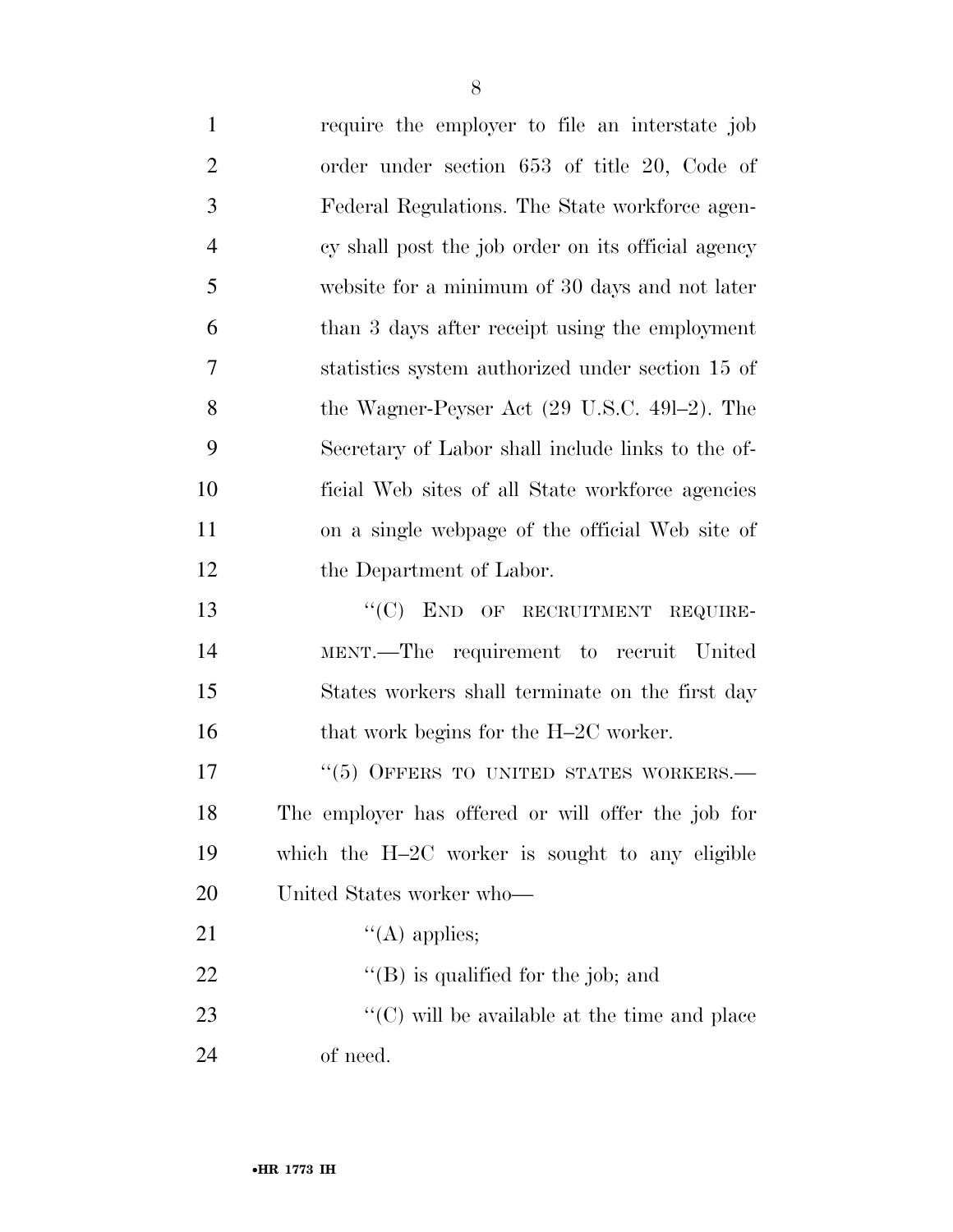This requirement shall not apply to a United States worker who applies for the job on or after the first day that work begins for the H–2C worker.

 ''(6) PROVISION OF INSURANCE.—If the job for which the H–2C worker is sought is not covered by State workers' compensation law, the employer will provide, at no cost to the worker unless State law provides otherwise, insurance covering injury and disease arising out of, and in the course of, the worker's employment, which will provide benefits at least equal to those provided under the State work-ers compensation law for comparable employment.

13 "(7) REQUIREMENTS FOR PLACEMENT OF H-2C WORKERS WITH OTHER EMPLOYERS.—A non- immigrant who is admitted into the United States as an H–2C worker may be transferred to another em- ployer that has filed a petition under this subsection and is in compliance with this section.

 ''(8) STRIKE OR LOCKOUT.—There is not a strike or lockout in the course of a labor dispute which, under regulations promulgated by the Sec- retary of Agriculture, precludes the hiring of H–2C workers.

24 "(9) PREVIOUS VIOLATIONS.—The employer has not, during the previous two-year period, em-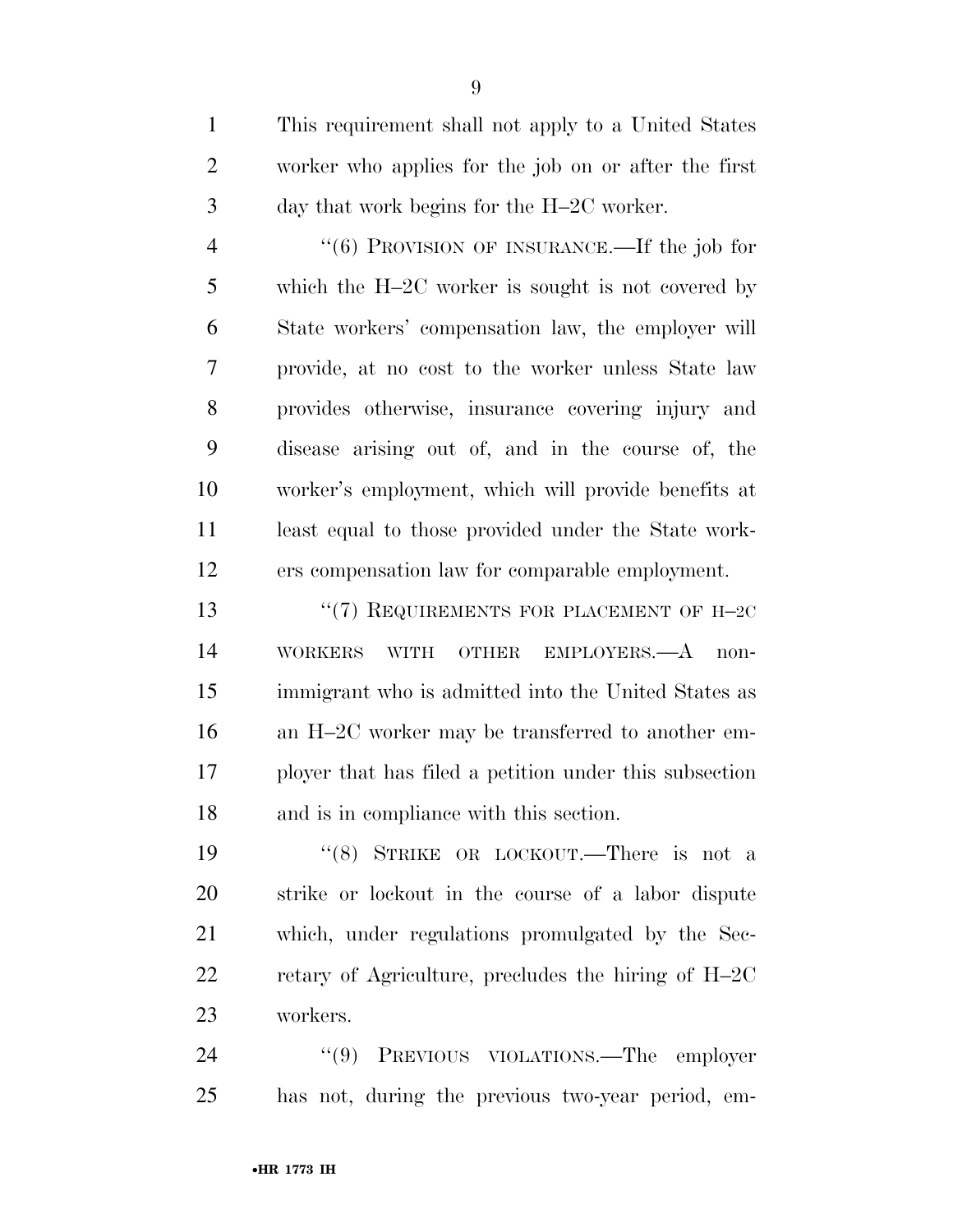ployed H–2C workers and knowingly violated a ma- terial term or condition of approval with respect to the employment of domestic or nonimmigrant work- ers, as determined by the Secretary of Agriculture after notice and opportunity for a hearing. ''(c) PUBLIC EXAMINATION.—Not later than 1 work- ing day after the date on which a petition under this sec- tion is filed, the employer shall make a copy of each such petition available for public examination, at the employer's principal place of business or worksite.  $"$ (d) LIST. 12 "(1) IN GENERAL.—The Secretary of Agri- culture shall maintain a list of the petitions filed under subsection (b), which shall—  $\langle (A) \rangle$  be sorted by employer; and  $\text{``(B)}$  include the number of H–2C workers sought, the wage rate, the period of intended employment, and the date of need for each alien. 20 "'(2) AVAILABILITY.—The Secretary of Agri- culture shall make the list available for public exam- ination. 23 " (e) PETITIONING FOR ADMISSION.— 24 "(1) CONSIDERATION OF PETITIONS.—For peti-tions filed and considered under subsection (b)—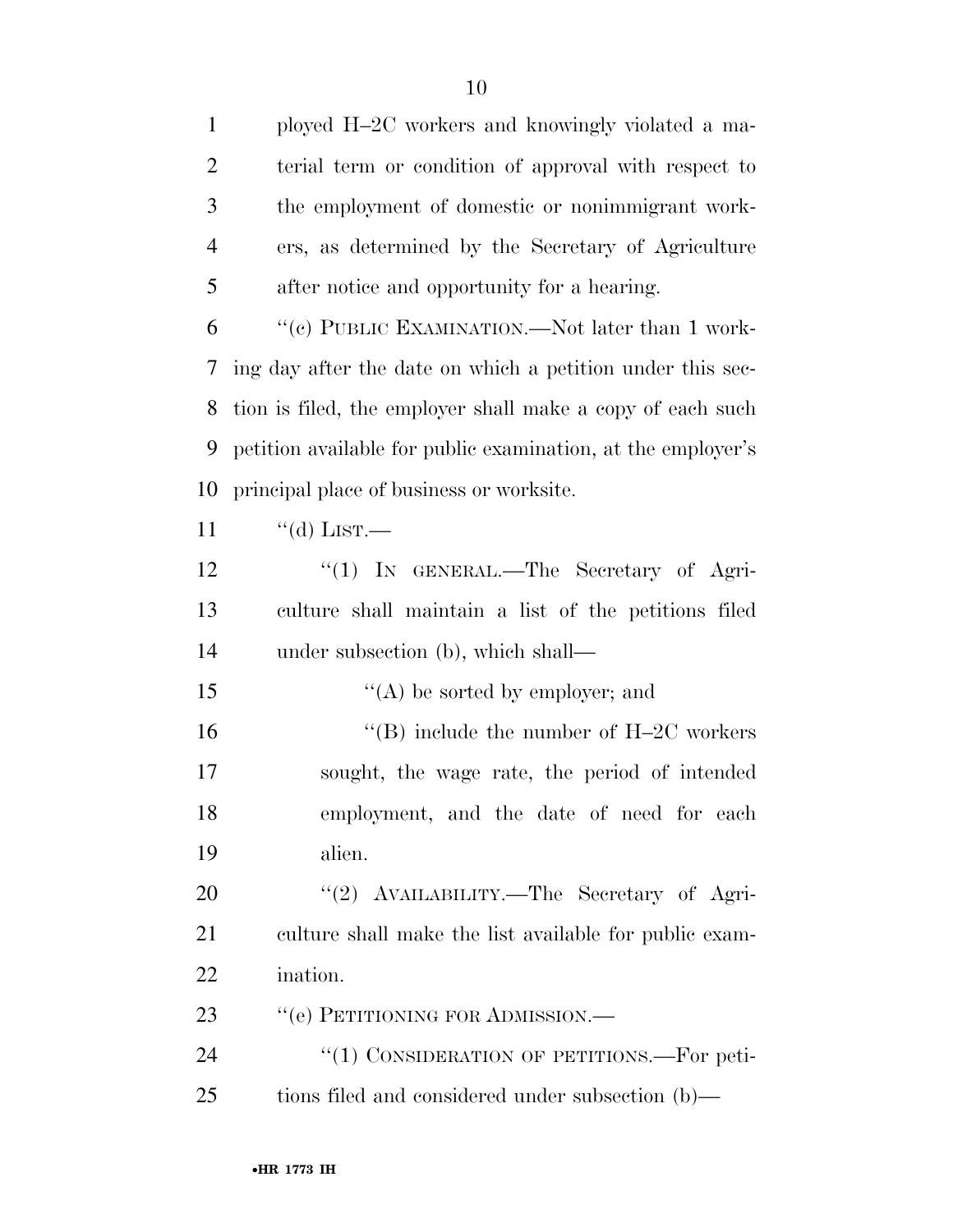1 ''(A) the Secretary of Agriculture may not require such petition to be filed more than 28 calendar days before the first date the employer requires the labor or services of the H–2C worker; ''(B) unless the Secretary of Agriculture determines that the petition is incomplete or ob- viously inaccurate, the Secretary, not later than 10 business days after the date on which such petition was filed, shall either approve or reject the petition and provide the petitioner with no- tice of such action by means ensuring same or next day delivery; and ''(C) if the Secretary determines that the petition is incomplete or obviously inaccurate, 16 the Secretary shall—  $\frac{1}{10}$  is usiness days of receipt of the petition, notify the petitioner of the deficiencies to be corrected by means en- suring same or next day delivery; and  $\frac{1}{10}$  within 10 business days of re- ceipt of the corrected petition, approve or deny the petition and provide the petitioner with notice of such action by means ensur-ing same or next day delivery.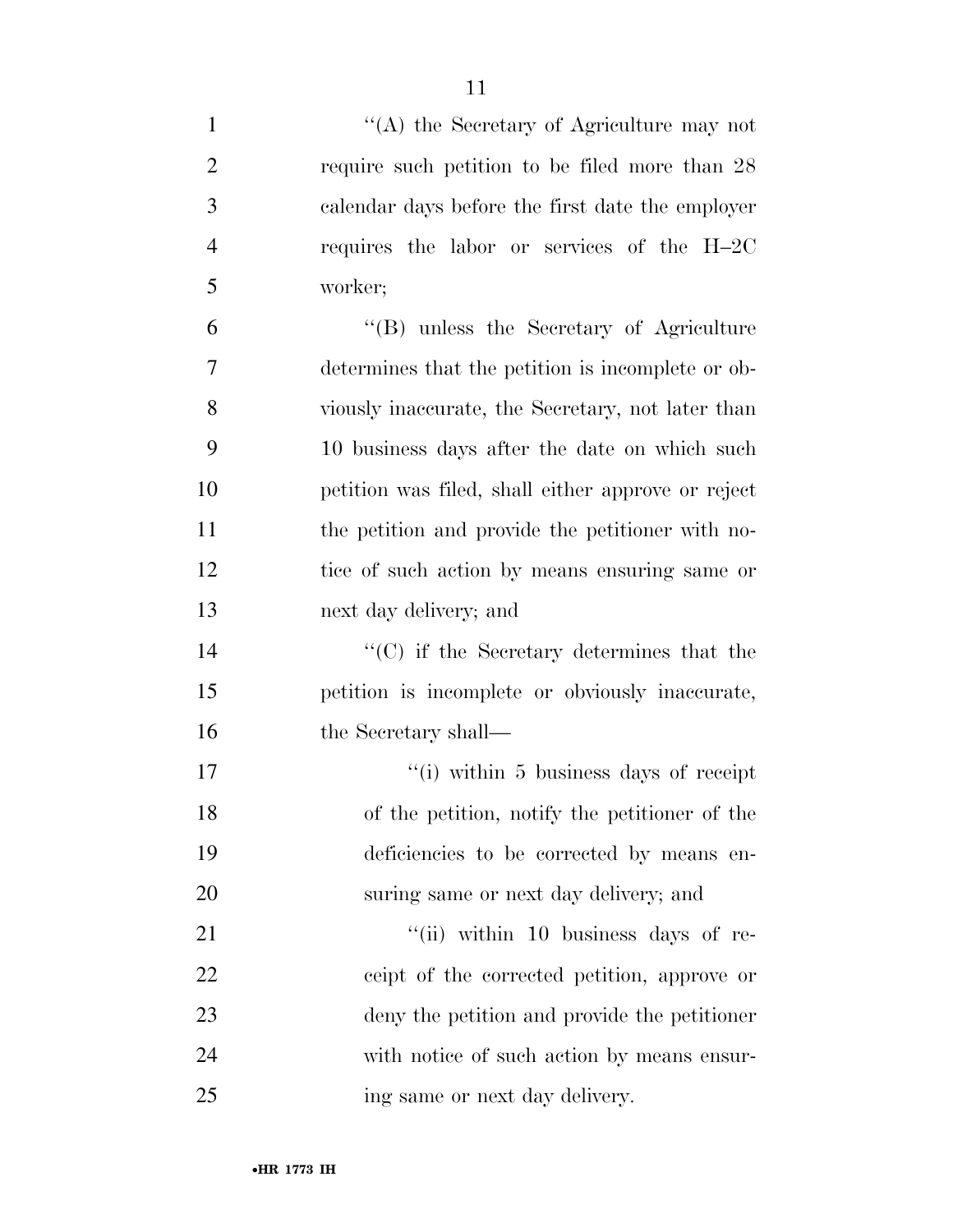1 "(2) PETITION AGREEMENTS.—By filing an H– 2 2C petition, a petitioner and each employer consents to allow access to the site where the labor is being performed to the Department of Agriculture and the Department of Homeland Security for the purpose of investigations to determine compliance with H–2C requirements and the immigration laws. Notwith- standing any other provision of law, the Depart- ments of Agriculture and Homeland Security cannot delegate their compliance functions to other agencies or Departments.

12 <sup>"</sup>(f) ROLES OF AGRICULTURAL ASSOCIATIONS.—

13 "(1) PERMITTING FILING BY AGRICULTURAL ASSOCIATIONS.—A petition under subsection (b) to hire an alien as a temporary agricultural worker may be filed by an association of agricultural em-ployers which use agricultural services.

18 "(2) TREATMENT OF ASSOCIATIONS ACTING AS EMPLOYERS.—If an association is a joint employer of temporary agricultural workers, such workers may be transferred among its members to perform agri- cultural services of a temporary nature for which the petition was approved.

24 "(3) TREATMENT OF VIOLATIONS.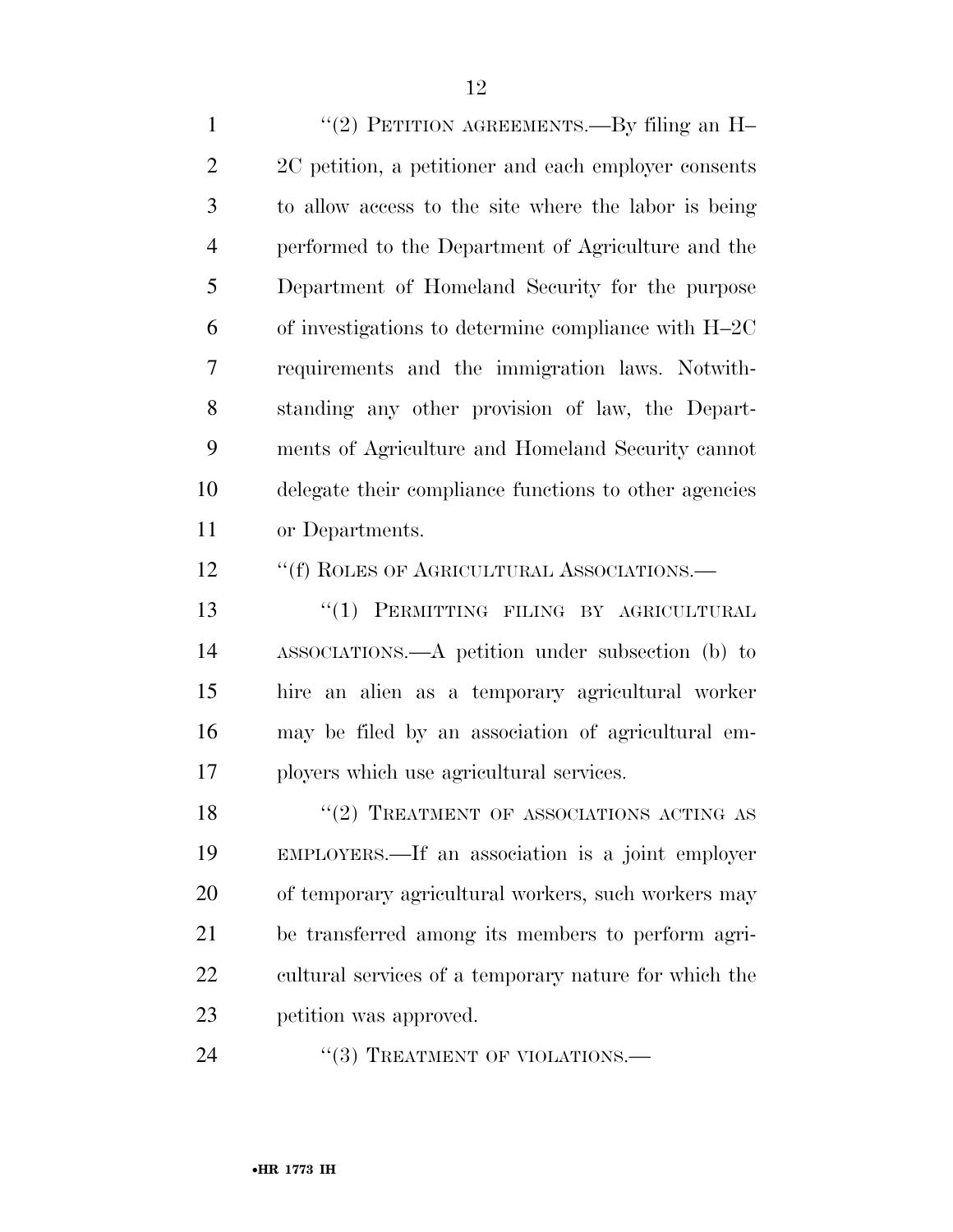1 "(A) INDIVIDUAL MEMBER.—If an indi- vidual member of a joint employer association violates any condition for approval with respect to the member's petition, the Secretary of Agri- culture shall consider as an employer for pur- poses of subsection  $(b)(9)$  and invoke penalties pursuant to subsection (i) against only that member of the association unless the Secretary of Agriculture determines that the association or other member participated in, had knowledge of, or had reason to know of the violation.

12 "(B) ASSOCIATION OF AGRICULTURAL EM- PLOYERS.—If an association representing agri- cultural employers as a joint employer violates any condition for approval with respect to the association's petition, the Secretary of Agri- culture shall consider as an employer for pur- poses of subsection (b)(9) and invoke penalties pursuant to subsection (i) against only the as- sociation and not any individual member of the association, unless the Secretary determines 22 that the member participated in, had knowledge of, or had reason to know of the violation.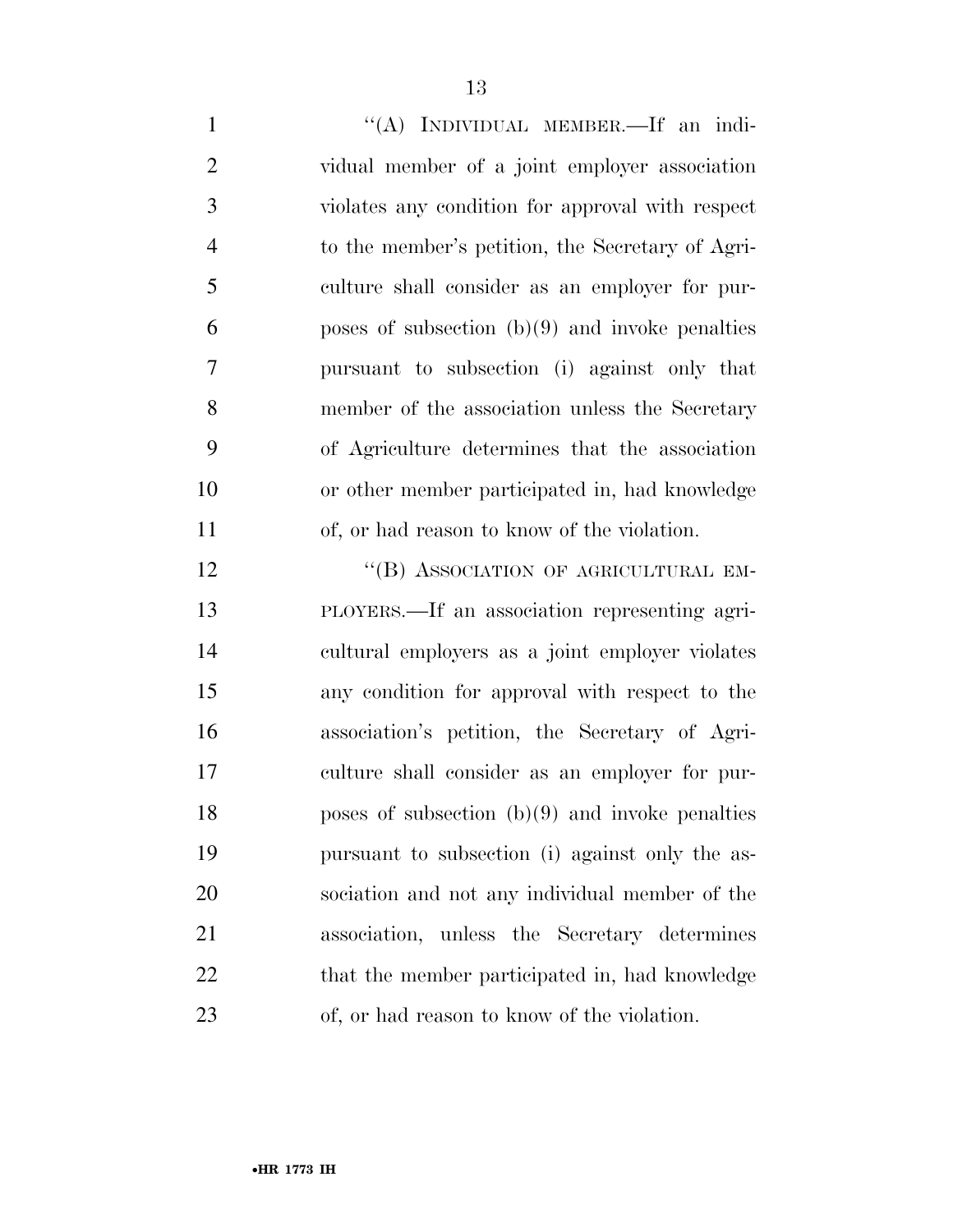''(g) EXPEDITED ADMINISTRATIVE APPEALS.—The Secretary of Agriculture shall promulgate regulations to provide for an expedited procedure—

 ''(1) for the review of a denial of a petition under this section by the Secretary; or

 $(2)$  at the petitioner's request, for a de novo administrative hearing at which new evidence may be introduced.

9 "(h) MISCELLANEOUS PROVISIONS.—

10 "(1) ENDORSEMENT OF DOCUMENTS.—The Secretary of Homeland Security shall provide for the endorsement of entry and exit documents of H–2C workers as may be necessary to carry out this sec- tion and to provide notice for purposes of section 274A.

16  $"(2)$  FEES.—

17 "(A) IN GENERAL.—The Secretary of Ag- riculture shall require, as a condition of approv- ing the petition, the payment of a fee, in ac- cordance with subparagraph (B), to recover the reasonable cost of processing petitions filed by employers or associations of employers seeking H–2C workers for jobs of a temporary or sea- sonal nature, but may not require the payment of such fees to recover the costs of processing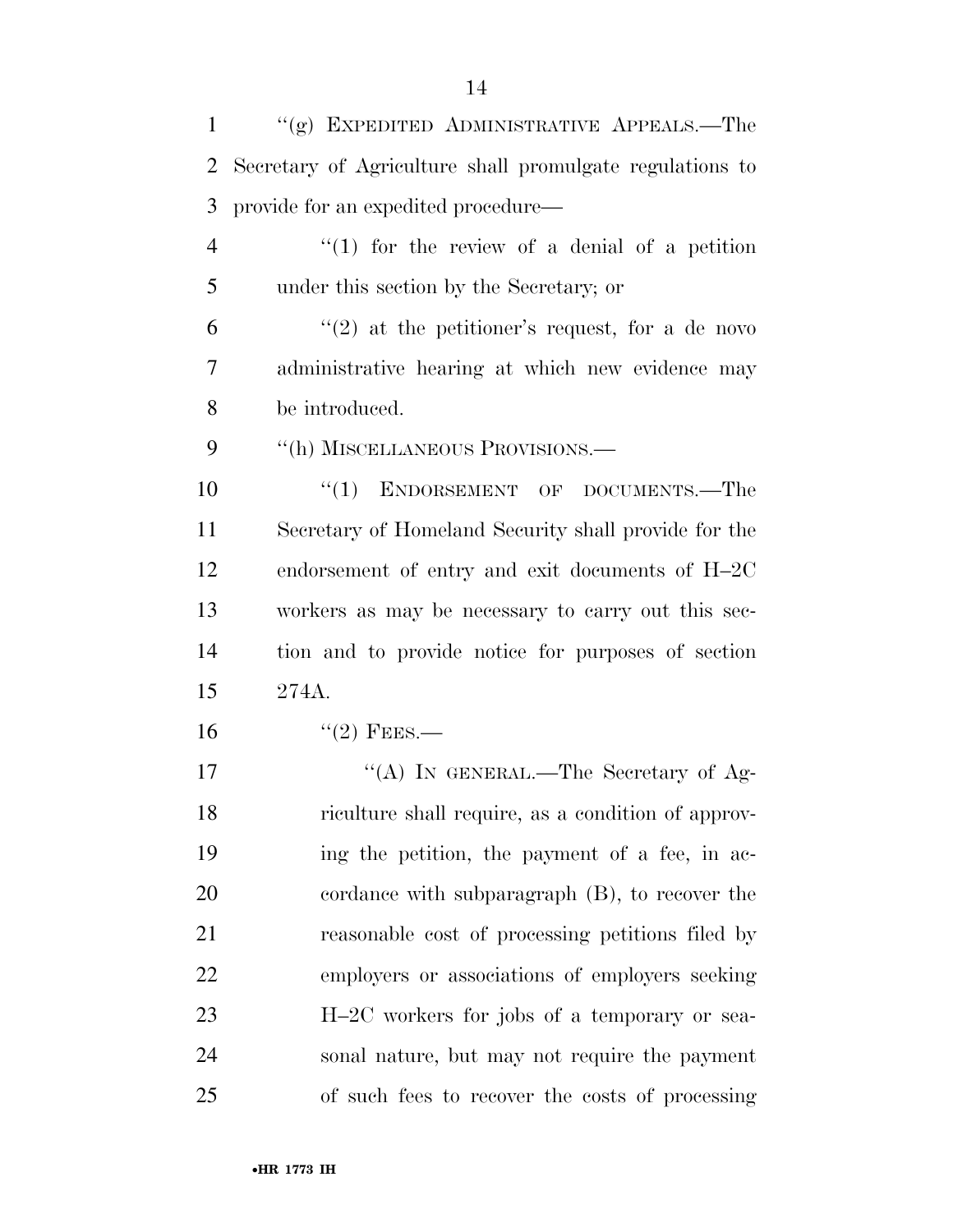| $\mathbf{1}$   | petitions filed by employers or associations of |
|----------------|-------------------------------------------------|
| $\overline{2}$ | employers seeking H-2C workers for jobs not of  |
| 3              | a temporary or seasonal nature.                 |
| $\overline{4}$ | $\lq\lq (B)$ FEE BY TYPE OF EMPLOYEE.—          |
| 5              | "(i) SINGLE EMPLOYER.—An<br>em-                 |
| 6              | ployer whose petition for temporary alien       |
| 7              | agricultural workers is approved shall, for     |
| 8              | each approved petition, pay a fee that—         |
| 9              | "(I) subject to subclause $(II)$ , is           |
| 10             | equal to $$100$ plus $$10$ for each ap-         |
| 11             | proved H-2C worker; and                         |
| 12             | "(II) does not exceed $$1,000$ .                |
| 13             | "(ii) ASSOCIATION.—Each employer-               |
| 14             | member of a joint employer association          |
| 15             | whose petition for H-2C workers is ap-          |
| 16             | proved shall, for each such approved peti-      |
| 17             | tion, pay a fee that—                           |
| 18             | "(I) subject to subclause $(II)$ , is           |
| 19             | equal to $$100$ plus $$10$ for each ap-         |
| 20             | proved H-2C worker; and                         |
| 21             | "(II) does not exceed $$1,000$ .                |
| 22             | ``(iii)<br>LIMITATION ON ASSOCIATION            |
| 23             | FEES.—A joint employer association under        |
| 24             | clause (ii) shall not be charged a separate     |
| 25             | fee.                                            |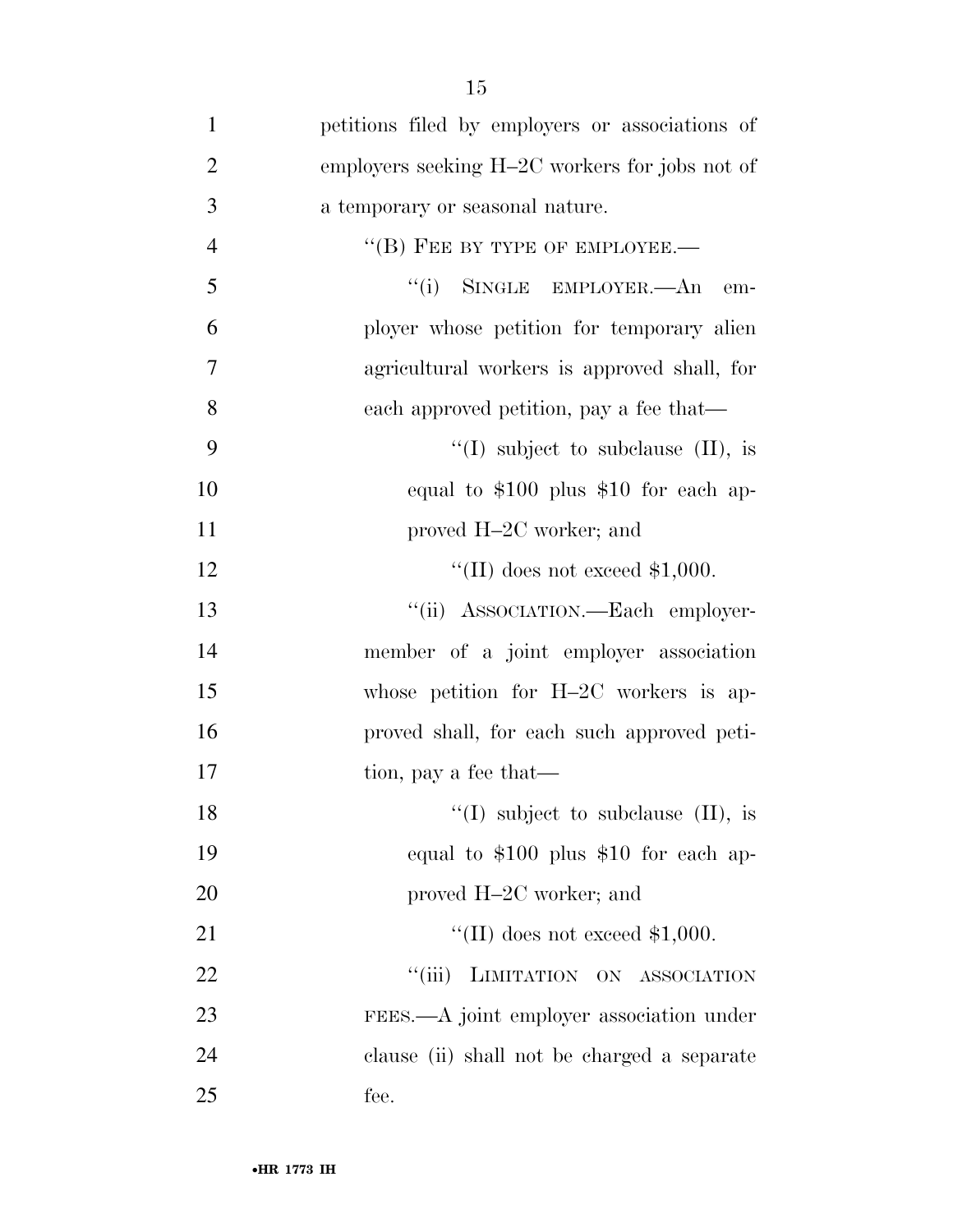1 "'(C) METHOD OF PAYMENT.—The fees collected under this paragraph shall be paid by check or money order to the Department of Ag- riculture. In the case of employers of H–2C workers that are members of a joint employer association petitioning on their behalf, the ag- gregate fees for all employers of H–2C workers under the petition may be paid by 1 check or money order.

10 <sup>"</sup>(i) ENFORCEMENT.

11 "(1) INVESTIGATIONS AND AUDITS.—The Sec- retary of Agriculture shall be responsible for con- ducting investigations and random audits of employ- ers to ensure compliance with the requirements of the H–2C program. All monetary fines levied against violating employers shall be paid to the Department of Agriculture and used to enhance the Department of Agriculture's investigatory and auditing power.

19 "(2) FAILURE TO MEET CONDITIONS.—If the Secretary of Agriculture finds, after notice and op- portunity for a hearing, a failure to meet a condition of subsection (b), or a material misrepresentation of fact in a petition under subsection (b), the Sec-retary—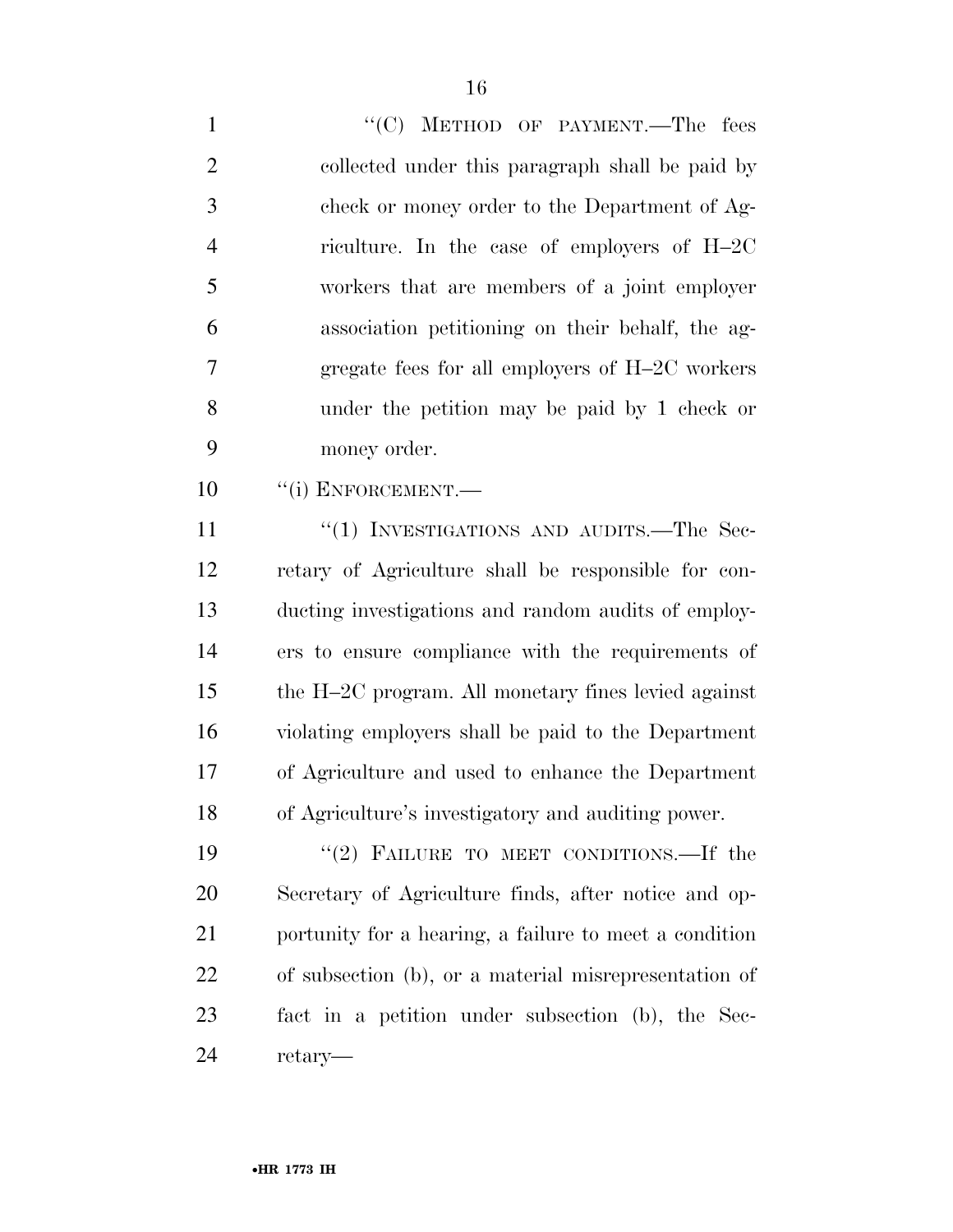| $\mathbf{1}$   | $\cdot$ (A) may impose such other administrative     |
|----------------|------------------------------------------------------|
| $\overline{2}$ | remedies (including civil money penalties in an      |
| 3              | amount not to exceed $$1,000$ per violation) as      |
| $\overline{4}$ | the Secretary determines to be appropriate; and      |
| 5              | " $(B)$ may disqualify the employer from the         |
| 6              | employment of H-2C workers for a period of 1         |
| 7              | year.                                                |
| 8              | "(3) PENALTIES FOR WILLFUL FAILURE.-If               |
| 9              | the Secretary of Agriculture finds, after notice and |
| 10             | opportunity for a hearing, a willful failure to meet |
| 11             | a material condition of subsection (b), or a willful |
| 12             | misrepresentation of a material fact in a petition   |
| 13             | under subsection (b), the Secretary—                 |
| 14             | $\lq\lq$ may impose such other administrative        |
| 15             | remedies (including civil money penalties in an      |
| 16             | amount not to exceed $$5,000$ per violation) as      |
| 17             | the Secretary determines to be appropriate;          |
| 18             | $\lq\lq$ (B) may disqualify the employer from the    |
| 19             | employment of H-2C workers for a period of 2         |
| 20             | years;                                               |
| 21             | "(C) may, for a subsequent violation not             |
| 22             | arising out of the prior incident, disqualify the    |
| 23             | employer from the employment of $H-2C$ work-         |
| 24             | ers for a period of 5 years; and                     |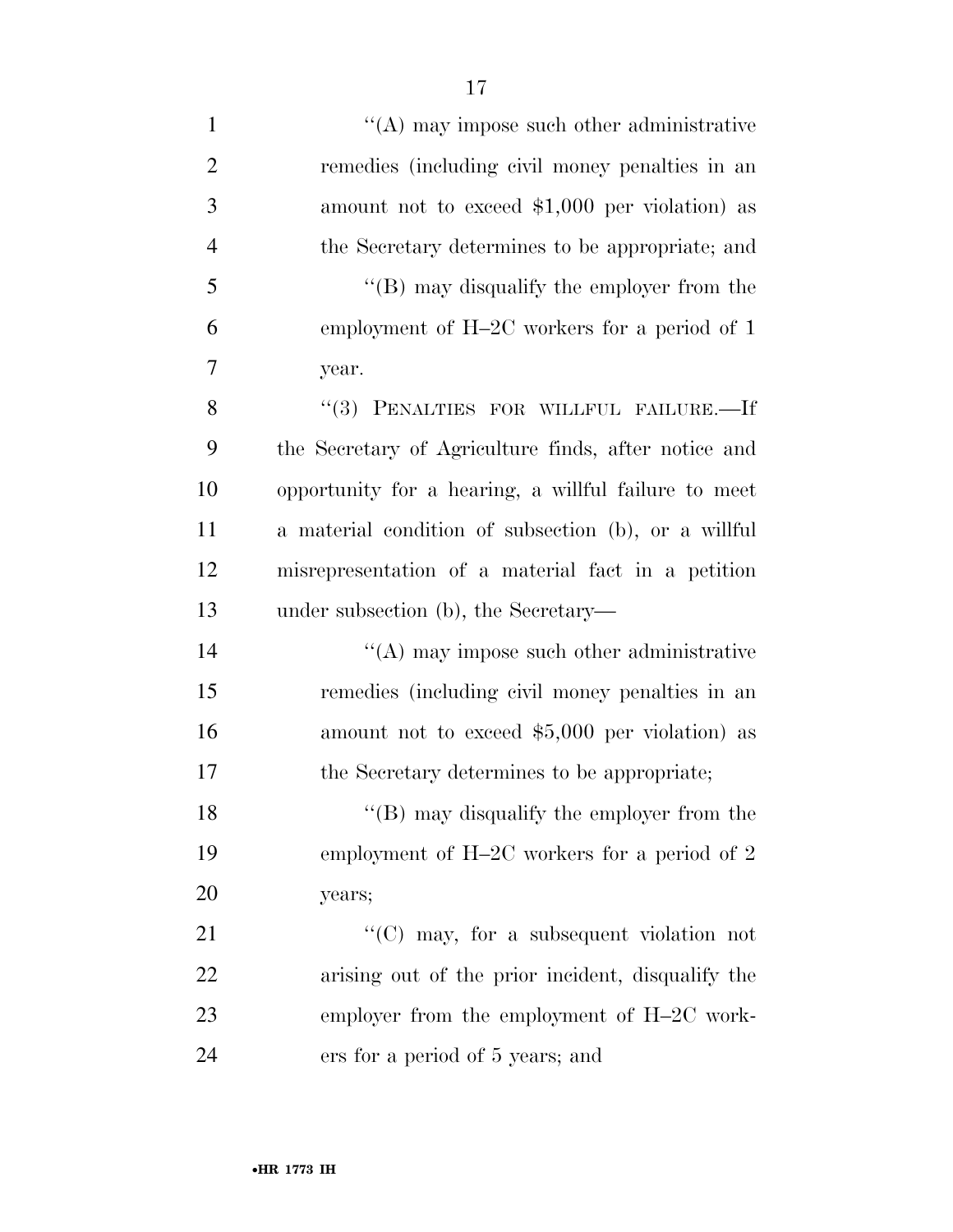1 ''(D) may, for a subsequent violation not arising out of the prior incident, permanently disqualify the employer from the employment of H–2C workers.

 ''(4) PENALTIES FOR DISPLACEMENT OF UNITED STATES WORKERS.—If the Secretary of Ag- riculture finds, after notice and opportunity for a hearing, a willful failure to meet a material condition of subsection (b) or a willful misrepresentation of a material fact in a petition under subsection (b), in the course of which failure or misrepresentation the employer displaced a United States worker employed by the employer during the period of employment of the H–2C worker or during the 30-day period pre- ceding such period of employment, the Secretary— 16 ''(A) may impose such other administrative remedies (including civil money penalties in an 18 amount not to exceed \$15,000 per violation) as the Secretary determines to be appropriate;

20 "'(B) may disqualify the employer from the 21 employment of H–2C workers for a period of 5 years; and

23  $\text{``(C) may, for a second violation, perma-}$  nently disqualify the employer from the employ-ment of H–2C workers.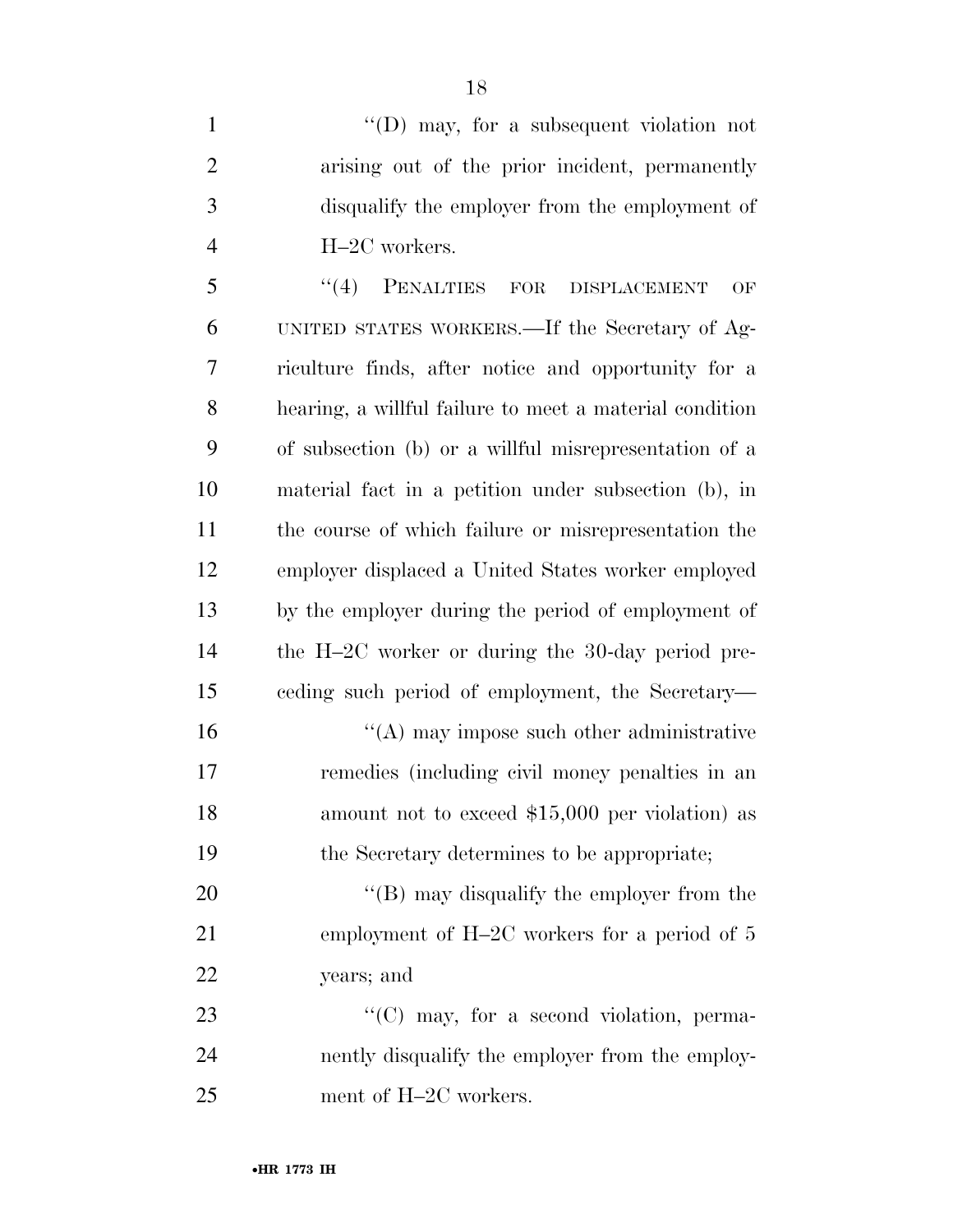| 3              | " $(1)$ ASSESSMENT.—If the Secretary of Agri-        |
|----------------|------------------------------------------------------|
| $\overline{4}$ | culture finds, after notice and opportunity for a    |
| 5              | hearing, that the employer has failed to provide the |
| 6              | benefits, wages, and working conditions attested by  |
| 7              | the employer under subsection (b), the Secretary     |
| 8              | shall assess payment of back wages, or such other    |
| 9              | required benefits, due any United States worker or   |
| 10             | H-2C worker employed by the employer in the spe-     |
| 11             | cific employment in question.                        |
| 12             | "(2) AMOUNT.—The back wages or other re-             |
| 13             | quired benefits described in paragraph $(1)$ —       |
| 14             | $\lq\lq$ shall be equal to the difference be-        |
| 15             | tween the amount that should have been paid          |
| 16             | and the amount that was paid to such worker;         |
| 17             | and                                                  |
| 18             | $\lq\lq (B)$ shall be distributed to the worker to   |
| 19             | whom such wages or benefits are due.                 |
| 20             | "(k) MINIMUM WAGES, BENEFITS, AND WORKING            |
| 21             | CONDITIONS.-                                         |
| 22             | "(1) PREFERENTIAL TREATMENT OF ALIENS                |
| 23             | PROHIBITED.-                                         |
| 24             | "(A) IN GENERAL.—Each employer seek-                 |
| 25             | ing to hire United States workers shall offer        |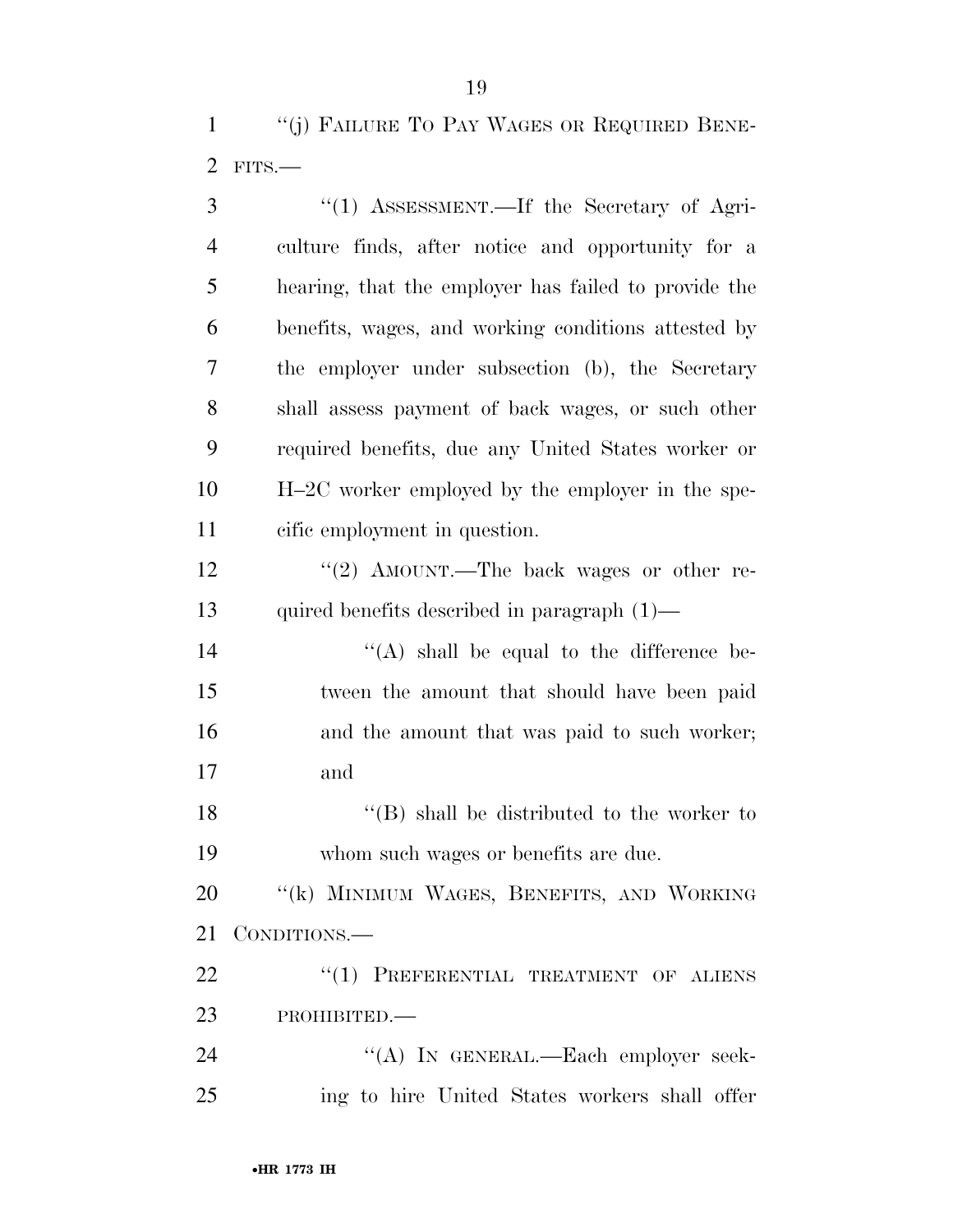| $\mathbf{1}$   | such workers not less than the same benefits,      |
|----------------|----------------------------------------------------|
| $\mathfrak{2}$ | wages, and working conditions that the em-         |
| 3              | ployer is offering, intends to offer, or will pro- |
| $\overline{4}$ | vide to H-2C workers. No job offer may impose      |
| 5              | on United States workers any restrictions or       |
| 6              | obligations which will not be imposed on the       |
| 7              | employer's H-2C workers.                           |
| 8              | "(B) INTERPRETATION.—Every interpreta-             |
| 9              | tion and determination made under this section     |
| 10             | or under any other law, regulation, or interpre-   |
| 11             | tative provision regarding the nature, scope,      |
| 12             | and timing of the provision of these and any       |
| 13             | other benefits, wages, and other terms and con-    |
| 14             | ditions of employment shall be made so that—       |
| 15             | "(i) the services of workers to their              |
| 16             | employers and the employment opportuni-            |
| 17             | ties afforded to workers by the employers,         |
| 18             | including those employment opportunities           |
| 19             | that require United States workers or H            |
| 20             | 2C workers to travel or relocate in order to       |
| 21             | accept or perform employment—                      |
| 22             | "(I) mutually benefit such work-                   |
| 23             | ers, as well as their families, and em-            |
| 24             | ployers; and                                       |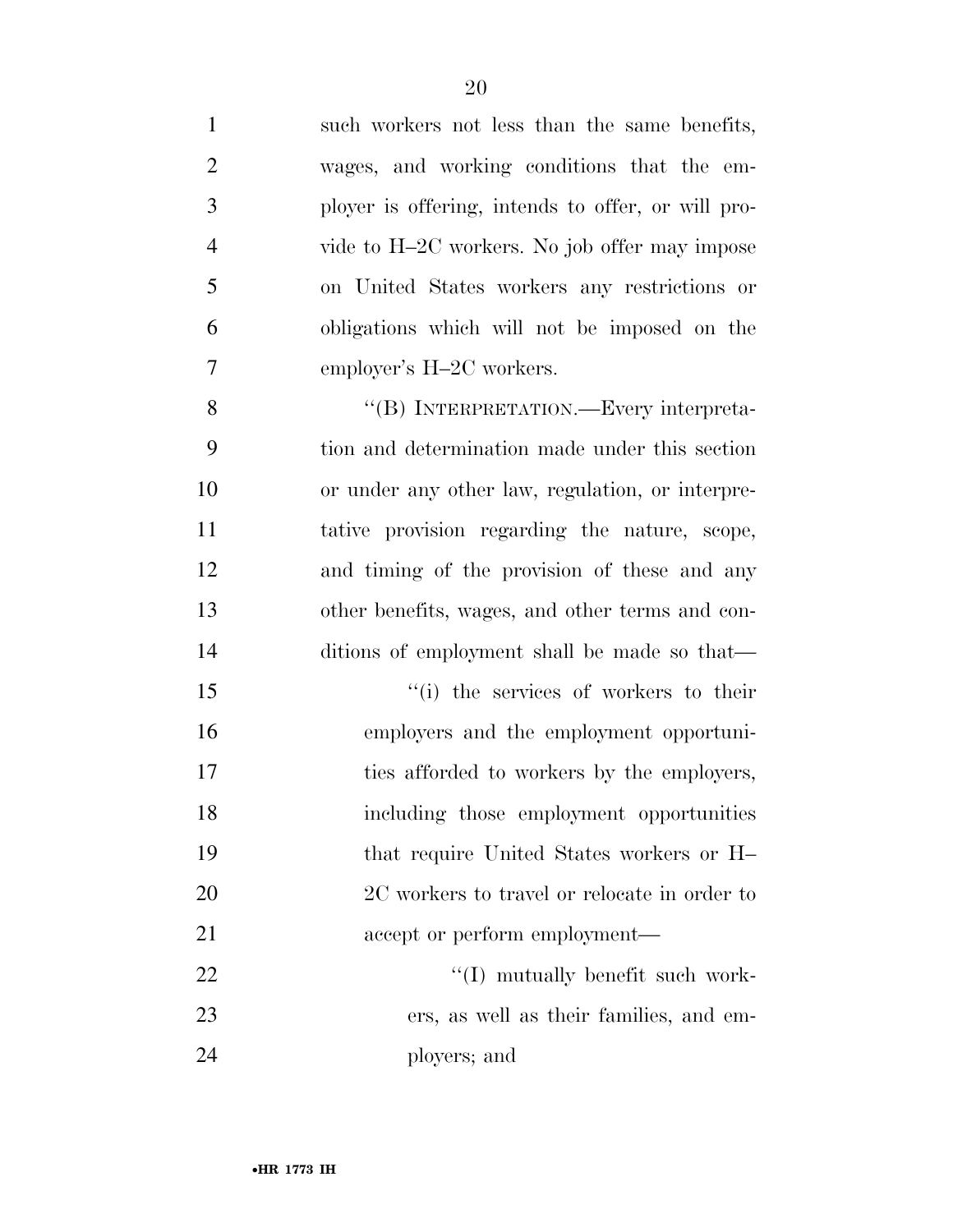| $\mathbf{1}$   | "(II) principally benefit neither              |
|----------------|------------------------------------------------|
| $\overline{2}$ | employer nor employee; and                     |
| 3              | "(ii) employment opportunities within          |
| $\overline{4}$ | United States benefit the United<br>the        |
| 5              | States economy.                                |
| 6              | $``(2)$ REQUIRED WAGES.—                       |
| $\tau$         | "(A) IN GENERAL.—Each employer peti-           |
| 8              | tioning for workers under subsection (b) shall |
| 9              | pay not less than the greater of—              |
| 10             | "(i) the prevailing wage level for the         |
| 11             | occupational classification in the area of     |
| 12             | employment; or                                 |
| 13             | "(ii) the applicable Federal, State, or        |
| 14             | local minimum wage, whichever is greatest.     |
| 15             | "(B) SPECIAL RULE.—An employer can             |
| 16             | utilize a piece rate or other alternative wage |
| 17             | payment system as long as the employer guar-   |
| 18             | antees each worker a wage rate that equals or  |
| 19             | exceeds the amount required under subpara-     |
| 20             | graph(A).                                      |
| 21             | "(3) EMPLOYMENT GUARANTEE.-                    |
| 22             | $\lq\lq (A)$ In GENERAL.—                      |
| 23             | "(i) REQUIREMENT.—Each employer                |
| 24             | petitioning for workers under subsection       |
| 25             | (b) shall guarantee to offer the worker em-    |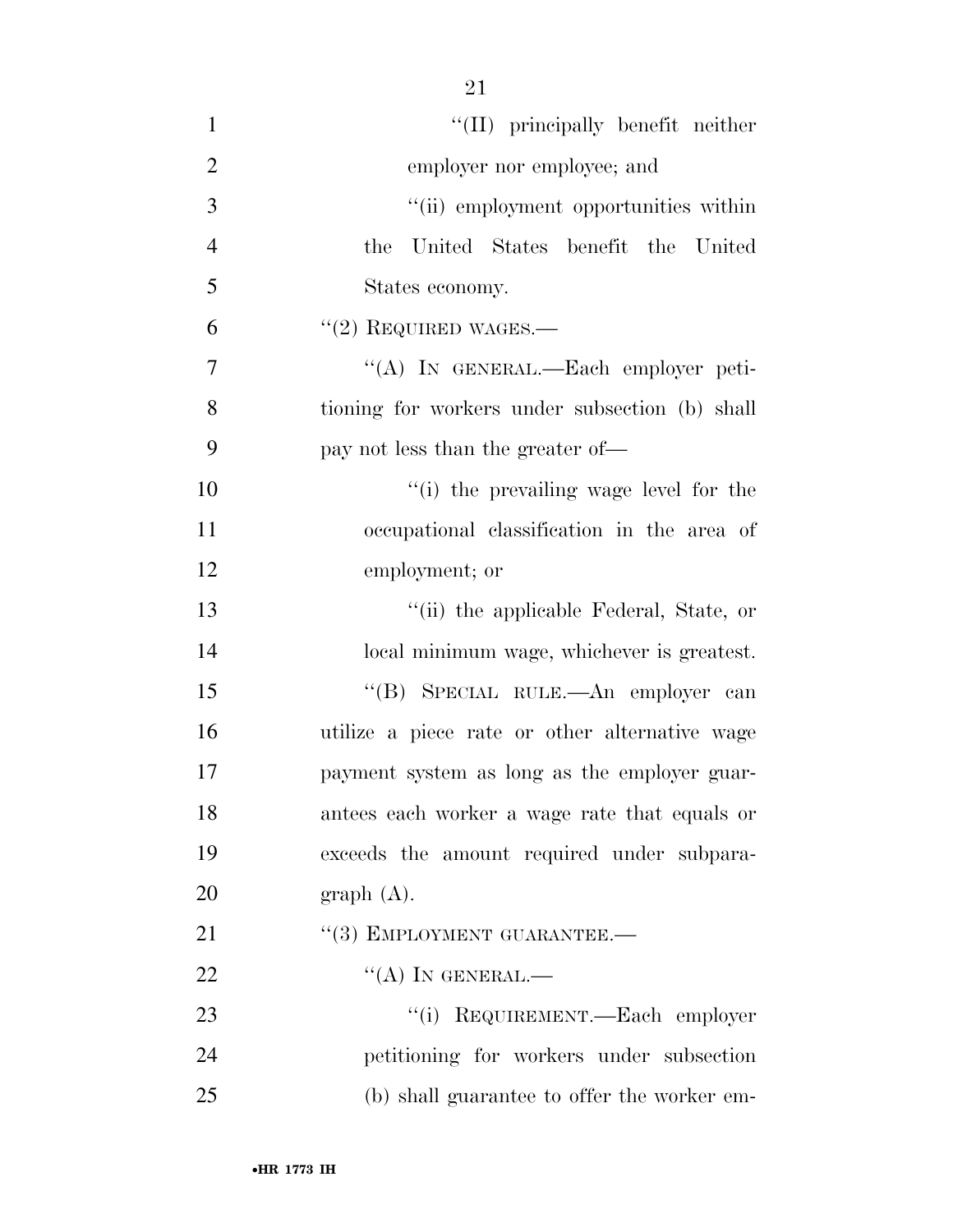| $\mathbf{1}$   | ployment for the hourly equivalent of not     |
|----------------|-----------------------------------------------|
| $\overline{2}$ | less than 50 percent of the work hours        |
| $\mathfrak{Z}$ | during the total anticipated period of em-    |
| $\overline{4}$ | ployment, beginning with the first work       |
| 5              | day after the arrival of the worker at the    |
| 6              | place of employment and ending on the ex-     |
| 7              | piration date specified in the job offer.     |
| 8              | "(ii) FAILURE TO MEET<br>GUAR-                |
| 9              | ANTEE.—If the employer affords<br>the         |
| 10             | United States worker or the H-2C worker       |
| 11             | less employment than that required under      |
| 12             | this subparagraph, the employer shall pay     |
| 13             | such worker the amount which the worker       |
| 14             | would have earned if the worker had           |
| 15             | worked for the guaranteed number of           |
| 16             | hours.                                        |
| 17             | "(iii) PERIOD OF EMPLOYMENT.—For              |
| 18             | purposes of this subparagraph, the term       |
| 19             | 'period of employment' means the total        |
| 20             | number of anticipated work hours and          |
| 21             | workdays described in the job offer and       |
| 22             | shall exclude the worker's Sabbath and        |
| 23             | Federal holidays.                             |
| 24             | "(B) CALCULATION OF HOURS.—Any                |
| 25             | hours which the worker fails to work, up to a |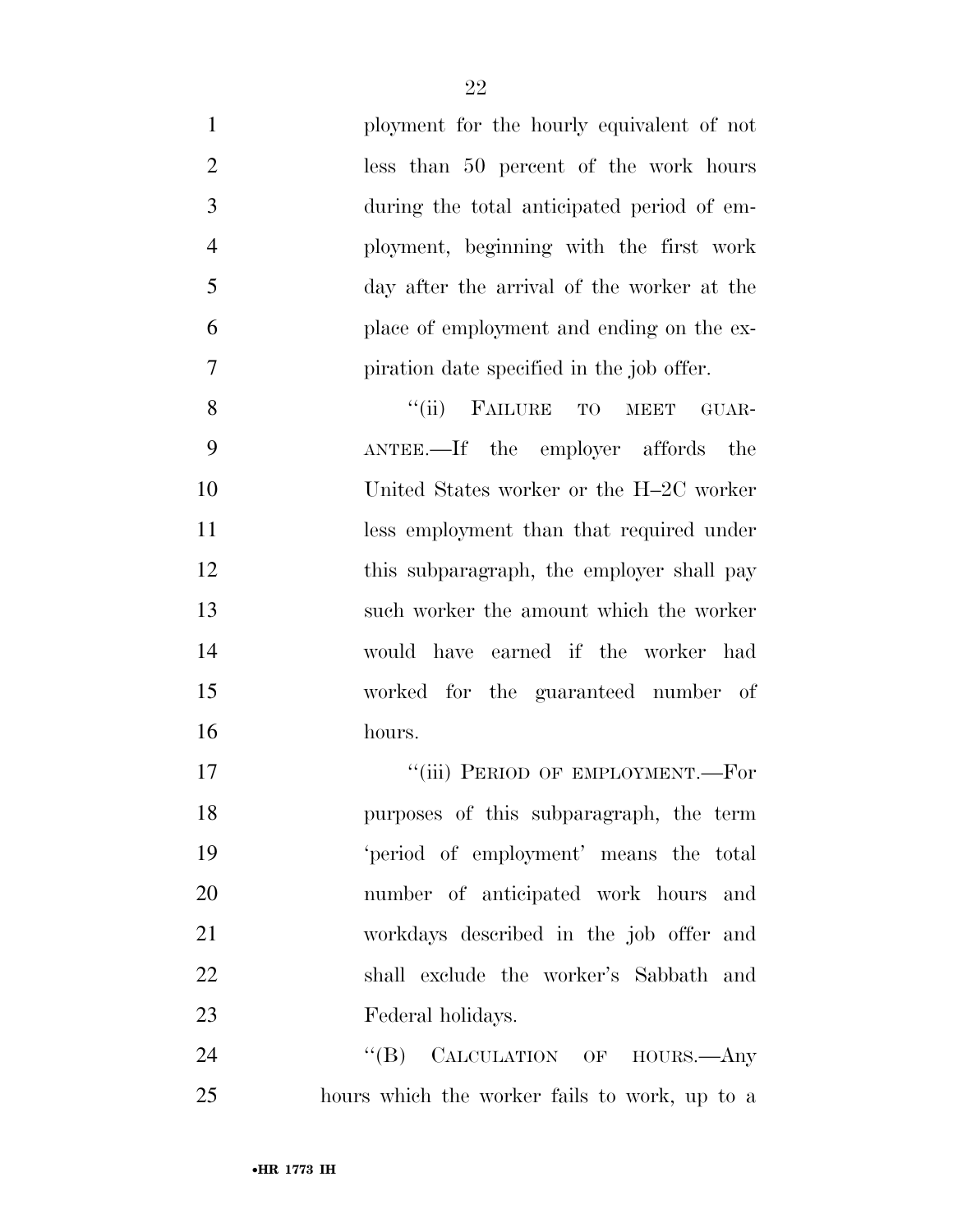| $\mathbf{1}$   | maximum of the number of hours specified in      |
|----------------|--------------------------------------------------|
| $\overline{2}$ | the job offer for a work day, when the worker    |
| 3              | has been offered an opportunity to do so, and    |
| $\overline{4}$ | all hours of work actually performed (including  |
| 5              | voluntary work in excess of the number of        |
| 6              | hours specified in the job offer in a work day,  |
| 7              | on the worker's Sabbath, or on Federal holi-     |
| 8              | days) may be counted by the employer in calcu-   |
| 9              | lating whether the period of guaranteed employ-  |
| 10             | ment has been met.                               |
| 11             | "(C) LIMITATION.—If the worker volun-            |
| 12             | tarily abandons employment before the end of     |
| 13             | the contract period, or is terminated for cause, |
| 14             | the worker is not entitled to the 50 percent     |
| 15             | guarantee described in subparagraph $(A)$ .      |
| 16             | "(D) TERMINATION OF EMPLOYMENT.-                 |
| 17             | "(i) IN GENERAL.—If, before the expi-            |
| 18             | ration of the period of employment speci-        |
| 19             | fied in the job offer, the services of the       |
| 20             | worker are no longer required due to any         |
| 21             | form of natural disaster, including flood,       |
| 22             | hurricane, freeze, earthquake,<br>fire,          |
| 23             | drought, plant or animal disease, pest in-       |
| 24             | festation, regulatory action, or any other       |
| 25             | reason beyond the control of the employer        |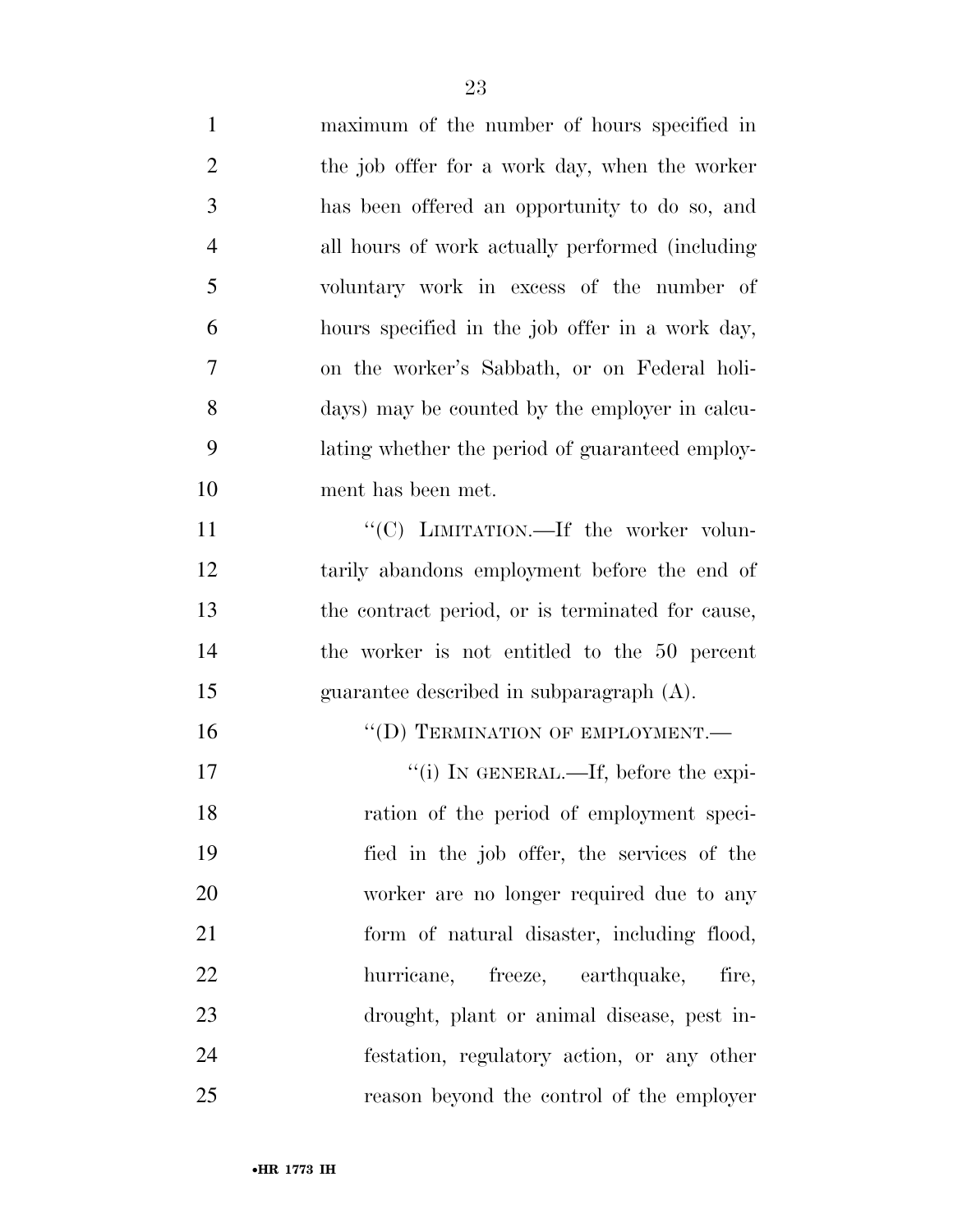| $\mathbf{1}$   | before the employment guarantee in sub-    |
|----------------|--------------------------------------------|
| $\overline{2}$ | paragraph (A) is fulfilled, the employer   |
| 3              | may terminate the worker's employment.     |
| $\overline{4}$ | "(ii) REQUIREMENTS.—If a worker's          |
| 5              | employment is terminated under clause (i), |
| 6              | the employer shall—                        |
| 7              | "(I) fulfill the employment guar-          |
| 8              | antee in subparagraph $(A)$ for the        |
| 9              | work days that have elapsed during         |
| 10             | the period beginning on the first work     |
| 11             | day after the arrival of the worker        |
| 12             | and ending on the date on which such       |
| 13             | employment is terminated;                  |
| 14             | $\lq\lq$ (II) make efforts to transfer the |
| 15             | United States worker to other com-         |
| 16             | parable employment acceptable to the       |
| 17             | worker; and                                |
| 18             | "(III) not later than 24 hours             |
| 19             | after termination, notify (or have an      |
| 20             | association acting as an agent for the     |
| 21             | employer notify) the Secretary of          |
| 22             | Homeland Security of such termi-           |
| 23             | nation.                                    |
| 24             | "(1) PERIOD OF ADMISSION.—                 |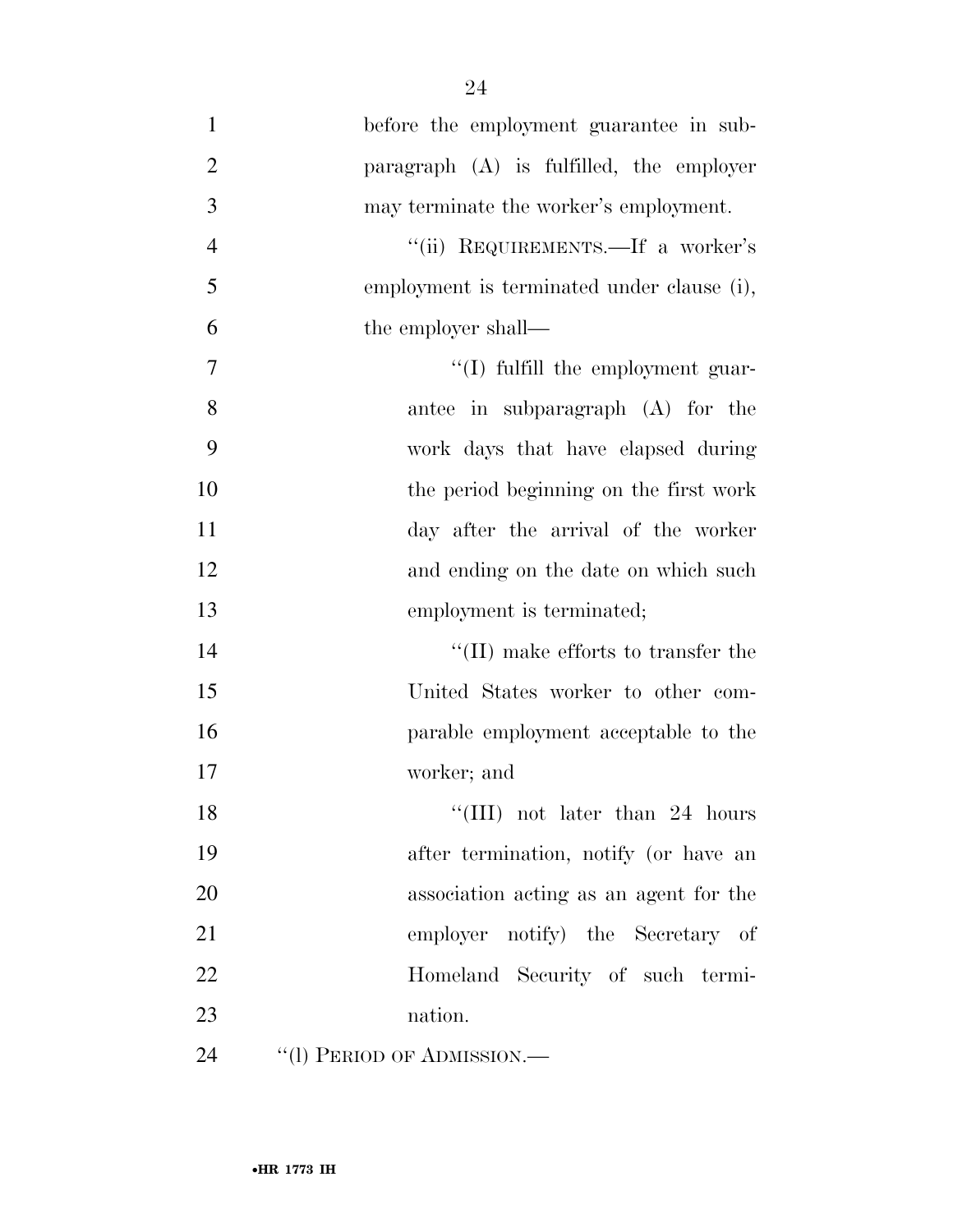| $\mathbf{1}$   | "(1) IN GENERAL.—An $H-2C$ worker shall be                                    |
|----------------|-------------------------------------------------------------------------------|
| $\overline{2}$ | admitted for a period of employment, not to exceed                            |
| 3              | 18 months (or 36 months as provided in subsection                             |
| $\overline{4}$ | $(o)(3)(A)$ for a worker employed in a job that is not                        |
| 5              | of a temporary or seasonal nature), and except for                            |
| 6              | sheepherders, that includes—                                                  |
| 7              | "(A) a period of not more than 7 days                                         |
| 8              | prior to the beginning of the period of employ-                               |
| 9              | ment for the purpose of travel to the work site;                              |
| 10             | and                                                                           |
| 11             | "(B) a period of not more than $14$ days                                      |
| 12             | following the period of employment for the pur-                               |
| 13             | pose of departure or a period of not more than                                |
| 14             | 30 days following the period of employment for                                |
| 15             | the purpose of seeking a subsequent offer of                                  |
| 16             | employment by an employer pursuant to a peti-                                 |
| $17\,$         | tion under this section (or pursuant to at-will                               |
| 18             | employment pursuant to section 218B during                                    |
| 19             | such time as that section is in effect). An H-                                |
| 20             | 2C worker who does not depart within these pe-                                |
| 21             | riods will be considered to have failed to main-                              |
| 22             | tain nonimmigrant status as an H-2C worker                                    |
| 23             | and shall be subject to removal under section                                 |
| 24             | $237(a)(1)(C)(i)$ . Such alien shall be considered                            |
| 25             | inadmissible pursuant<br>section<br>be<br>$\rm{to}$<br>$\mathop{\mathrm{to}}$ |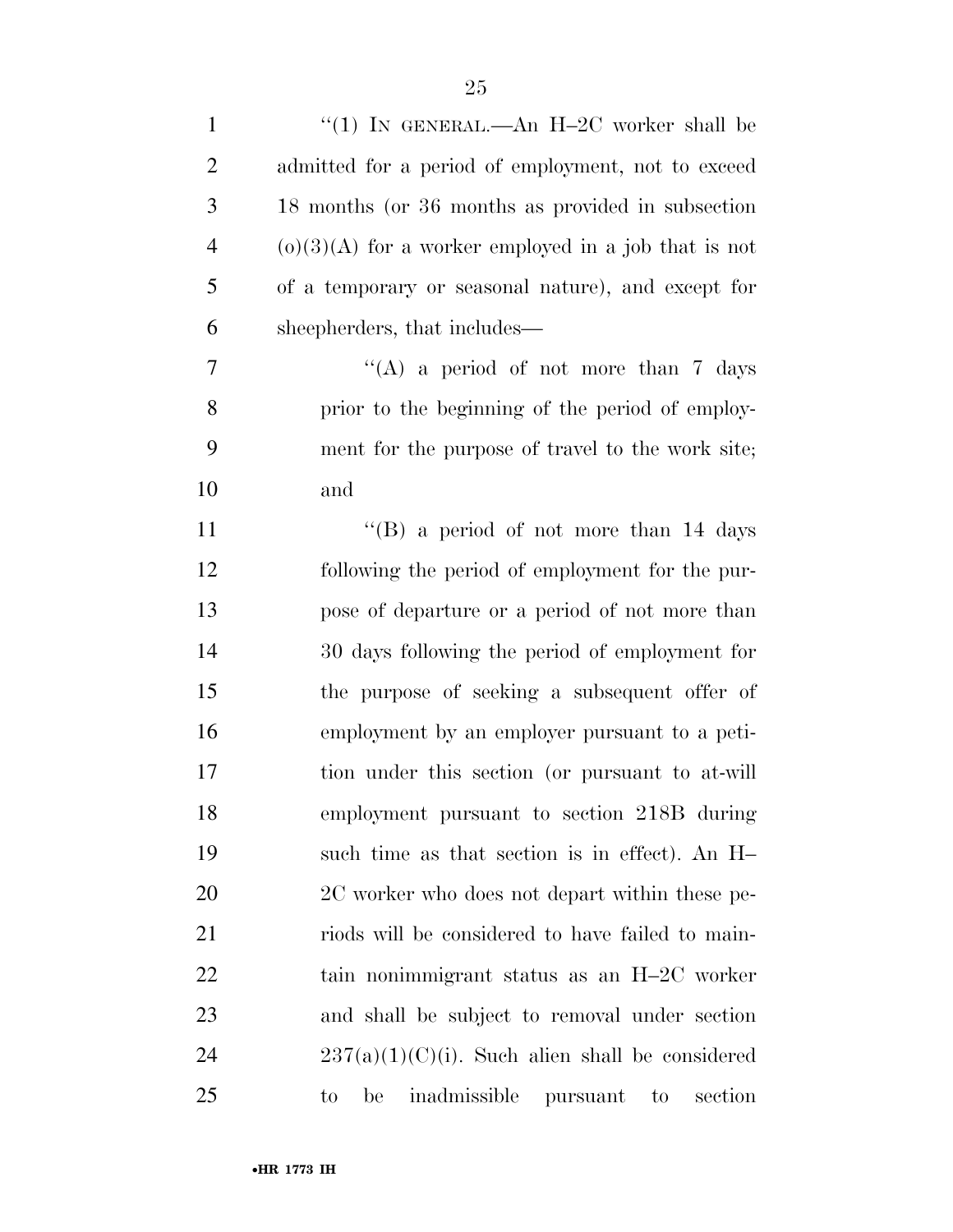$212(a)(9)(B)(i)$  for having been unlawfully present, with the alien considered to have been unlawfully present for 180 days as of the 15th day following the period of employment for the purpose of departure or as of the 31st day fol- lowing the period of employment for the pur- pose of seeking a subsequent offer of employ- ment where the alien has not found at-will em- ployment with a registered agricultural em- ployer pursuant to section 218B or employment pursuant to this section. 12 "(2) EMPLOYMENT LIMITATION.—An alien may not be employed during the 14-day period described in paragraph (1)(B) except in the employment for which the alien is otherwise authorized. 16 "(m) ABANDONMENT OF EMPLOYMENT.— 17 "(1) IN GENERAL.—An alien admitted or pro-18 vided status under section  $101(a)(15)(H)(ii)(c)$  who abandons the employment which was the basis for such admission or status— 21 "'(A) shall have failed to maintain non-22 immigrant status as an H–2C worker; 23 ''(B) shall depart the United States or be subject to removal under section

25  $237(a)(1)(C)(i)$ ; and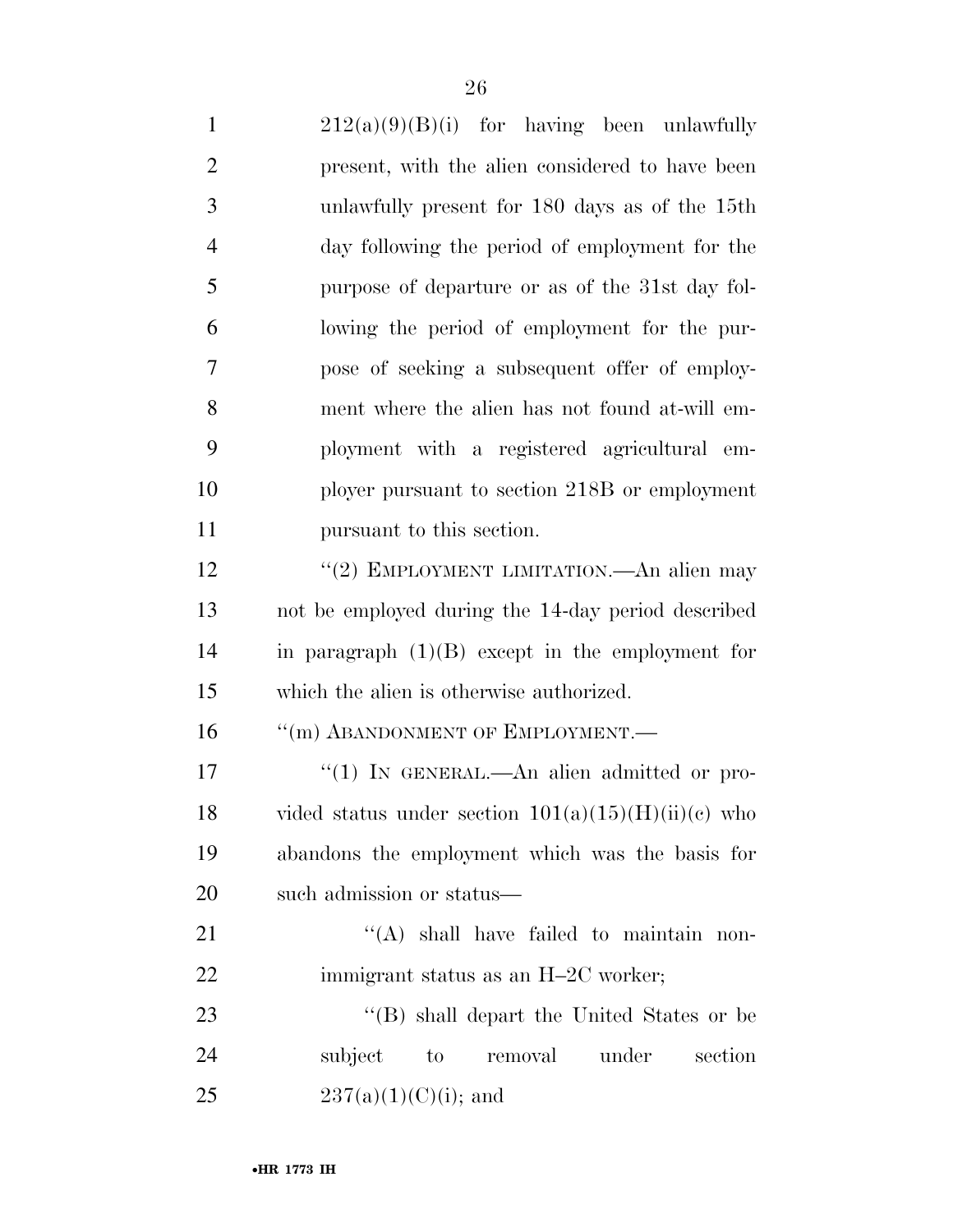$\cdot$  (C) shall be considered to be inadmissible 2 pursuant to section  $212(a)(9)(B)(i)$  for having been unlawfully present, with the alien consid- ered to have been unlawfully present for 180 days as of the 15th day following the date of the abandonment of employment. 7 "(2) REPORT BY EMPLOYER.—Not later than 24 hours after an employer learns of the abandon- ment of employment by an H–2C worker, the em- ployer or association acting as an agent for the em- ployer, shall notify the Secretary of Homeland Secu-rity of such abandonment.

13 "(3) REMOVAL.—The Secretary of Homeland Security shall promptly remove from the United States any H–2C worker who violates any term or condition of the worker's nonimmigrant status.

 $\frac{17}{17}$  VOLUNTARY TERMINATION. Notwith- standing paragraph (1), an alien may voluntarily terminate the alien's employment if the alien promptly departs the United States upon termi- nation of such employment. An alien who voluntarily terminates the alien's employment and who does not depart within 14 days shall be considered to have failed to maintain nonimmigrant status as an H–2C worker and shall be subject to removal under section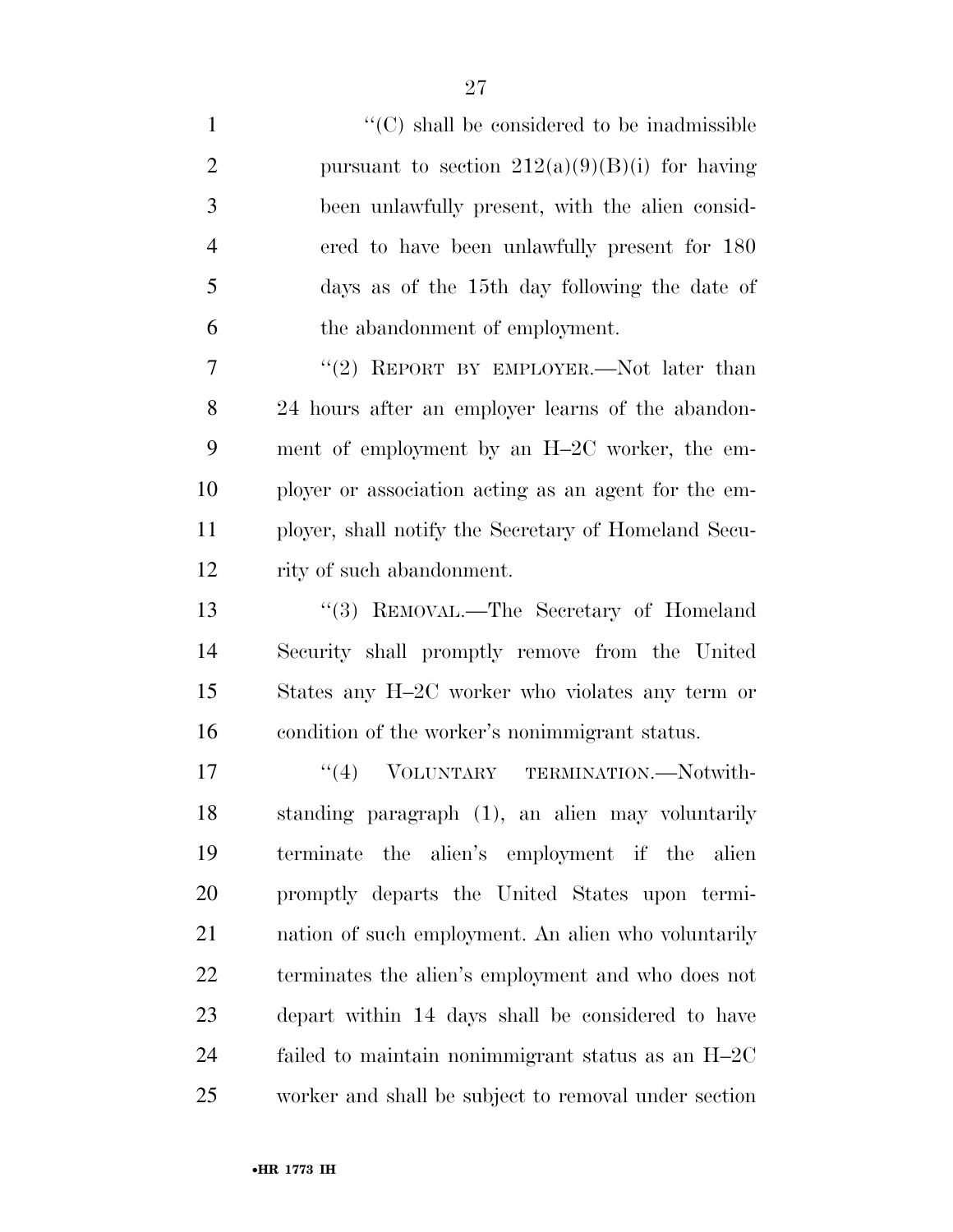$237(a)(1)(C)(i)$ . Such alien shall be considered to be 2 inadmissible pursuant to section  $212(a)(9)(B)(i)$  for having been unlawfully present, with the alien con- sidered to have been unlawfully present for 180 days as of the 15th day following the voluntary termi-nation of employment.

 ''(n) REPLACEMENT OF ALIEN.—An employer may designate an eligible alien to replace an H–2C worker who abandons employment notwithstanding the numerical limi-10 tation found in section  $214(g)(1)(C)$ .

11 "(0) EXTENSION OF STAY OF H-2C WORKERS IN THE UNITED STATES.—

13 "(1) EXTENSION OF STAY.—If an employer seeks approval to employ an H–2C worker who is lawfully present in the United States, the petition filed by the employer or an association pursuant to subsection (b) shall request an extension of the alien's stay and, if applicable, a change in the alien's employment.

20 "(2) WORK AUTHORIZATION UPON FILING PE-21 TITION FOR EXTENSION OF STAY.—

22 "'(A) IN GENERAL.—An alien who is law- fully present in the United States on the date of the filing of a petition to extend the stay of the alien may commence or continue the em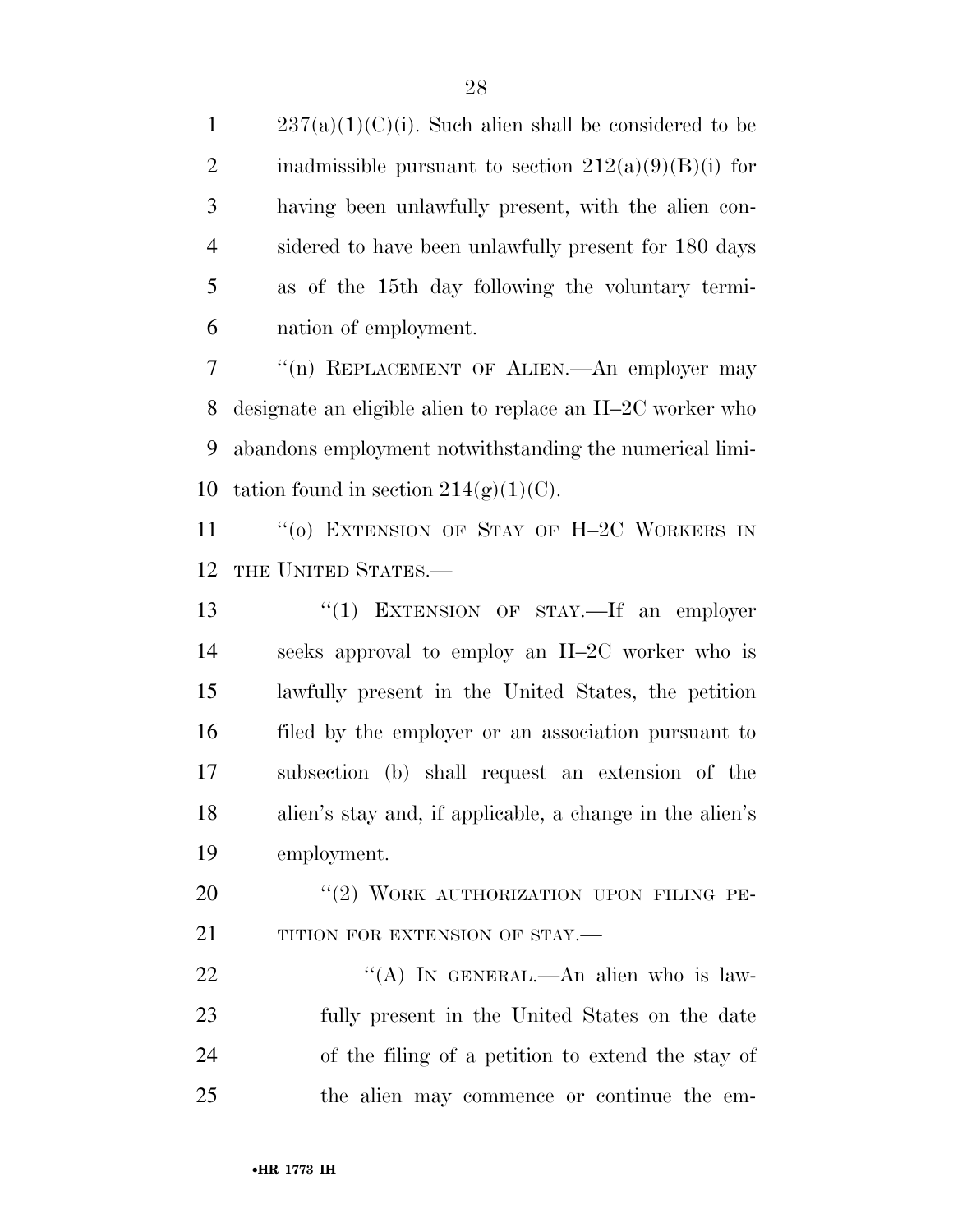ployment described in a petition under para- graph (1) until and unless the petition is de- nied. The employer shall provide a copy of the employer's petition for extension of stay to the alien. The alien shall keep the petition with the alien's identification and employment eligibility document, as evidence that the petition has been filed and that the alien is authorized to work in the United States.

10 "(B) EMPLOYMENT ELIGIBILITY DOCU- MENT.—Upon approval of a petition for an ex- tension of stay or change in the alien's author- ized employment, the Secretary of Homeland Security shall provide a new or updated employ- ment eligibility document to the alien indicating 16 the new validity date, after which the alien is not required to retain a copy of the petition.

18 "'(C) FILE DEFINED.—In this paragraph, the term 'file' means sending the petition by certified mail via the United States Postal Serv- ice, return receipt requested, or delivering by guaranteed commercial delivery which will pro- vide the employer with a documented acknowl- edgment of the date of receipt of the petition for an extension of stay.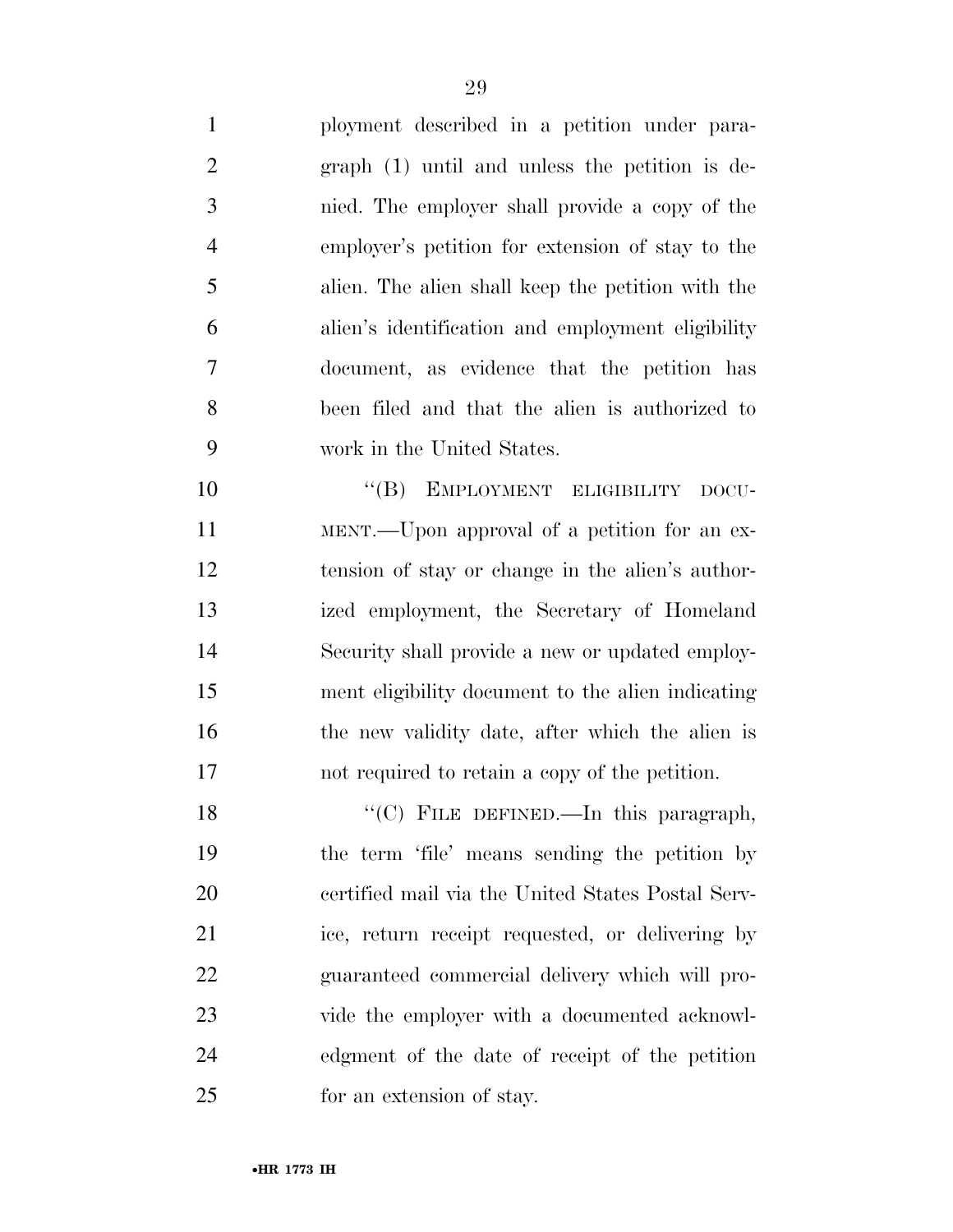1 ''(3) LIMITATION ON AN INDIVIDUAL'S STAY IN STATUS.—

3 "(A) MAXIMUM PERIOD.—The maximum continuous period of authorized status as an H–2C worker (including any extensions) is 18 months for a worker employed in a job that is of a temporary or seasonal nature. For an H– 2C worker employed in a job that is not of a temporary or seasonal nature, the initial max- imum continuous period of authorized status is 36 months and subsequent maximum contin- uous periods of authorized status are 18 months. There is no maximum continuous pe-riod of authorized status for a sheepherder.

15 "(B) REQUIREMENT TO REMAIN OUTSIDE THE UNITED STATES.—In the case of an alien outside the United States who was employed in a job of a temporary or seasonal nature pursu-19 ant to section  $101(a)(15)(H)(ii)(c)$  whose period of authorized status as an H–2C worker (in- cluding any extensions) has expired, the alien may not again be admitted to the United States as an H–2C worker unless the alien has re- mained outside the United States for a contin-25 magnetic uous period equal to at least  $\frac{1}{6}$  the duration of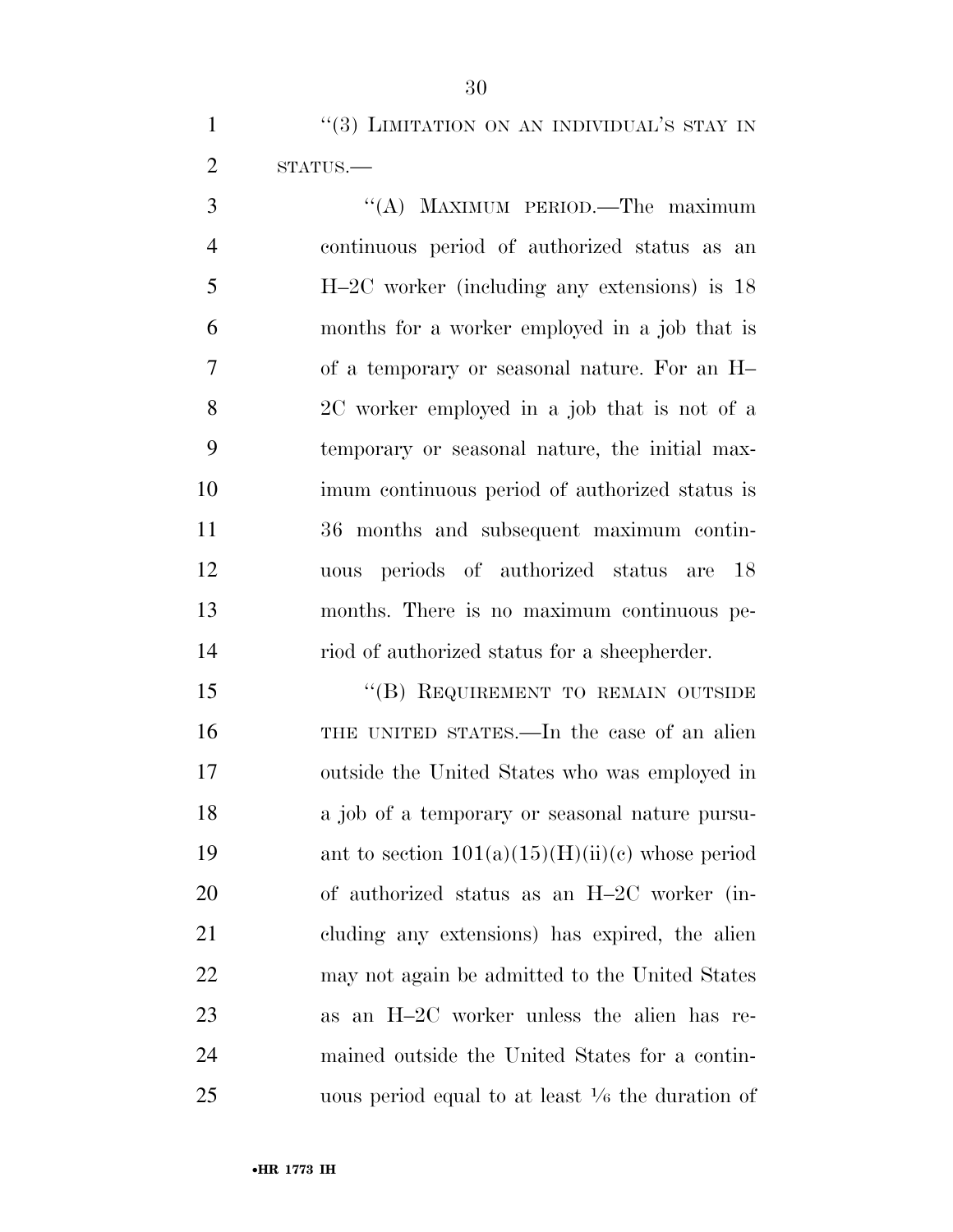| $\mathbf{1}$   | the alien's previous period of authorized status             |
|----------------|--------------------------------------------------------------|
| $\overline{2}$ | as an H-2C worker. For an alien outside the                  |
| 3              | United States who was employed in a job not                  |
| $\overline{4}$ | of a temporary or seasonal nature pursuant to                |
| 5              | section $101(a)(15)(H)(ii)(e)$ whose period of au-           |
| 6              | thorized status as an H-2C worker (including                 |
| $\tau$         | any extensions) has expired, the alien may not               |
| 8              | again be admitted to the United States as an                 |
| 9              | H-2C worker unless the alien has remained                    |
| 10             | outside the United States for a continuous pe-               |
| 11             | riod equal to at least the lesser of $\frac{1}{6}$ the dura- |
| 12             | tion of the alien's previous period of authorized            |
| 13             | status as an H-2C worker or 3 months. There                  |
| 14             | is no requirement to remain outside the United               |
| 15             | States for sheepherders.                                     |
| 16             | "(p) ADJUSTMENT OF STATUS.—Notwithstanding                   |
| 17             | any other provision of law, an alien who is unlawfully       |
| 18             | present in the United States on April 25, 2013, is eligible  |
| 19             | to adjust status to that of an H-2C worker.                  |
| 20             | "(q) TRUST FUND TO ASSURE WORKER RETURN.—                    |
| 21             | "(1) ESTABLISHMENT.—There is established in                  |
| 22             | the Treasury of the United States a trust fund (in           |
| 23             | this section referred to as the 'Trust Fund') for the        |
| 24             | purpose of providing a monetary incentive for H-2C           |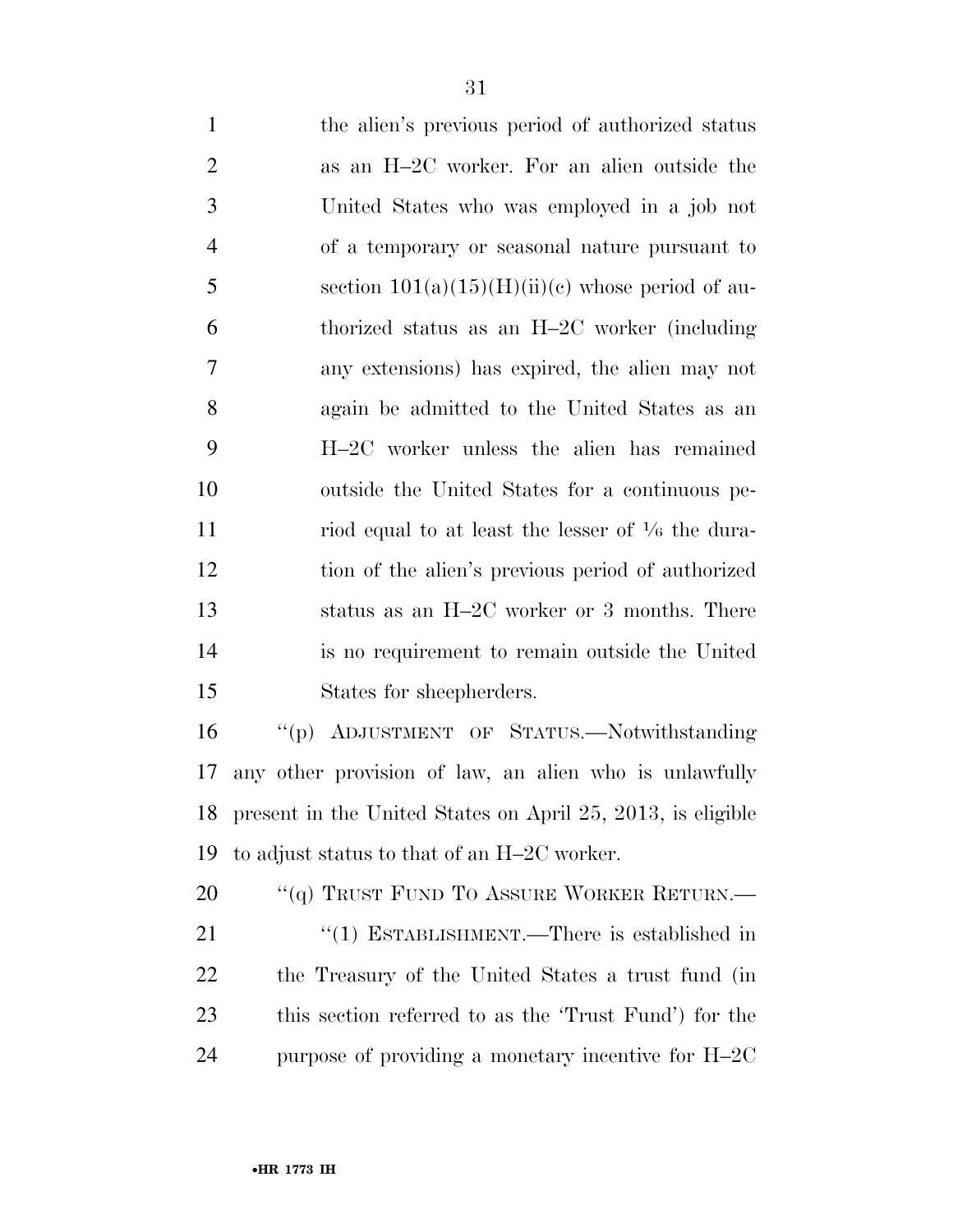| $\mathbf{1}$   | workers to return to their country of origin upon ex-  |
|----------------|--------------------------------------------------------|
| $\overline{2}$ | piration of their visas.                               |
| 3              | "(2) WITHHOLDING OF WAGES; PAYMENT INTO                |
| $\overline{4}$ | THE TRUST FUND.                                        |
| 5              | "(A) IN GENERAL.—Notwithstanding the                   |
| 6              | Fair Labor Standards Act of 1938 (29 U.S.C.            |
| 7              | $201$ et seq.), all employers of H-2C workers          |
| 8              | shall withhold from the wages of the workers an        |
| 9              | amount equivalent to 10 percent of the wages           |
| 10             | of each worker and pay such withheld amount            |
| 11             | into the Trust Fund.                                   |
| 12             | "(B) JOBS THAT ARE NOT OF A TEM-                       |
| 13             | PORARY OR SEASONAL NATURE.—Employers of                |
| 14             | H-2C workers employed in jobs that are not of          |
| 15             | a temporary or seasonal nature shall pay into          |
| 16             | the Trust Fund an amount equivalent to the             |
| 17             | Federal tax on the wages paid to $H-2C$ workers        |
| 18             | that the employer would be obligated to pay            |
| 19             | under chapters 21 and 23 of the Internal Rev-          |
| 20             | enue Code of 1986 had the H-2C workers been            |
| 21             | subject to such chapters.                              |
| 22             | Amounts withheld under this paragraph shall be         |
| 23             | maintained in such interest bearing account with       |
| 24             | such a financial institution as the Secretary of Agri- |
| 25             | culture shall specify.                                 |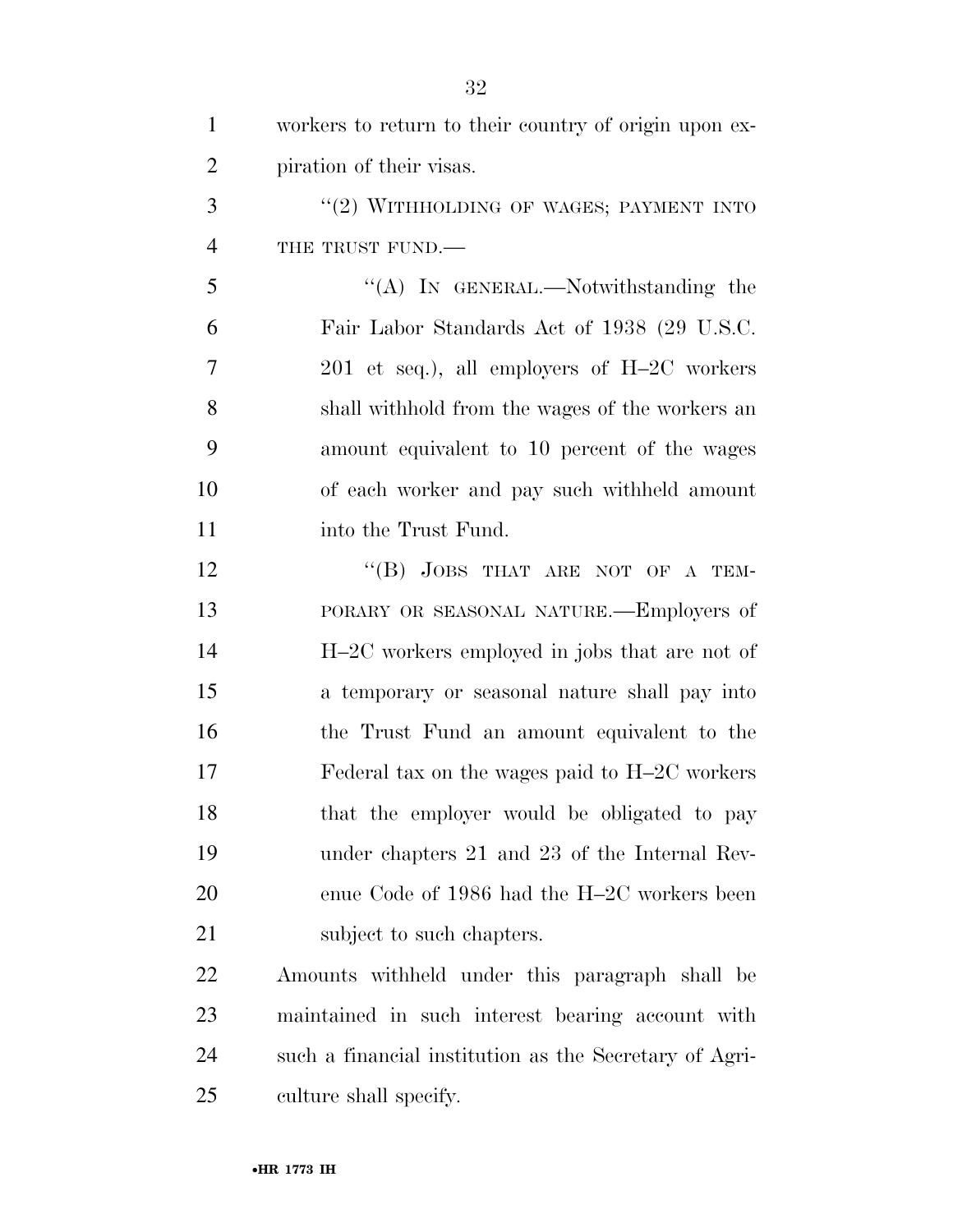| $\mathbf{1}$   | "(3) DISTRIBUTION OF FUNDS.—Amounts paid               |
|----------------|--------------------------------------------------------|
| $\overline{2}$ | into the Trust Fund on behalf of an H-2C worker,       |
| 3              | and held pursuant to paragraph $(2)(A)$ and interest   |
| $\overline{4}$ | earned thereon, shall be paid by the Secretary of      |
| 5              | State to the worker if—                                |
| 6              | $\lq\lq$ the worker applies to the Secretary of        |
| 7              | State (or the designee of such Secretary) for          |
| 8              | payment within 30 days of the expiration of the        |
| 9              | alien's last authorized stay in the United States      |
| 10             | as an H-2C worker at a United States embassy           |
| 11             | or consulate in the worker's home country;             |
| 12             | $\lq\lq (B)$ in such application the worker estab-     |
| 13             | lishes that the worker has complied with the           |
| 14             | terms and conditions of the $H-2C$ program;            |
| 15             | and                                                    |
| 16             | $\lq\lq$ (C) in connection with the application,       |
| 17             | the H-2C worker confirms their identity.               |
| 18             | (4)<br><b>ADMINISTRATIVE</b><br>EXPENSES.—The          |
| 19             | amounts paid into the Trust Fund and held pursu-       |
| <b>20</b>      | ant to paragraph $(2)(B)$ , and interest earned there- |
| 21             | on, shall be paid to the Secretary of State, the Sec-  |
| <u>22</u>      | retary of Agriculture, and the Secretary of Home-      |
| 23             | land Security in amounts equivalent to the expenses    |
| 24             | incurred by such officials in the administration of    |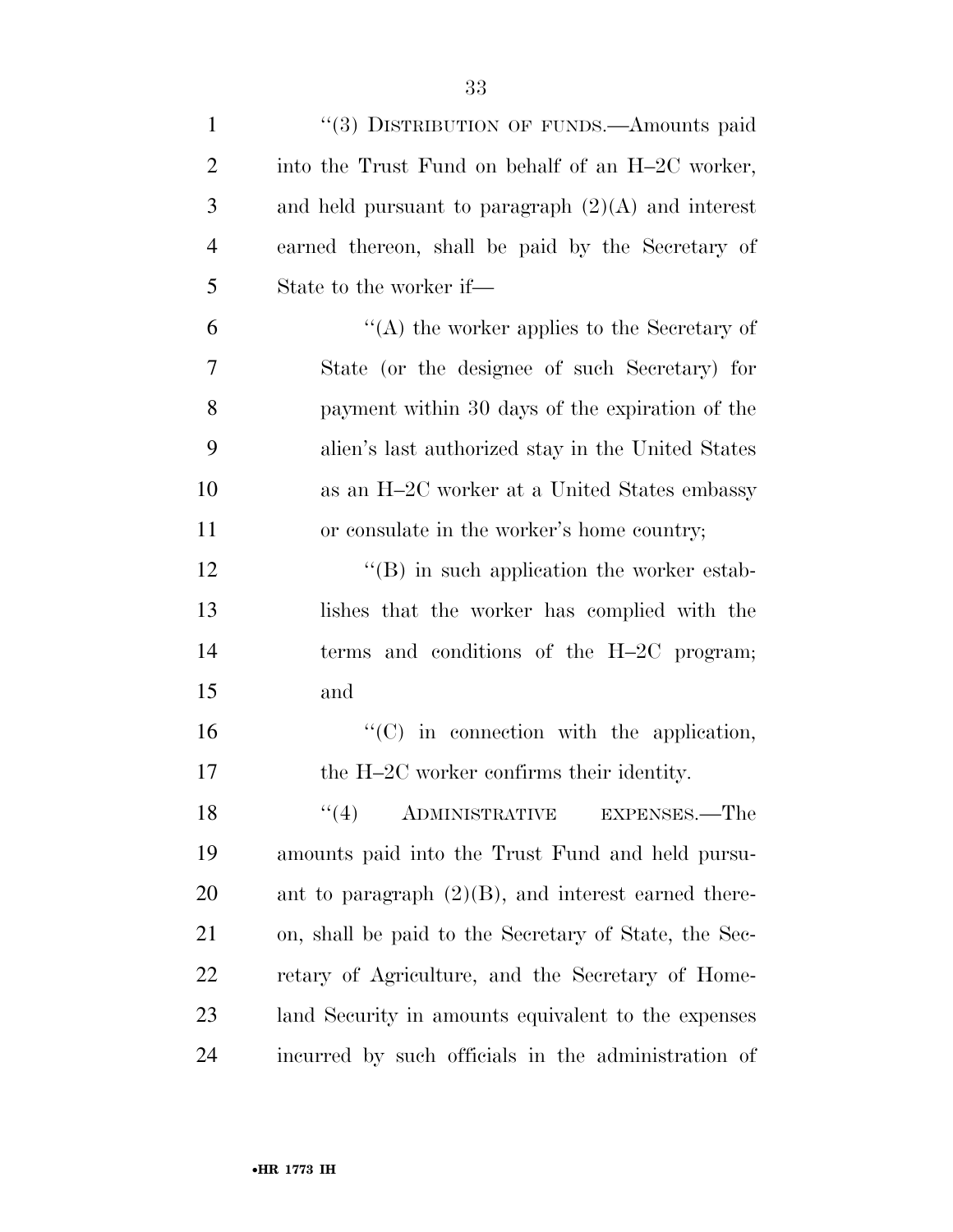the H–2C program not reimbursed pursuant to sub-2 section  $(h)(2)$  or section 218B(b).

3 "(r) INVESTMENT OF TRUST FUND.—

4 "(1) In GENERAL.—It shall be the duty of the Secretary of the Treasury to invest such portion of the Trust Fund as is not, in the Secretary's judg- ment, required to meet current withdrawals. Such investments may be made only in interest-bearing obligations of the United States or in obligations guaranteed as to both principal and interest by the United States. For such purpose, such obligations may be acquired—

- 13  $\langle (A)$  on original issue at the price; or
- 14  $\langle$  (B) by purchase of outstanding obliga-tions at the market price.

 The purposes for which obligations of the United States may be issued under chapter 31 of title 31, United States Code, are hereby extended to author- ize the issuance at par of special obligations exclu- sively to the Trust Fund. Such special obligations shall bear interest at a rate equal to the average rate of interest, computed as to the end of the cal- endar month next preceding the date of such issue, borne by all marketable interest-bearing obligations of the United States then forming a part of the pub-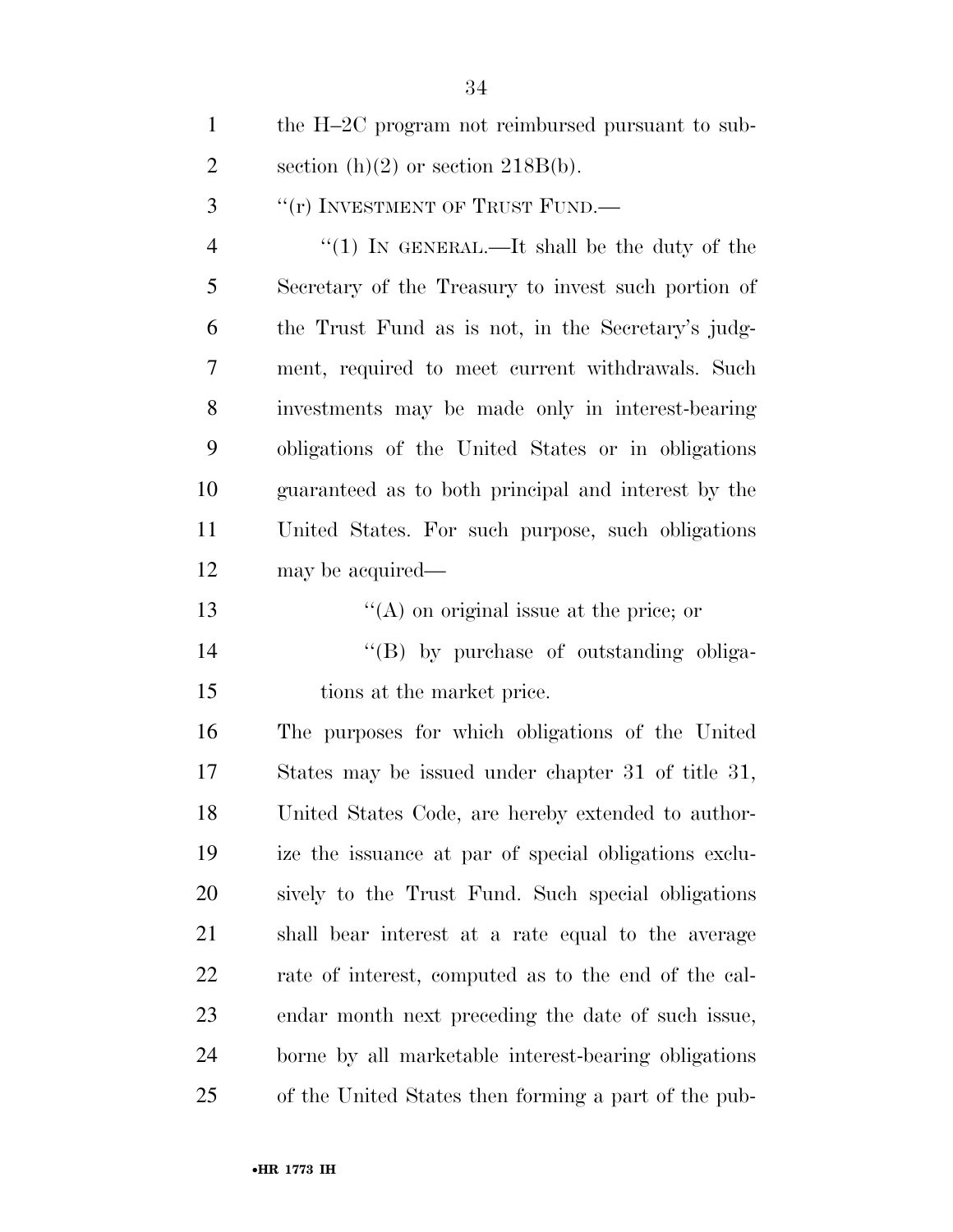lic debt, except that where such average rate is not 2 a multiple of  $\frac{1}{8}$  of 1 percent, the rate of interest of  $\sim$  such special obligations shall be the multiple of  $\frac{1}{8}$  of 1 percent next lower than such average rate. Such special obligations shall be issued only if the Sec- retary of the Treasury determines that the purchase of other interest-bearing obligations of the United States, or of obligations guaranteed as to both prin- cipal and interest by the United States on original issue or at the market price, is not in the public in-terest.

12 "(2) SALE OF OBLIGATION.—Any obligation ac- quired by the Trust Fund (except special obligations issued exclusively to the Trust Fund) may be sold by the Secretary of the Treasury at the market price, and such special obligations may be redeemed at par plus accrued interest.

18 "(3) CREDITS TO TRUST FUND.—The interest on, and the proceeds from the sale or redemption of, any obligations held in the Trust Fund shall be credited to and form a part of the Trust Fund.

22 "(4) REPORT TO CONGRESS.—It shall be the duty of the Secretary of the Treasury to hold the Trust Fund, and (after consultation with the Sec-retary of Agriculture) to report to the Congress each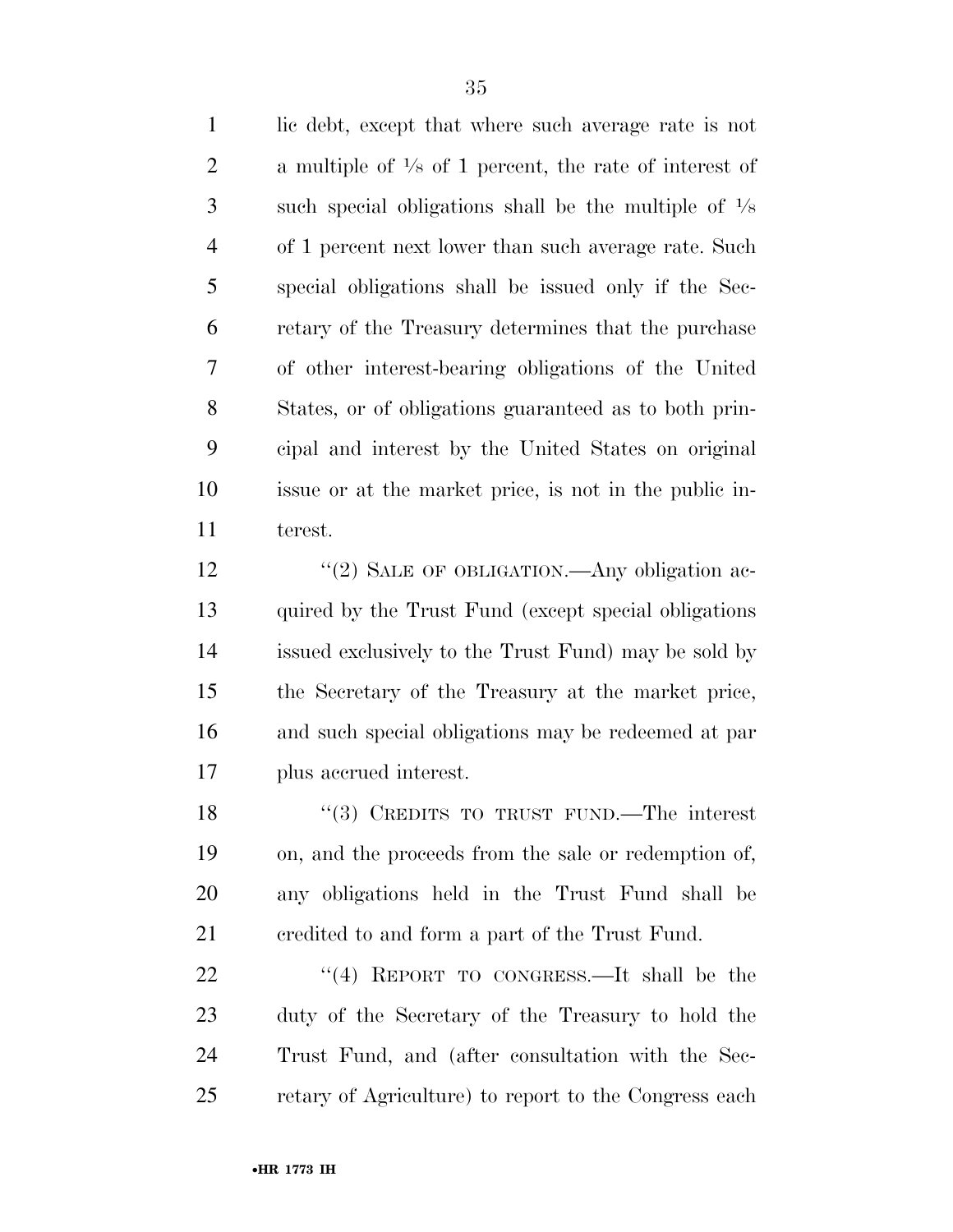year on the financial condition and the results of the operations of the Trust Fund during the preceding fiscal year and on its expected condition and oper- ations during the next fiscal year. Such report shall be printed as both a House and a Senate document of the session of the Congress to which the report is made.''.

 (b) AT-WILL EMPLOYMENT.—Chapter 2 of title II of the Immigration and Nationality Act (8 U.S.C. 1181 et seq.) is amended by inserting after section 218A (as in-serted by subsection (a)) the following:

# **''SEC. 218B. AT-WILL EMPLOYMENT OF TEMPORARY H–2C WORKERS.**

14 "(a) AT-WILL EMPLOYMENT.—

15 "(1) IN GENERAL.—An H-2C worker may per- form agricultural labor or services for any employer that is designated as a 'registered agricultural em- ployer' pursuant to subsection (b). However, an H– 2C worker may only perform labor or services pursu- ant to this section if the worker is already lawfully present in the United States as an H–2C worker, having been admitted or otherwise provided non- immigrant status pursuant to section 218A, and has completed the period of employment specified in the job offer the worker accepted pursuant to section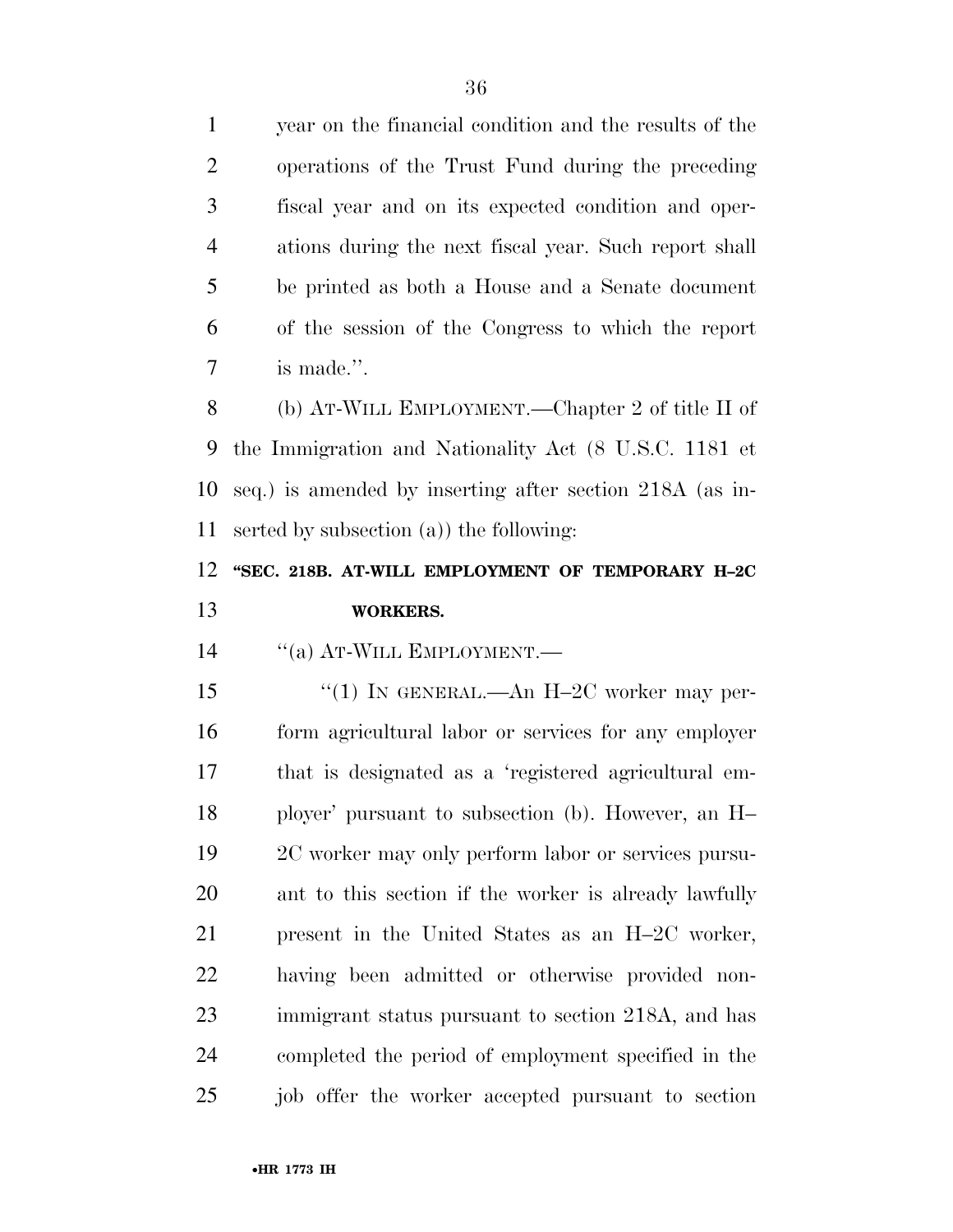| $\mathbf{1}$   | 218A or the employer has terminated the worker's       |
|----------------|--------------------------------------------------------|
| $\overline{2}$ | employment pursuant to section $218A(k)(3)(D)(i)$ .    |
| 3              | An H-2C worker who abandons the employment             |
| $\overline{4}$ | which was the basis for admission or status pursu-     |
| 5              | ant to section 218A may not perform labor or serv-     |
| 6              | ices pursuant to this section until the worker has re- |
| $\overline{7}$ | turned to their home country, been readmitted as an    |
| 8              | H-2C worker pursuant to section 218A and has           |
| 9              | completed the period of employment specified in the    |
| 10             | job offer the worker accepted pursuant to section      |
| 11             | 218A or the employer has terminated the worker's       |
| 12             | employment pursuant to section $218A(k)(3)(D(i))$ .    |
| 13             | "(2) PERIOD OF STAY.—An H-2C worker per-               |
| 14             | forming such labor or services for a registered agri-  |
| 15             | cultural employer is subject to the period of admis-   |
| 16             | sion, limitation of stay in status, and requirement to |
| 17             | remain outside the United States contained in sub-     |
| 18             | sections (l) and (o)(3) of section 218A.               |
| 19             | "(3) TERMINATION OF EMPLOYMENT.—At the                 |
| 20             | conclusion of at-will employment with a registered     |
| 21             | agricultural employer or the conclusion of employ-     |
| 22             | ment pursuant to section 218A qualifying an $H-2C$     |
| 23             | worker to perform at-will work pursuant to this sec-   |
| 24             | tion, an H-2C worker shall find at-will employment     |
| 25             | with a registered agricultural employer or employ-     |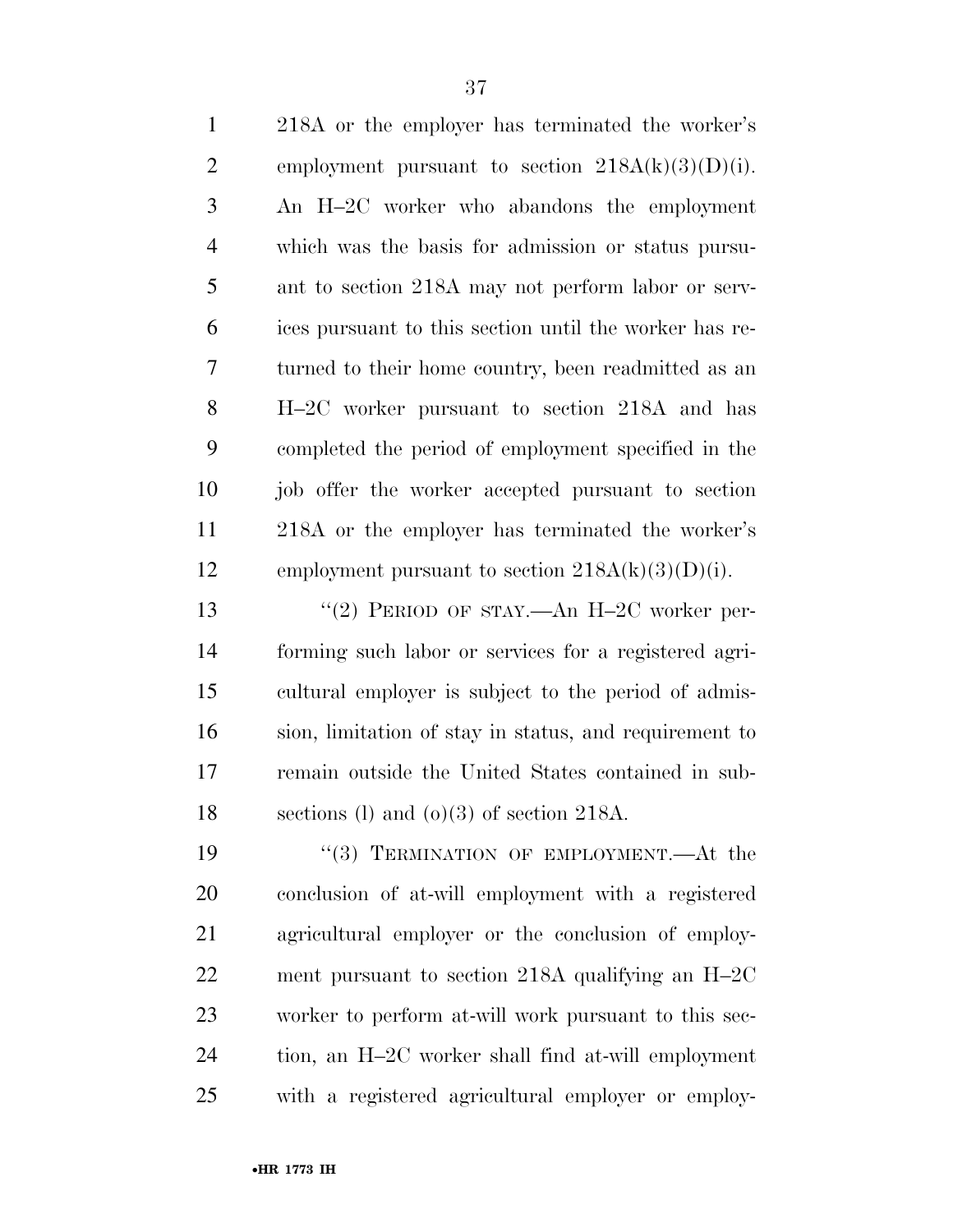| $\mathbf{1}$   | ment pursuant to section 218A within 30 days or         |
|----------------|---------------------------------------------------------|
| $\overline{2}$ | will be considered to have failed to maintain non-      |
| 3              | immigrant status as an H-2C worker and shall de-        |
| $\overline{4}$ | part from the United States or be subject to removal    |
| 5              | under section $237(a)(1)(C)(i)$ . An H-2C worker who    |
| 6              | does not so depart shall be considered to be inadmis-   |
| 7              | sible pursuant to section $212(a)(9)(B)(i)$ for having  |
| 8              | been unlawfully present, with the alien considered to   |
| 9              | have been unlawfully present for 180 days as of the     |
| 10             | 31st day after conclusion of employment where the       |
| 11             | alien has not found at-will employment with a reg-      |
| 12             | istered agricultural employer or employment pursu-      |
| 13             | ant to section 218A. However, an alien may volun-       |
| 14             | tarily terminate the alien's employment if the alien    |
| 15             | promptly departs the United States upon termi-          |
| 16             | nation of such employment. Either a registered agri-    |
| 17             | cultural employer or an H-2C worker may volun-          |
| 18             | tarily terminate the worker's at-will employment at     |
| 19             | any time. The H-2C worker then shall find addi-         |
| 20             | tional at-will employment with a registered agricul-    |
| 21             | tural employer or employment pursuant to section        |
| 22             | 218A within 30 days or will be considered to have       |
| 23             | failed to maintain nonimmigrant status as an H-2C       |
| 24             | worker and shall depart from the United States or       |
| 25             | be subject to removal under section $237(a)(1)(C)(i)$ . |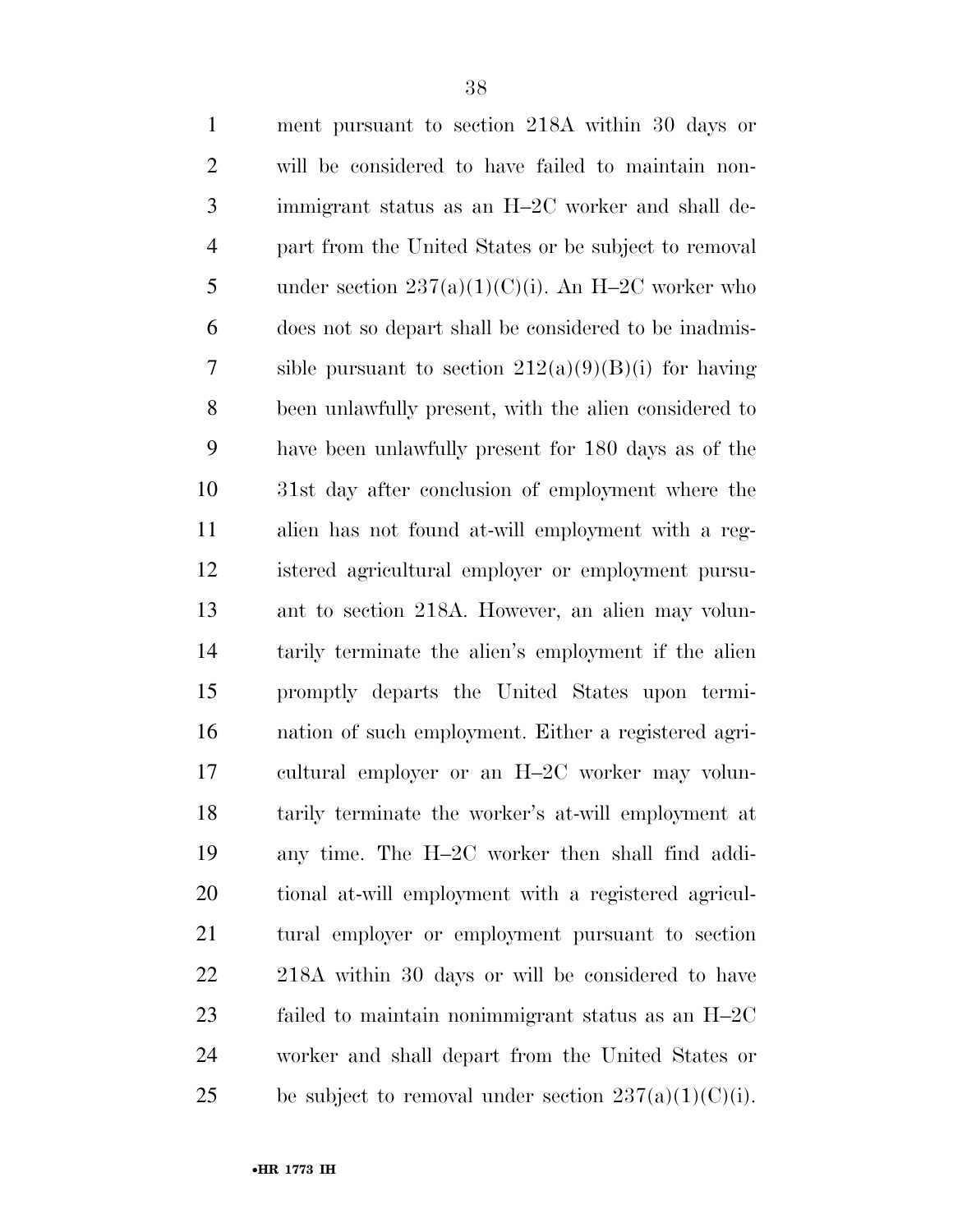An H–2C worker who does not so depart shall be considered to be inadmissible pursuant to section  $3 \t212(a)(9)(B)(i)$  for having been unlawfully present, with the alien considered to have been unlawfully present for 180 days as of the 31st day after conclu- sion of employment where the alien has not found at-will employment with a registered agricultural employer or employment pursuant to section 218A. ''(b) REGISTERED AGRICULTURAL EMPLOYERS.— The Secretary of Agriculture shall establish a process to accept and adjudicate applications by employers to be des- ignated as registered agricultural employers. The Sec- retary shall require, as a condition of approving the peti- tion, the payment of a fee to recover the reasonable cost of processing the application. The Secretary shall des- ignate an employer as a registered agricultural employer if the Secretary determines that the employer—

18 "(1) employs individuals who perform agricul-tural labor or services;

 ''(2) has not been subject to debarment from receiving future temporary agricultural labor certifi-22 cations pursuant to section  $101(a)(15)(H)(ii)(a)$ within the last five years;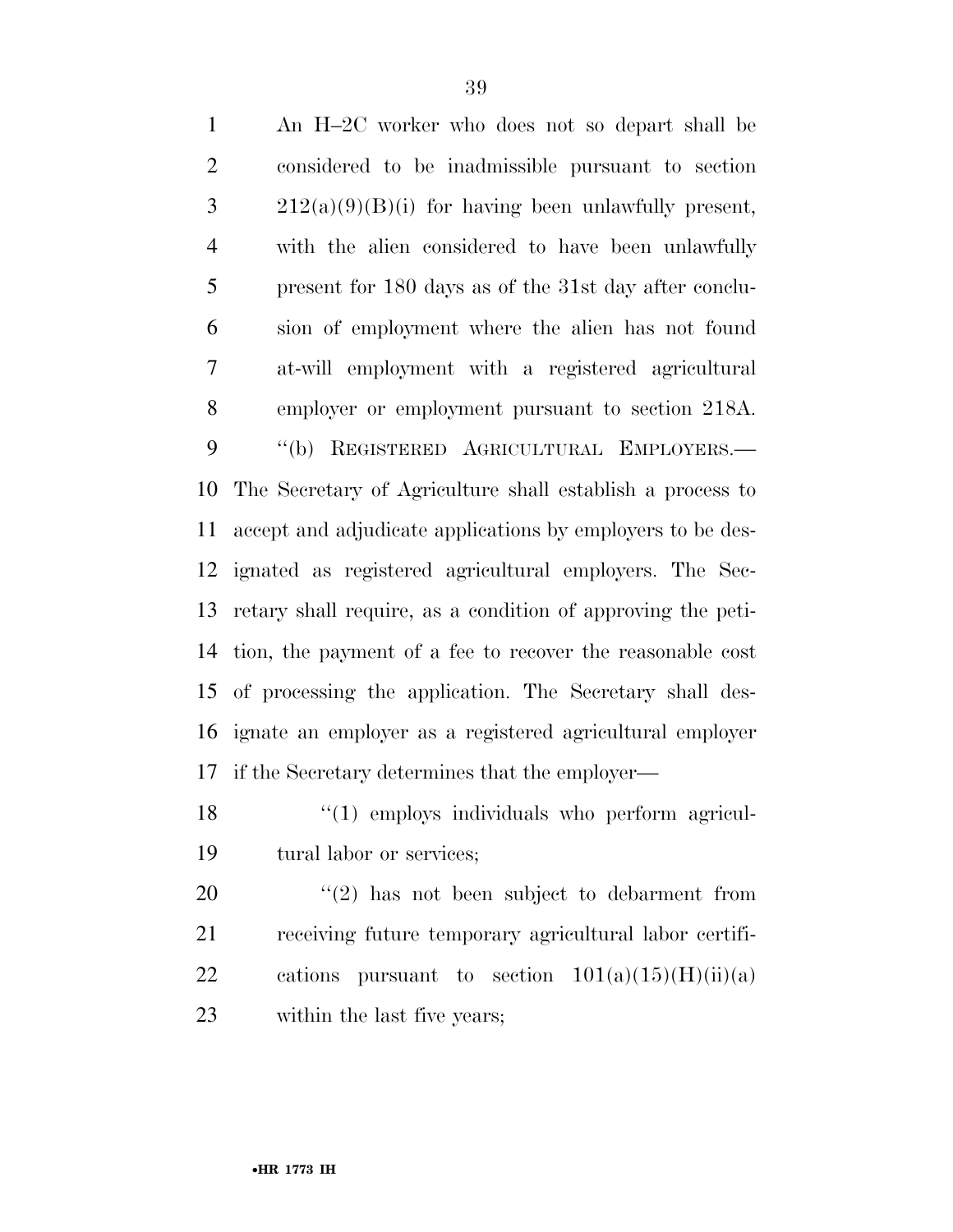1 ''(3) has not been subject to disqualification from the employment of H–2C workers within the last five years,

 $\frac{4}{4}$  agrees to, if employing an H–2C worker pursuant to this section, abide by the terms of the attestations contained in section 218A(b) and the obligations contained in subsections (k) (excluding paragraph (3) of such subsection) and (q) of section 218A as if it had submitted a petition making those attestations and accepting those obligations, and

 ''(5) agrees to notify the Secretary of Agri- culture and the Secretary of Homeland Security each time it employs an H–2C worker pursuant to this section within 24 hours of the commencement of employment and each time an H–2C worker ceases employment within 24 hours of the cessation of em-ployment.

18 "(c) LENGTH OF DESIGNATION.—An employer's des- ignation as a registered agricultural employer shall be valid for 3 years, and the designation can be extended upon reapplication for additional 3-year terms. The Sec- retary shall revoke a designation before the expiration of its three year term if the employer is subject to disquali-fication from the employment of H–2C workers subse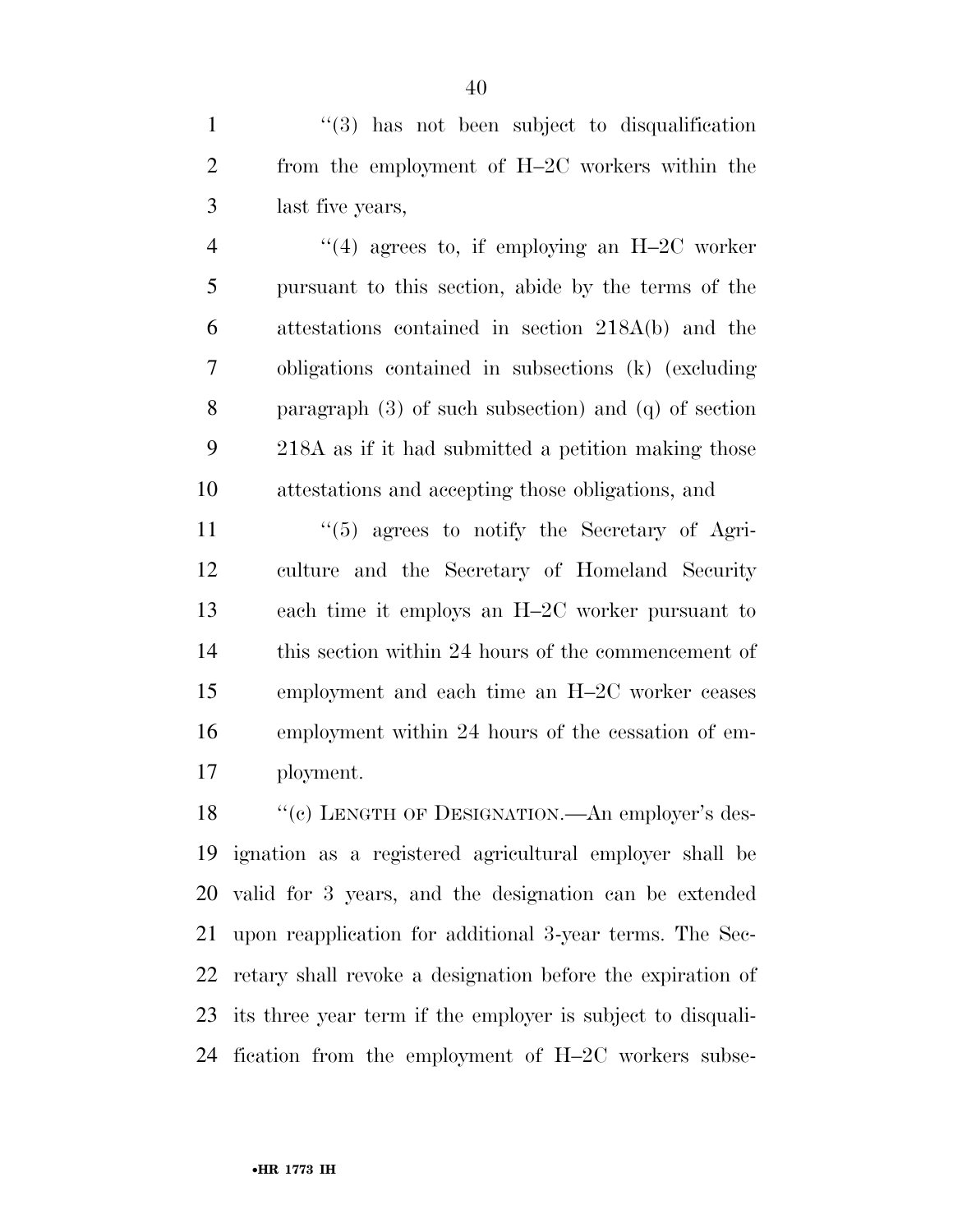quent to being designated as a registered agricultural em-ployer.

 ''(d) ENFORCEMENT.—The Secretary of Agriculture shall be responsible for conducting investigations and ran- dom audits of employers to ensure compliance with the requirements of this section. All monetary fines levied against violating employers shall be paid to the Depart- ment of Agriculture and used to enhance the Department of Agriculture's investigatory and audit power. The Sec- retary of Agriculture's enforcement powers and an em- ployer's liability described in subsections (i) through (j) of section 218A are applicable to employers employing H– 2C workers pursuant to this section.

 ''(e) REMOVAL OF H–2C WORKER.—The Secretary of Homeland Security shall promptly remove from the United States any H–2C worker who is or had been em- ployed pursuant to this section on an at-will basis who is who violates any term or condition of the worker's non-immigrant status.''.

 (c) PROHIBITION ON FAMILY MEMBERS.—Section 21  $101(a)(15)(H)$  of the Immigration and Nationality Act (8) 22 U.S.C.  $1101(a)(15)(H)$  is amended by striking "him;" at the end and inserting ''him, except that no spouse or child 24 may be admitted under clause  $(ii)(c)$ ;".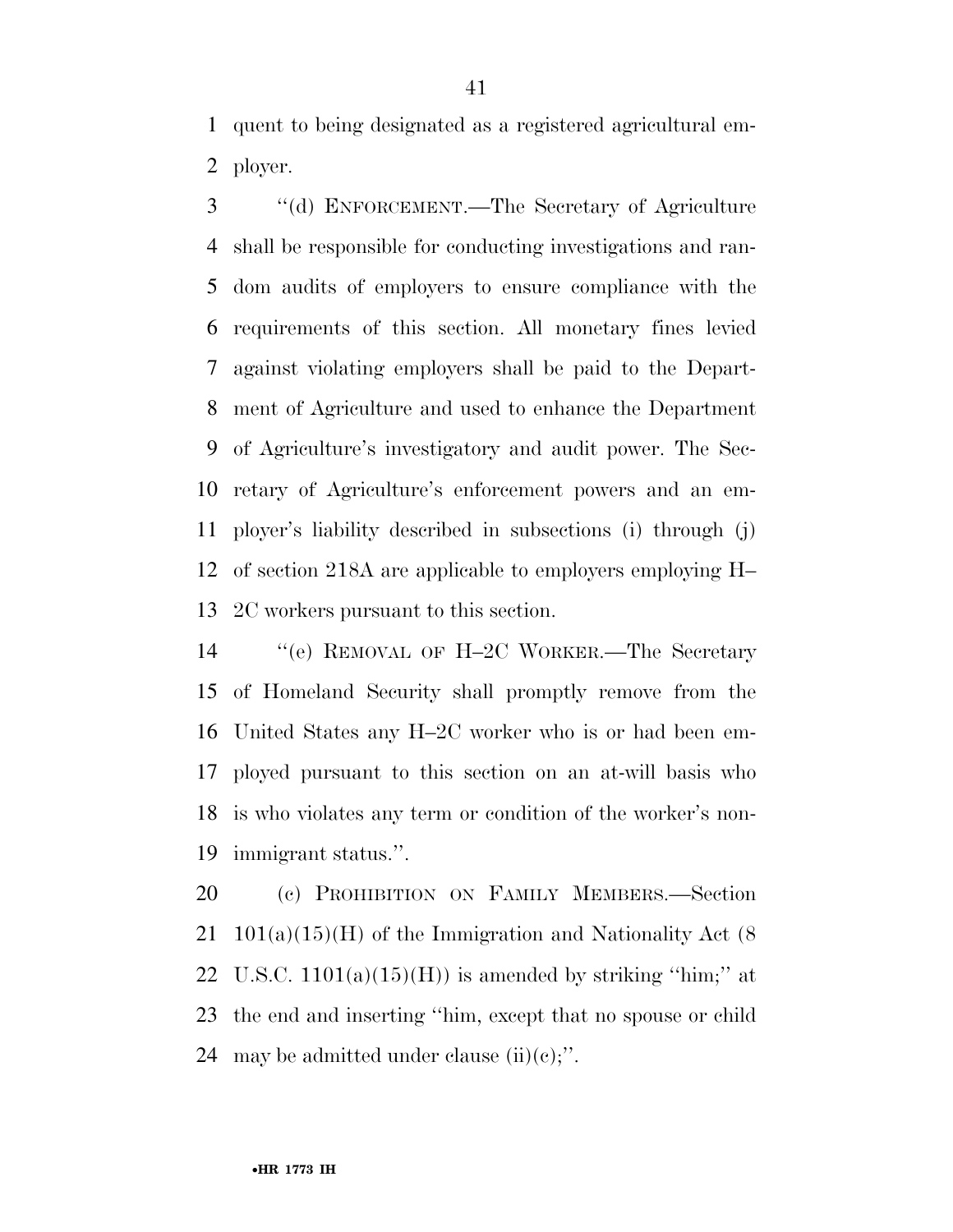| $\mathbf{1}$   | (d) NUMERICAL CAP.—Section $214(g)(1)$ of the Im-                 |
|----------------|-------------------------------------------------------------------|
| 2              | migration and Nationality Act $(8 \text{ U.S.C. } 1184(g)(1))$ is |
| 3              | amended—                                                          |
| $\overline{4}$ | $(1)$ in subparagraph $(A)$ , by striking "or" at                 |
| 5              | the end;                                                          |
| 6              | $(2)$ in subparagraph $(B)$ , by striking the period              |
| $\tau$         | at the end and inserting "; or"; and                              |
| 8              | $(3)$ by adding at the end the following:                         |
| 9              | "(C) under section $101(a)(15)(H)(ii)(e)$                         |
| 10             | may not exceed 500,000, except that—                              |
| 11             | "(i) the Secretary of Agriculture may                             |
| 12             | increase or decrease such number based                            |
| 13             | $on$ —                                                            |
| 14             | $\lq\lq$ (I) a shortage or surplus of                             |
| 15             | workers performing agricultural labor                             |
| 16             | or services;                                                      |
| 17             | $\lq\lq$ (II) growth or contraction in                            |
| 18             | the United States agricultural indus-                             |
| 19             | try that has increased or decreased                               |
| 20             | the demand for workers to perform                                 |
| 21             | agricultural labor or services;                                   |
| 22             | "(III) the level of unemployment                                  |
| 23             | underemployment of United<br>and                                  |
| 24             | States workers (as defined in section)                            |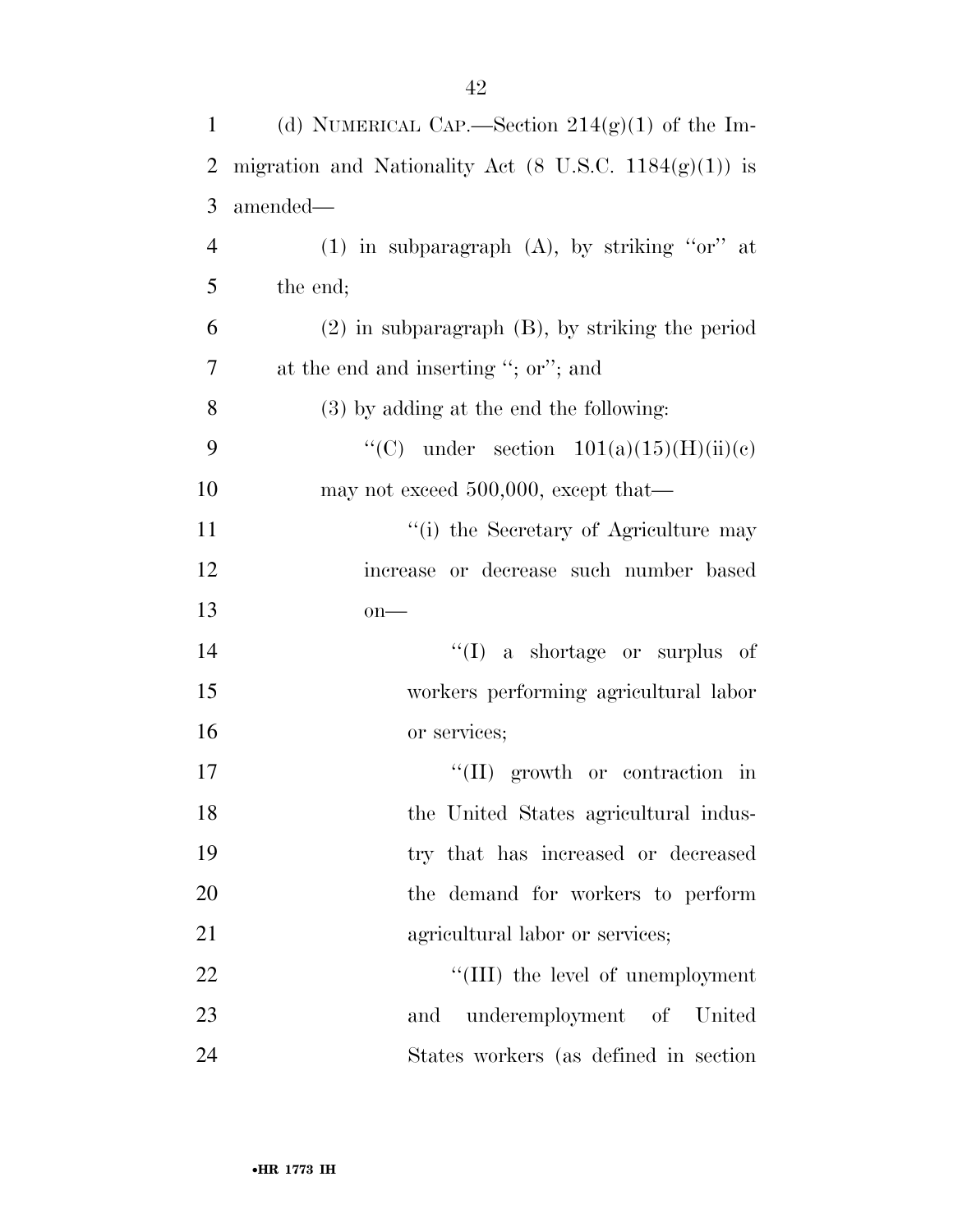| $\mathbf{1}$   | $218A(a)(8)$ in agricultural labor or     |
|----------------|-------------------------------------------|
| $\overline{2}$ | services;                                 |
| 3              | $\lq\lq (IV)$ the number of<br>$non-$     |
| $\overline{4}$ | immigrant workers employers sought        |
| 5              | during the preceding fiscal year pur-     |
| 6              | suant to clause (a) or (c) of section     |
| $\overline{7}$ | 101(a)(15)(H)(ii);                        |
| 8              | "(V) the number of $H-2C$ work-           |
| 9              | ers (as defined in section $218A(a)(5)$ ) |
| 10             | who in the preceding fiscal year had      |
| 11             | to depart from the United States or       |
| 12             | be subject to removal under section       |
| 13             | $237(a)(1)(C)(i)$ because they could      |
| 14             | not find additional at-will employment    |
| 15             | within 30 days pursuant to section        |
| 16             | 218B;                                     |
| 17             | "(VI) the estimated number of             |
| 18             | United States workers (as defined in      |
| 19             | section $218A(a)(8)$ who worked in        |
| 20             | agriculture during the preceding fiscal   |
| 21             | year pursuant to clause (a) or (c) of     |
| 22             | section $101(a)(15)(H)(ii)$ ; and         |
| 23             | $``(VII)$ the number of<br>non-           |
| 24             | immigrant agricultural workers issued     |
| 25             | a visa or otherwise provided non-         |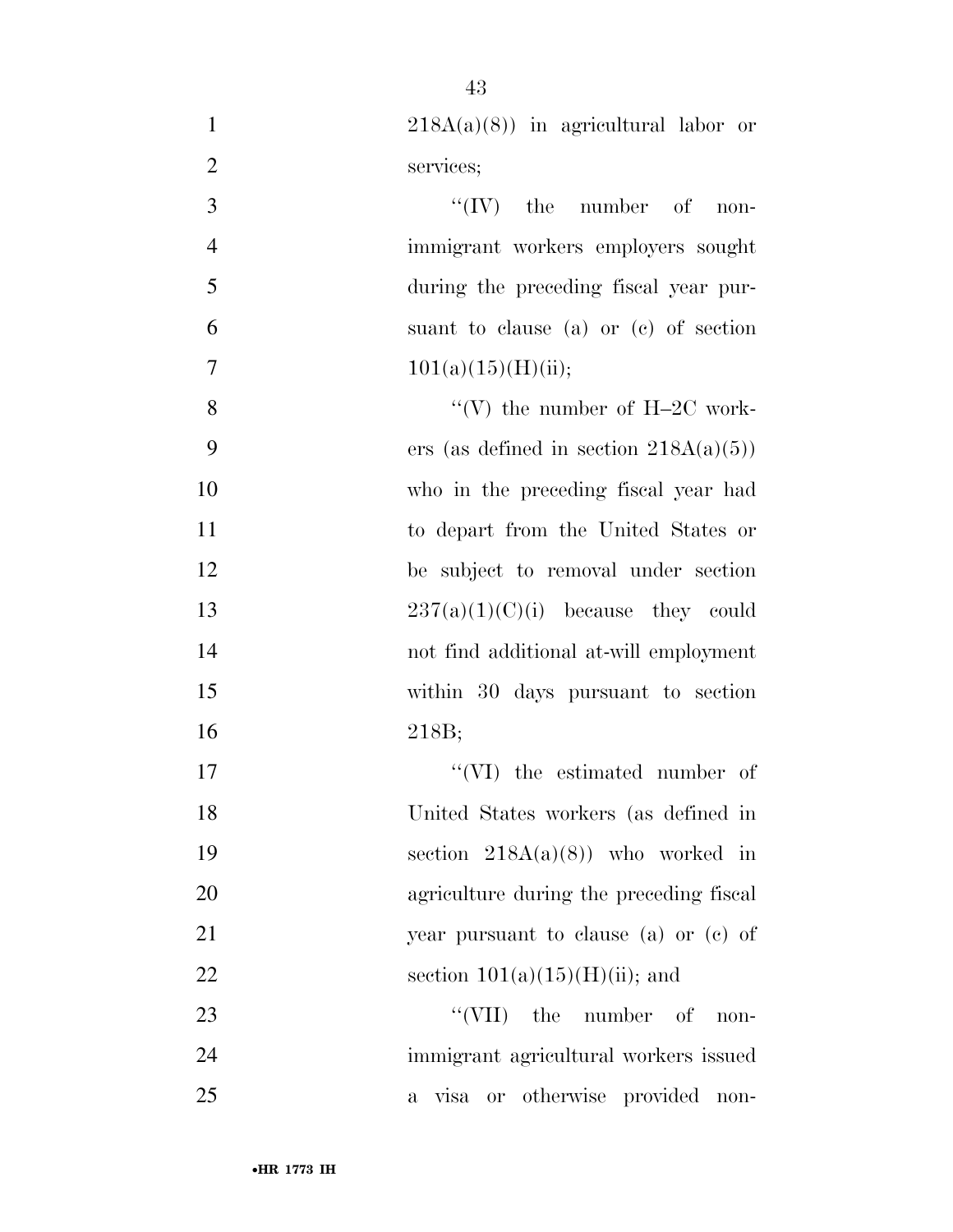| $\mathbf{1}$   | immigrant status pursuant to clause                      |
|----------------|----------------------------------------------------------|
| $\overline{2}$ | (a) or (c) of section $101(a)(15)(H)(ii)$                |
| 3              | during preceding fiscal years who re-                    |
| $\overline{4}$ | main in the United States out of com-                    |
| 5              | pliance with the terms of their status;                  |
| 6              | "(ii) during any fiscal year, the Sec-                   |
| 7              | retary of Agriculture may increase such                  |
| 8              | number on an emergency basis for severe                  |
| 9              | shortages of agricultural labor or services;             |
| 10             | and                                                      |
| 11             | "(iii) this numerical limitation shall                   |
| 12             | not apply to any alien who performed agri-               |
| 13             | cultural labor or services for not fewer                 |
| 14             | than 575 hours or 100 days in which the                  |
| 15             | alien was employed 5.75 or more hours                    |
| 16             | performing agricultural labor or services                |
| 17             | pursuant to section 7 of the AG Act during               |
| 18             | the 2-year period beginning on the date of               |
| 19             | the enactment of such Act and ending on                  |
| 20             | the date that is 2 years after such date.".              |
| 21             | (e) WAIVER OF BARS TO ADMISSIBILITY.-Section             |
| 22             | $212(a)(9)(B)(v)$ of the Immigration and Nationality Act |
| 23             | $(8 \text{ U.S.C. } 1182(a)(9)(B)(v))$ is amended—       |
| 24             | (1) by striking "The Attorney General" and in-           |
| 25             | serting the following:                                   |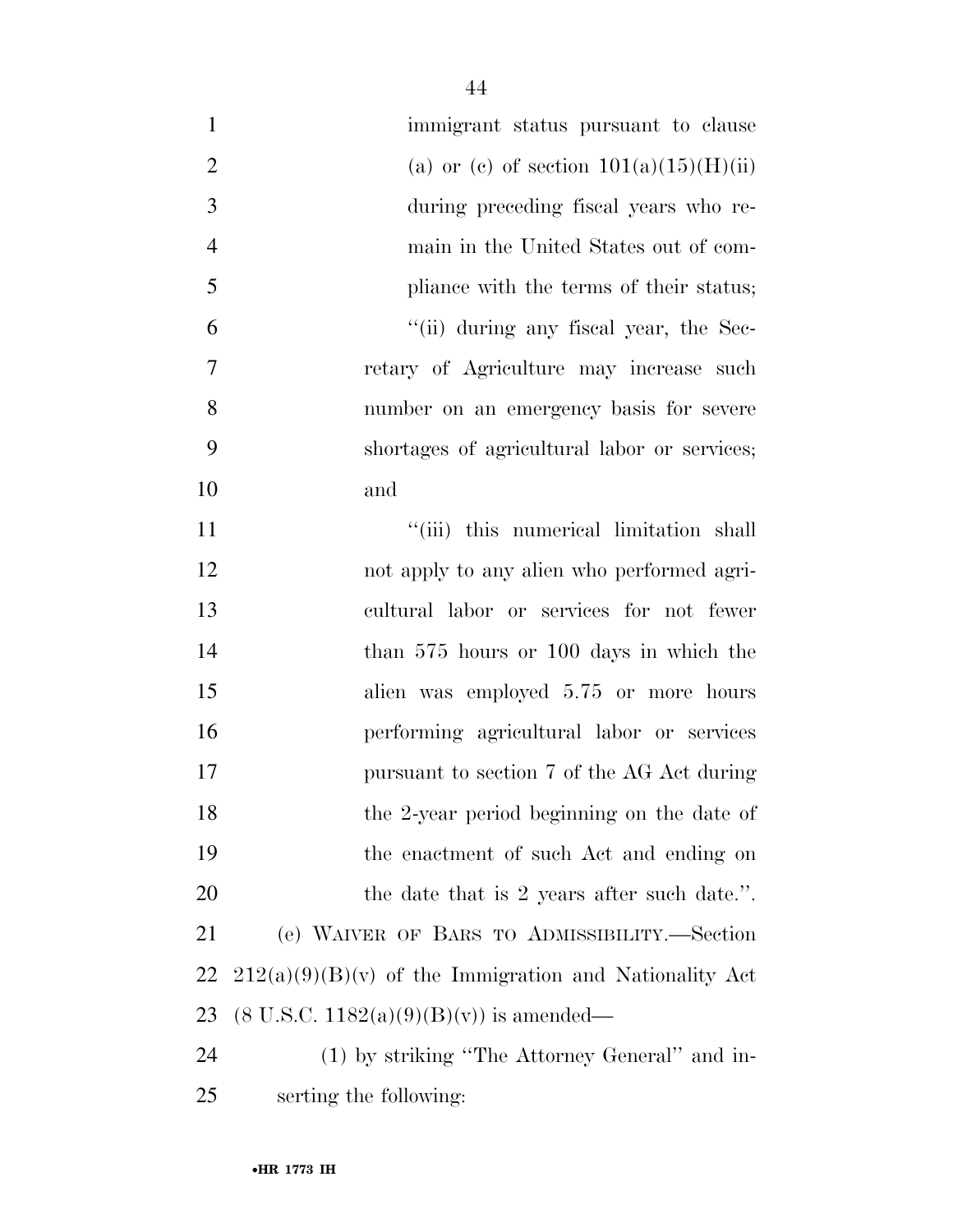| $\mathbf{1}$   | "(I) IN GENERAL.—The Sec-                                           |
|----------------|---------------------------------------------------------------------|
| $\overline{2}$ | retary of Homeland Security".                                       |
| 3              | (2) by striking "Attorney General" each place                       |
| $\overline{4}$ | it appears and inserting "Secretary of Homeland Se-                 |
| 5              | curity"; and                                                        |
| 6              | $(3)$ by adding at the end the following:                           |
| 7              | "(II) $H-2C$ WORKERS.—The Sec-                                      |
| 8              | retary of Homeland Security shall                                   |
| 9              | waive clause (i) solely if necessary to                             |
| 10             | allow an alien to come temporarily to                               |
| 11             | the United States to perform agricul-                               |
| 12             | tural labor or services as provided in                              |
| 13             | section $101(a)(15)(H)(ii)(c)$ , except to                          |
| 14             | the extent that the alien's unlawful                                |
| 15             | presence followed after the alien's                                 |
| 16             | having the status of a nonimmigrant                                 |
| 17             | under such section.".                                               |
| 18             | (f) PREVAILING WAGE.—Section $212(p)$ of the Immi-                  |
| 19             | gration and Nationality Act $(8 \text{ U.S.C. } 1182(p))$ is amend- |
| 20             | $ed$ —                                                              |
| 21             | $(1)$ in paragraph $(1)$ , by adding "and section                   |
| 22             | 218A" after "of this section"; and                                  |
| 23             | $(2)$ in paragraph $(3)$ , by adding "and section"                  |
| 24             | 218A" after "of this section".                                      |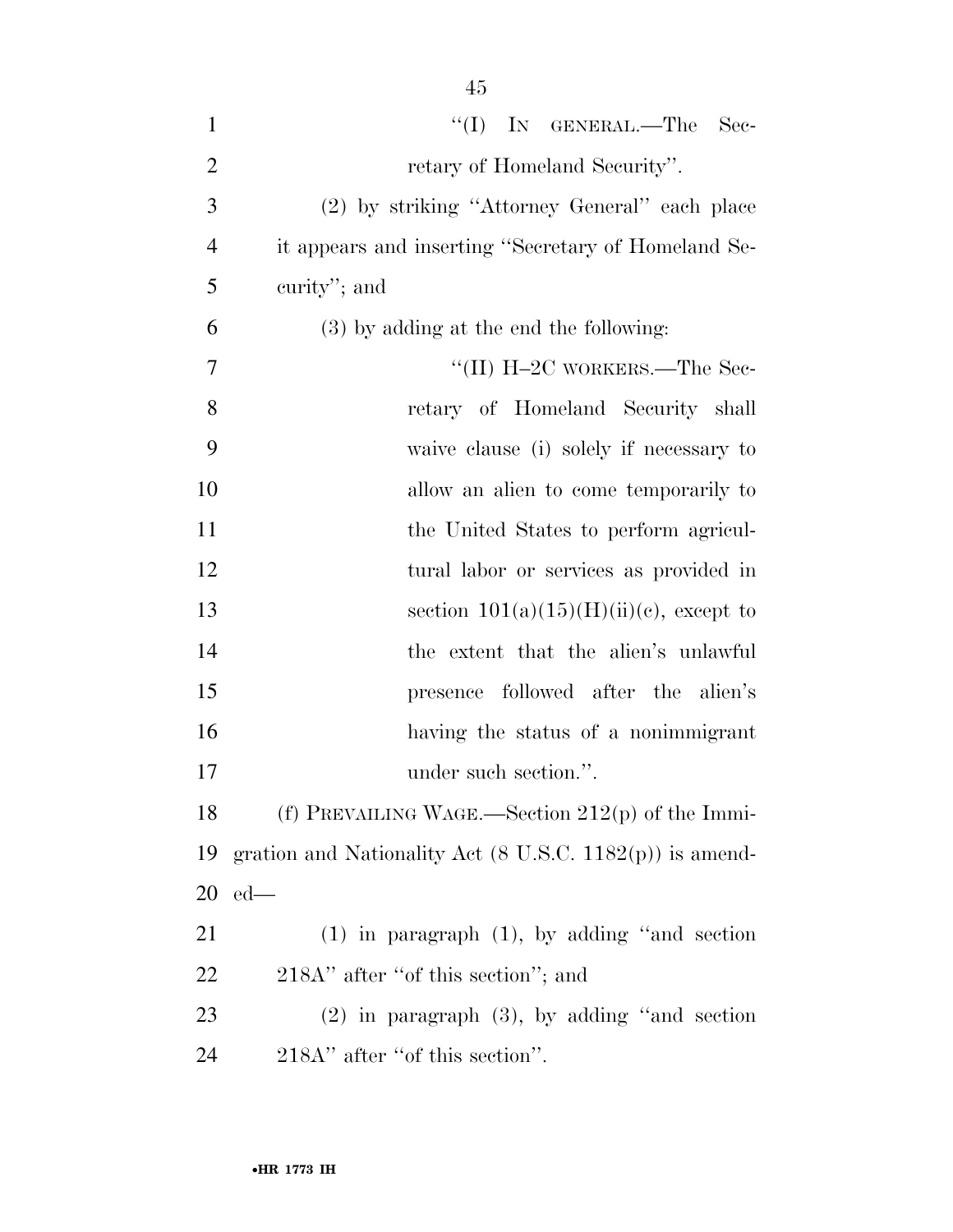(g) CLERICAL AMENDMENT.—The table of contents for the Immigration and Nationality Act (8 U.S.C. 1101 et seq.) is amended by inserting after the item relating to section 218 the following:

''Sec. 218A. Admission of temporary H–2C workers. ''Sec. 218B. At-will employment of temporary H–2C workers.''.

#### **SEC. 4. MEDIATION.**

 A nonimmigrant having status under section 7 101(a)(15)(H)(ii)(c) of the Immigration and Nationality 8 Act (8 U.S.C.  $1101(a)(15)(H)(ii)(e)$ ) may not bring a civil action for damages against the nonimmigrant's employer, nor may any other attorney or individual bring a civil ac- tion for damages on behalf of such a nonimmigrant against the nonimmigrant's employer, unless at least 90 days prior to bringing the action a request has been made to the Federal Mediation and Conciliation Service to assist the parties in reaching a satisfactory resolution of all issues involving all parties to the dispute and mediation has been attempted.

# **SEC. 5. MIGRANT AND SEASONAL AGRICULTURAL WORKER PROTECTION.**

 Section 3(8)(B)(ii) of the Migrant and Seasonal Agri- cultural Worker Protection Act (29 U.S.C.  $22 \quad 1802(8)(B)(ii)$  is amended by striking "under sections" 23 101(a)(15)(H)(ii)(a) and 214(c) of the Immigration and Nationality Act.'' and inserting ''under subclauses (a) and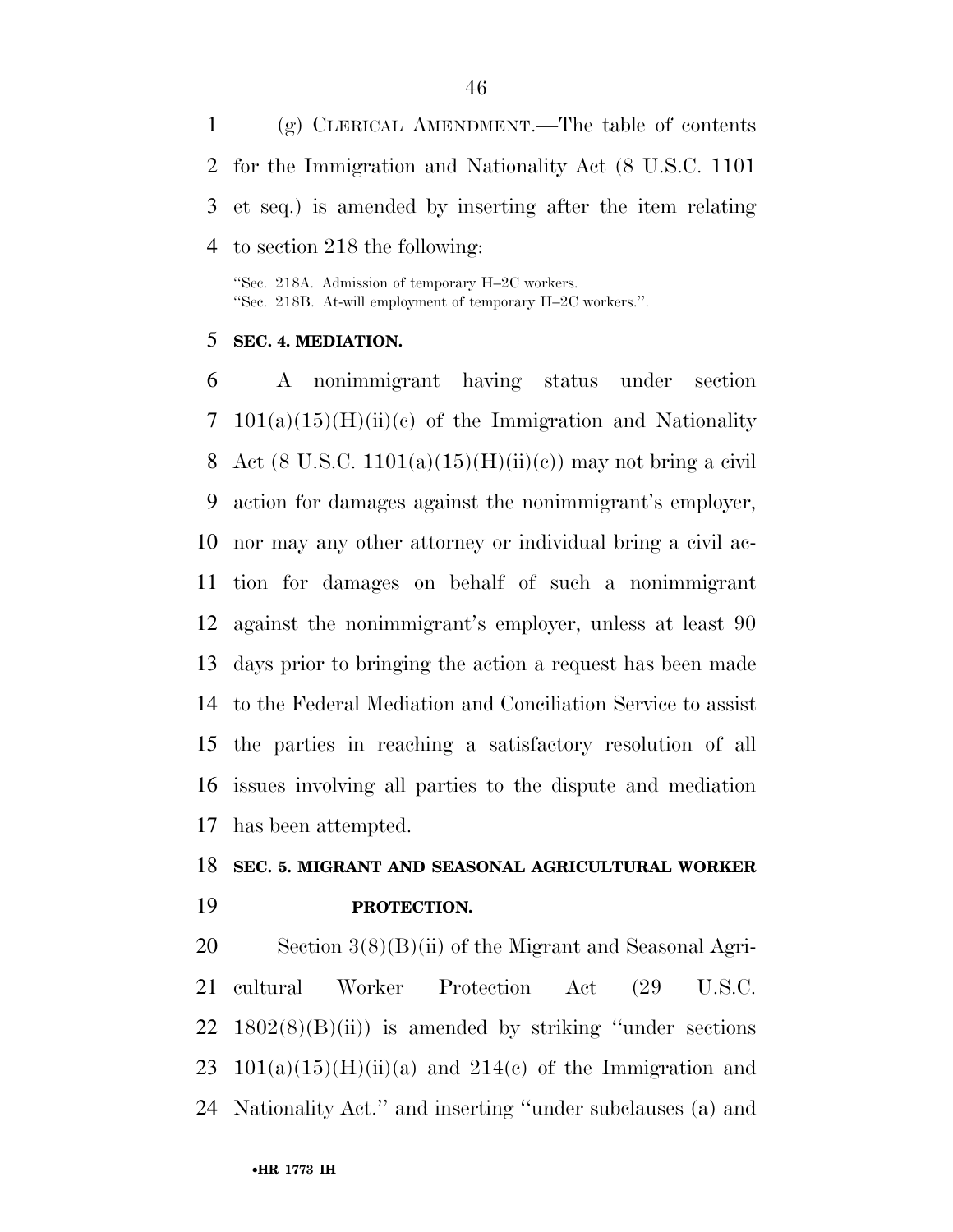1 (c) of section  $101(a)(15)(H)(ii)$ , and section  $214(c)$ , of the Immigration and Nationality Act.''.

### **SEC. 6. BINDING ARBITRATION.**

 (a) APPLICABILITY.—Any H–2C worker may, as a condition of employment with an employer, be subject to mandatory binding arbitration and mediation of any griev- ance relating to the employment relationship. An employer shall provide any such worker with notice of such condi-tion of employment at the time the job offer is made.

 (b) ALLOCATION OF COSTS.—Any cost associated with such arbitration and mediation process shall be equally divided between the employer and the H–2C work- er, except that each party shall be responsible for the cost of its own counsel, if any.

(c) DEFINITIONS.—As used in this section:

16 (1) The term "condition of employment" means a term, condition, obligation, or requirement that is part of the job offer, such as the term of employ- ment, the job responsibilities, the employee conduct standards, and the grievance resolution process, and to which an applicant or prospective H–2C worker must consent or accept in order to be hired for the position.

24 (2) The term "H-2C worker" means a non-25 immigrant described in section  $101(a)(15)(H)(ii)(c)$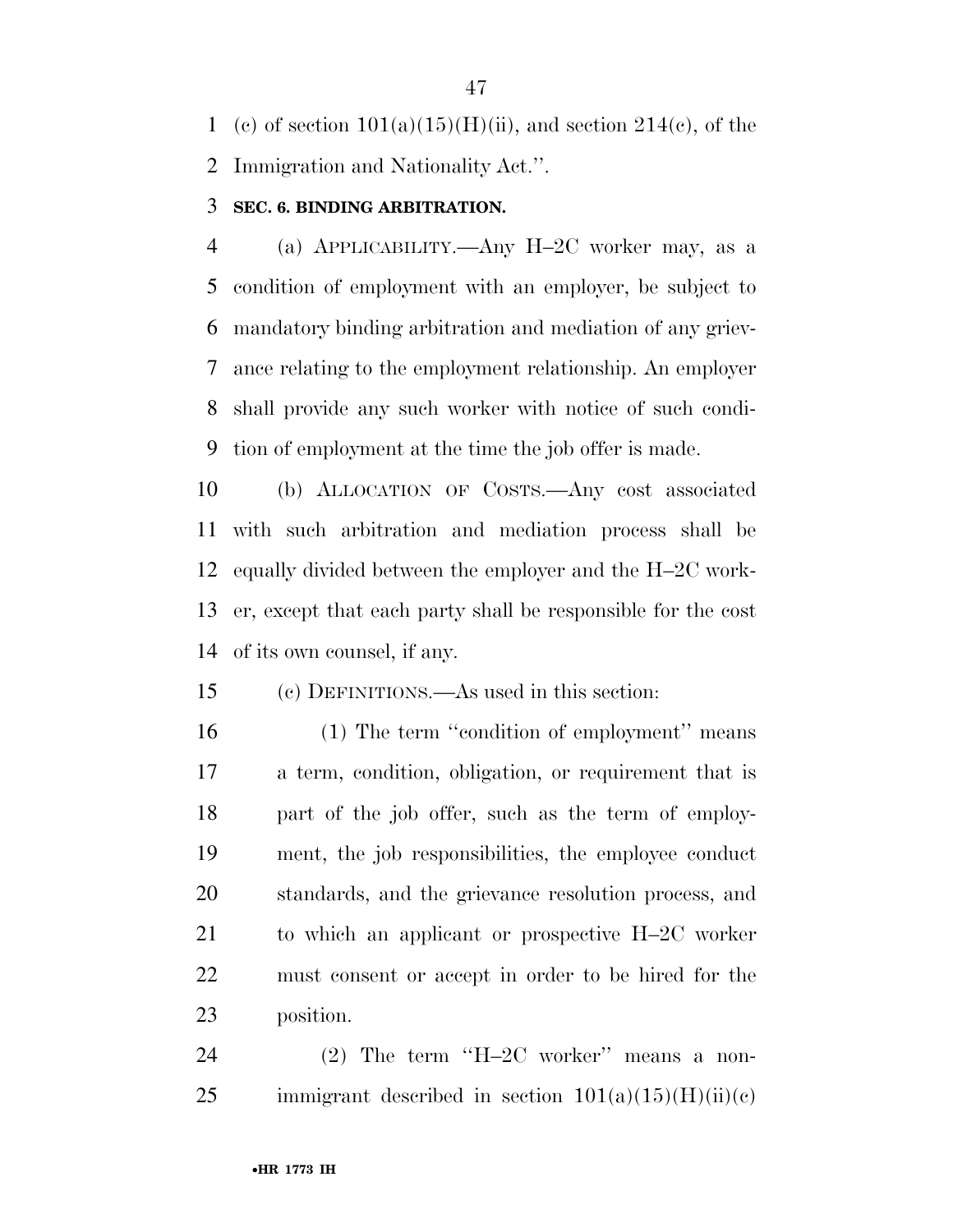of the Immigration and Nationality Act (8 U.S.C. 2  $1101(a)(15)(ii)(e)$ .

# **SEC. 7. THE PERFORMANCE OF AGRICULTURAL LABOR OR SERVICES BY ALIENS WHO ARE UNLAWFULLY PRESENT.**

 The Secretary of Homeland Security shall waive the grounds of inadmissibility contained in paragraphs (5), 8 (6), (7), and (9)(B) of section 212(a), and the grounds of deportability contained in subparagraphs (A) through (D) of paragraph (1), and paragraph (3), of section 237(a), of the Immigration and Nationality Act (8 U.S.C. 1101 et seq.) in the case of an alien physically present in the United States as of April 25, 2013, solely as may be necessary in order to allow the alien to perform agricul- tural labor or services. Such alien shall not be considered an unauthorized alien for purposes of section 274A(h)(3) of the Immigration and Nationality Act (8 U.S.C. 18 1324a(h)(3)) or to be unlawfully present as long as the alien performs such labor or services.

# **SEC. 8. ELIGIBILITY FOR FEDERAL PUBLIC BENEFITS AND REFUNDABLE TAX CREDITS.**

 (a) FEDERAL PUBLIC BENEFITS.—H–2C workers 23 (as defined in section  $218A(a)(5)$  of the Immigration and Nationality Act, as inserted by section 3(a) of this Act)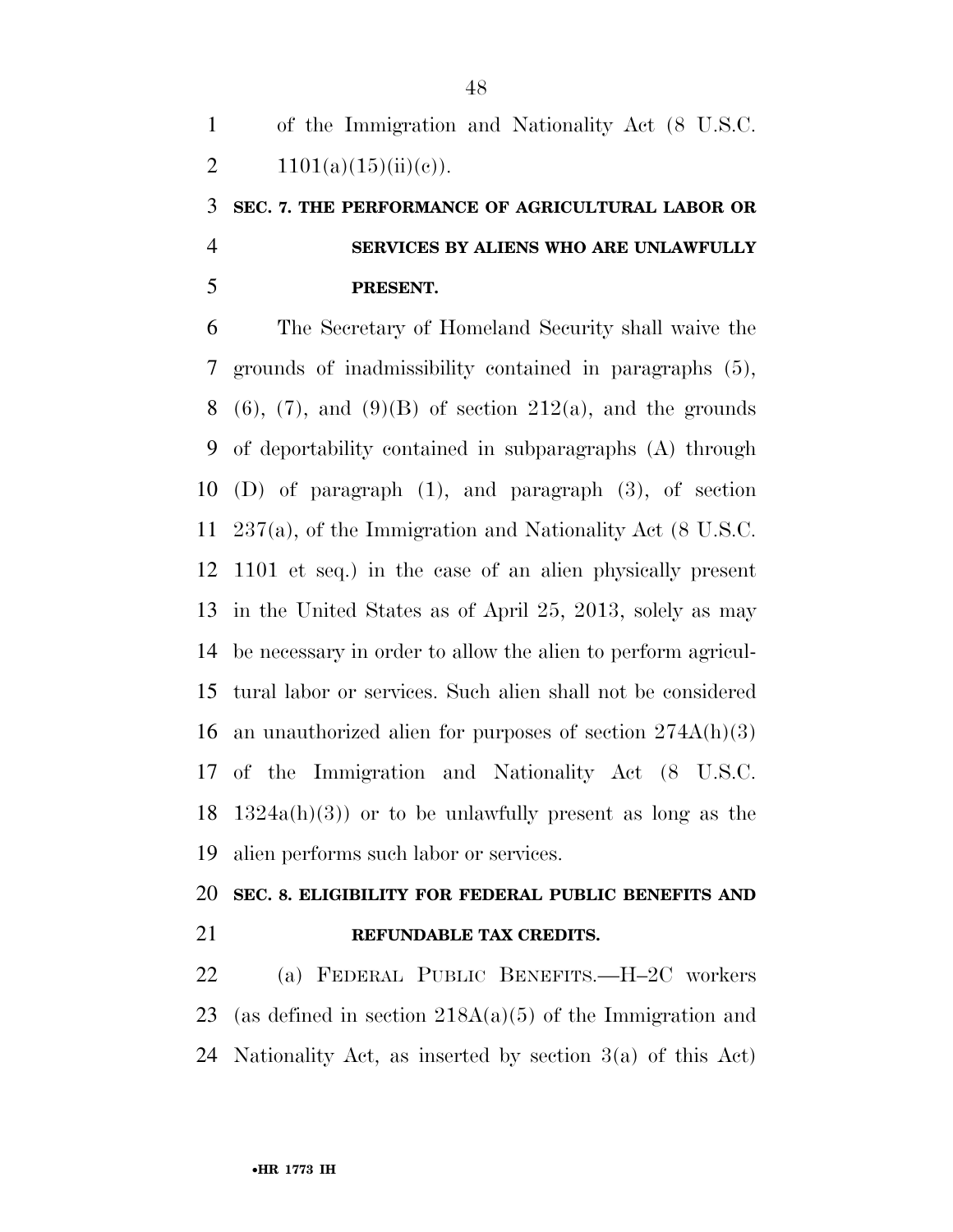and aliens performing agricultural labor or services pursu-ant to section 7 of this Act—

 (1) are not entitled to the premium assistance tax credit authorized under section 36B of the Inter-nal Revenue Code of 1986;

 (2) shall be subject to the rules applicable to in- dividuals who are not lawfully present set forth in subsection (e) of such section; and

 (3) shall be subject to the rules applicable to in- dividuals who are not lawfully present set forth in section 1402(e) of the Patient Protection and Af-fordable Care Act (42 U.S.C. 18071(e)).

 (b) REFUNDABLE TAX CREDITS.—H–2C workers (as defined in section 218A(a)(5) of the Immigration and Na- tionality Act, as inserted by section 3(a) of this Act) and aliens performing agricultural labor or services pursuant to section 7 of this Act shall not be allowed any credit under section 24 or 32 of the Internal Revenue Code of 1986. In the case of a joint return, no credit shall be al- lowed under either such section if both spouses are such a worker or alien.

### **SEC. 9. EFFECTIVE DATES; SUNSET; REGULATIONS.**

(a) EFFECTIVE DATES.—

 (1) IN GENERAL.—The amendments made by sections 2 and 4 through 6, and subsections (a) and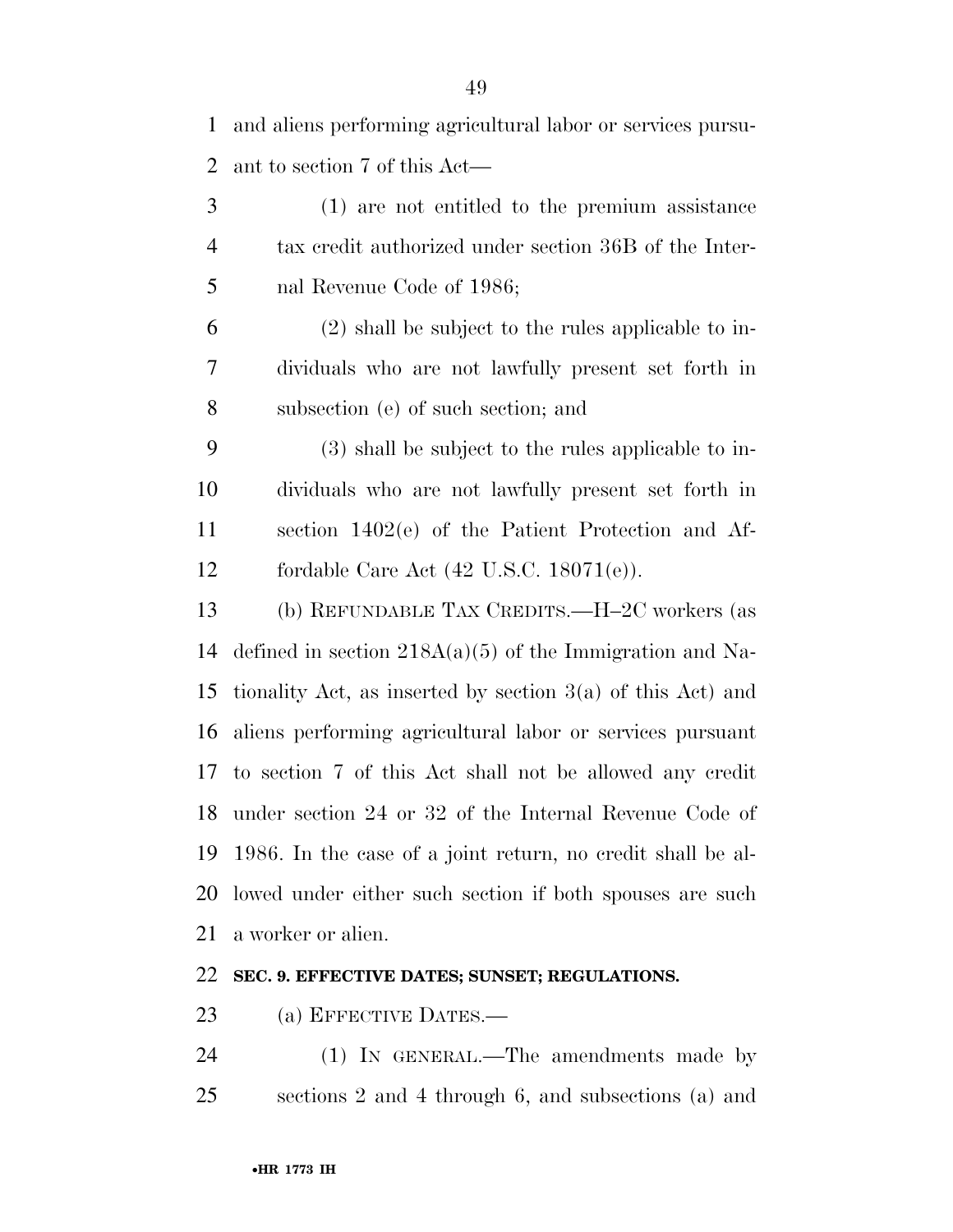(c) through (f) of section 3, of this Act shall take effect on the date that is 2 years after the date of the enactment of this Act, and the Secretary of Ag- riculture shall accept petitions to import an alien 5 under sections  $101(a)(15)(H)(ii)(e)$  and 218A of the Immigration and Nationality Act, as inserted by this Act, beginning on such date.

 (2) AT-WILL EMPLOYMENT.—The amendment made by section 3(b) of this Act shall take effect on the date that it becomes unlawful for any person or other entity to hire, or to recruit or refer for a fee, for employment in the United States an individual 13 (as provided in section  $274A(a)(1)$  of the Immigra-14 tion and Nationality Act)  $(8 \text{ U.S.C. } 1324a(a)(1))$  without participating in the E-Verify Program de- scribed in section 403(a) of the Illegal Immigration Reform and Immigrant Responsibility Act of 1996 (8 U.S.C. 1324a note) or an employment eligibility verification system patterned on such program's verification system, and only if at that time the E- Verify Program (or another program patterned after the E-Verify Program) responds to inquiries made by such persons or entities by providing confirma- tion, tentative nonconfirmation, and final noncon-firmation of an individual's identity and employment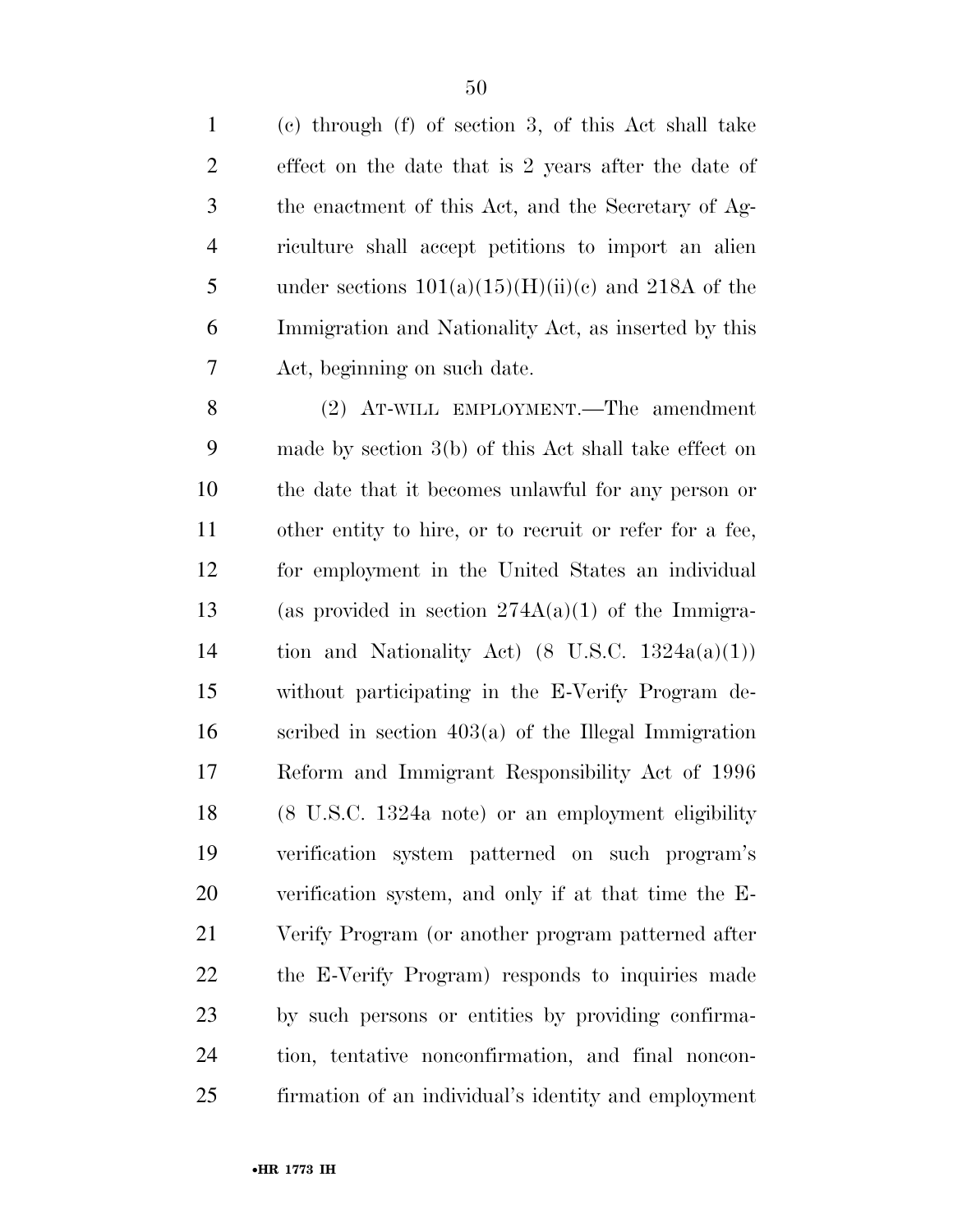eligibility in such a way that indicates whether the individual is eligible to be employed in all occupa- tions or only to perform agricultural labor or serv-4 ices pursuant to section  $101(a)(15)(H)(ii)(c)$  of the Immigration and Nationality Act (as inserted by this Act), and if the latter, whether the nonimmigrant would be in compliance with their maximum contin- uous period of authorized status and requirement to remain outside the United States pursuant to sec- tions 218A and 218B of such Act (as so added) and on what date the alien would cease to be in compli- ance with their maximum continuous period of au-thorized status.

 (3) AGRICULTURAL LABOR OR SERVICES BY ALIENS UNLAWFULLY PRESENT.—Section 7 of this Act shall take effect on the date of the enactment of this Act and shall cease to be in effect on the date 18 that is 2 years after such date.

 (b) OPERATION AND SUNSET OF THE H–2A PRO-GRAM.—

21 (1) APPLICATION OF EXISTING REGULA- TIONS.—The Department of Labor H–2A program regulations published at 73 Federal Register 77110 et seq. (2008) shall be in force for all petitions ap-25 proved under sections  $101(a)(15)(H)(ii)(c)$  and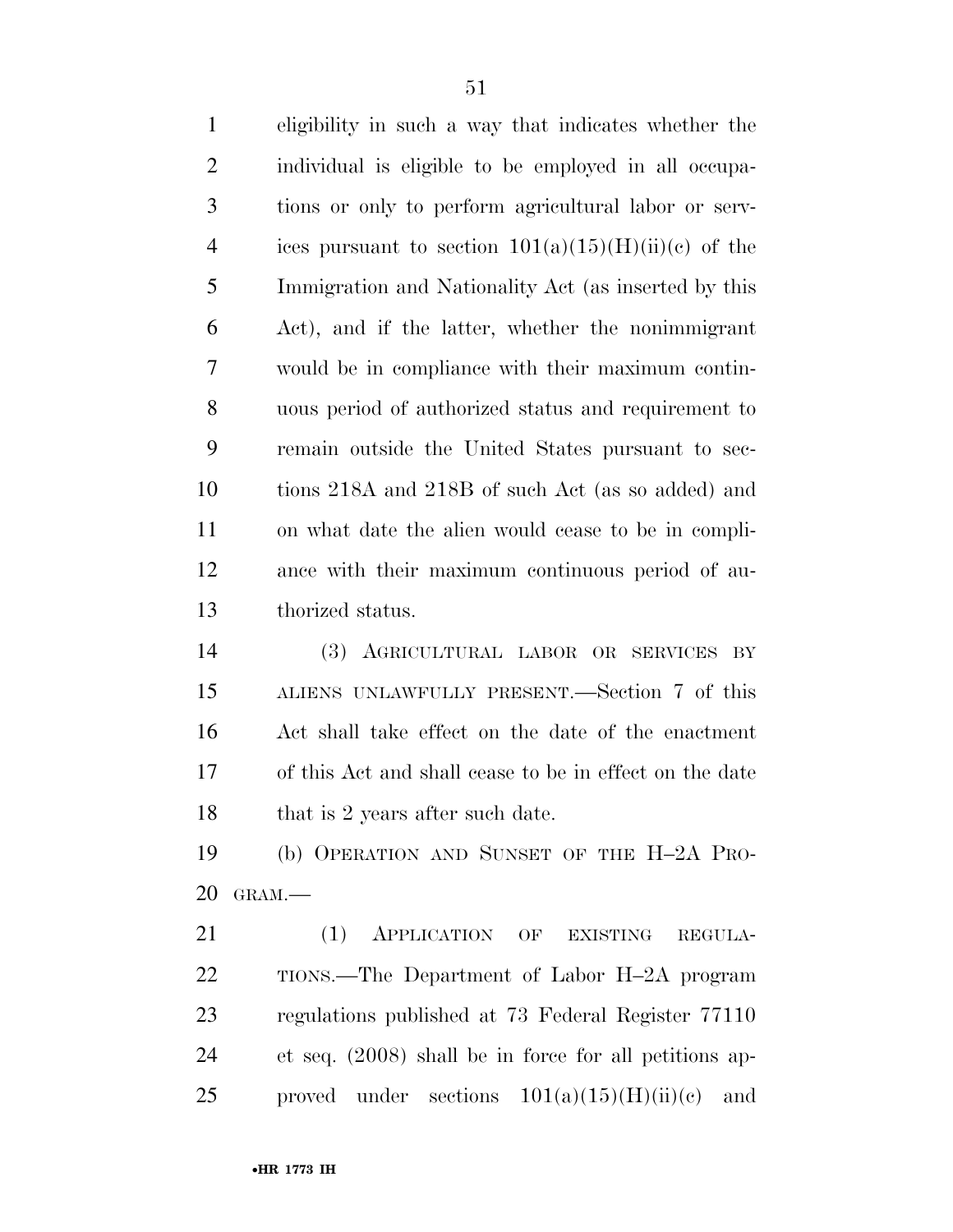218A of the Immigration and Nationality Act, as in- serted by this Act, beginning on the date of the en-actment of this Act.

 (2) ADJUSTMENT OF STATUS.—Notwith- standing any other provision of law, an alien who is unlawfully present in the United States on the date of the enactment of this Act is eligible to adjust sta- tus to that of an alien described in section 9 101(a)(15)(H)(ii)(a) of the Immigration and Nation-10 ality Act (8 U.S.C.  $1101(a)(15)(H)(ii)(a)$ ) beginning on the date of the enactment of this Act and ending on the date that is 2 years after the date of the en-actment of this Act.

 (3) SUNSET.—Beginning on the date that is 2 years after the date of the enactment of this Act, no new petition to import an alien under sections  $17 \t101(a)(15)(H)(ii)(a)$  and  $218$  of the Immigration 18 and Nationality Act (8 U.S.C. 19  $1101(a)(15)(H)(ii)(a); 8 U.S.C. 1188)$  shall be ac-cepted.

 (c) REGULATIONS.—Not later than 18 months after the date of the enactment of this Act, the Secretary of Agriculture shall promulgate regulations, in accordance with the notice and comment provisions of section 553 of